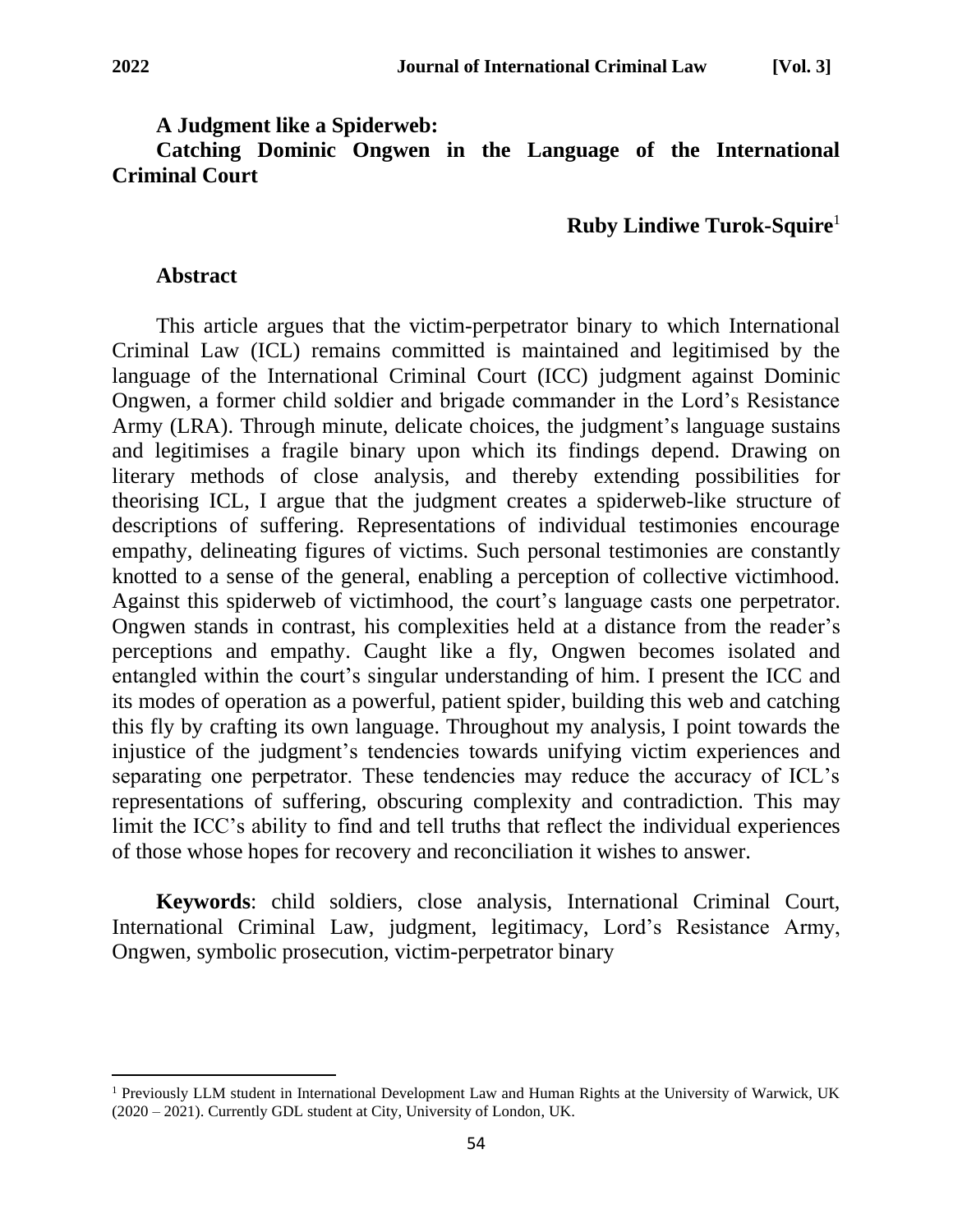# **Introduction**

Dominic Ongwen: Do you agree that I'm the leader of the LRA? Do you agree that my life was not ruined?

Presiding Judge Bertram Schmitt: You are not in the position to ask the court questions… Do you make an admission of guilt with respect to any charge?

Ongwen: In the name of God, I deny all these charges in respect to the war in Northern Uganda.

– *Prosecutor v. Ongwen* (Trial Opening) 2

\*

The cobweb pleading of this case and the cobweb strategy of pleading everything, adopting everything, your Honours, has helped to muddy notice in this case, complicating the case. But it's a straightforward case... The case is that they want you to hold Ongwen responsible for the conduct of Joseph Kony.

> – Charles Taku, Defence Counsel, *Prosecutor v. Ongwen* (Closing Statements)<sup>3</sup>

Victims on one hand, perpetrators on the other: a binary to which International Criminal Law (ICL) remains committed.<sup>4</sup> But what if the International Criminal Court (ICC) makes findings about events in which it seems

<sup>2</sup> *Prosecutor v. Ongwen*, 'Trial opening – part II' (*International Criminal Court,* 6 December 2016) <https://youtu.be/jZS17HtZnF4> accessed 13 August 2021 07:10.

<sup>3</sup> *Prosecutor v. Ongwen*, 'Closing statements by the defence – part II' (*ICC,* 12 March 2020) <https://youtu.be/JyUnliVT8zA> accessed 13 August 2021 14:55; *Prosecutor v. Dominic Ongwen* (Transcript: Closing Statements – Courtroom 3) ICC-02/04-01/15 (12 March 2020) 35–6.

<sup>4</sup> Elisabeth Baumgartner, 'Aspects of victim participation in the proceedings of the International Criminal Court' (June 2008) 90(870) International Review of the Red Cross 409; Mark A. Drumbl, *Reimagining Child Soldiers in International Law and Policy* (Oxford University Press 2012) 214; International Criminal Court, Public Information and Outreach Section, 'Institutional Video: ICL at a Glance' (*ICC,* 24 July 2019)  $\langle$ https://www.youtube.com/watch?v=UfCiRtsUsr8> accessed 16 August 2021; ICC, 'Victims' (*ICC*, 2021) < https://www.icc-cpi.int/about/witnesses> accessed 16 August 2021; ICC, 'Understanding the International Criminal Court' (*Public Information and Documentation Section, Registry, ICC*, 2021) 44 <https://www.icccpi.int/iccdocs/pids/publications/uicceng.pdf> accessed 16 August 2021.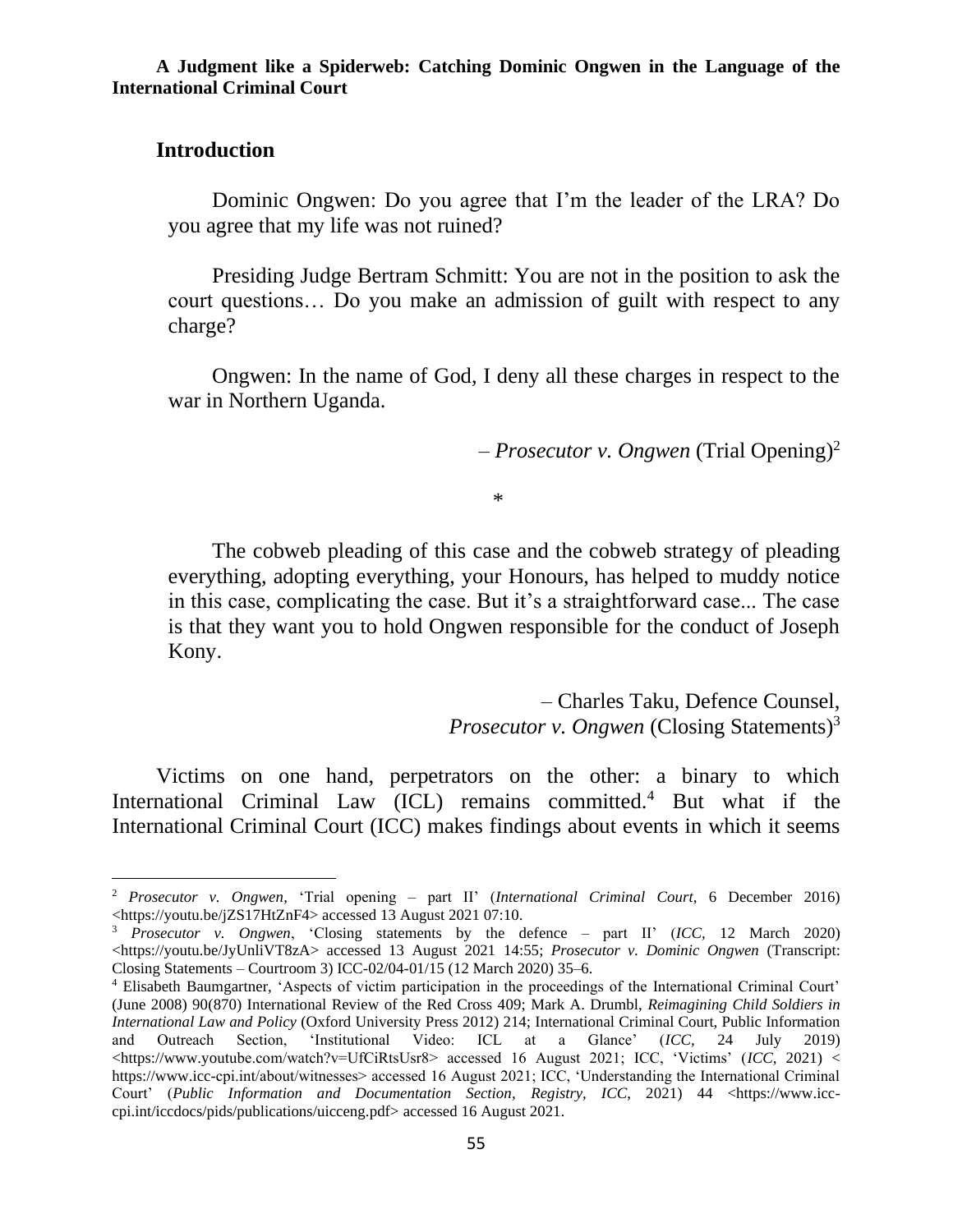unclear who is who?<sup>5</sup> This article argues that the language of the ICC judgment against Dominic Ongwen sustains the victim-perpetrator binary, legitimising the court's findings.<sup>6</sup> Such legitimacy, some have argued, is particularly sought by ICL, as young law seeking to prove itself to the international community.<sup>7</sup> The judgment's language choices represent a coherent, unified victim experience, encouraging the reader's empathy while drawing together individual accounts of suffering.<sup>8</sup> According to ICC procedure, a single perpetrator is then depicted.<sup>9</sup> The judgment's language choices position Ongwen in contrast to victims, empathy with his experiences inhibited, and his own voice silenced, refracted and recreated.<sup>10</sup>

<sup>5</sup> Mark Kersten, 'We Need to Talk About Ongwen: The Plight of Victim-Perpetrators at the ICC' (*Justice in Conflict*, 19 April 2016) <https://justiceinconflict.org/2016/04/19/we-need-to-talk-about-ongwen-the-plight-ofvictim-perpetrators-at-the-icc/> accessed 19 August 2021; Carse Ramos, 'Dominic Ongwen on Trial: Problematizing Definitional Boundaries and Exploring the Possibilities of Socialization' in Mark A. Drumbl and Jastine C. Barrett (eds), *Research Handbook on Child Soldiers* (Edward Elgar Publishing 2019).

<sup>6</sup> *Prosecutor v. Ongwen* (Trial Judgment) ICC-02/04-01/15 (4 February 2021).

<sup>7</sup> David Kennedy, 'Law and Political Economy of the World' (2013) 26 Leiden Journal of International Law 7,8; Mégret, 'International Criminal Justice: A Critical Research Agenda' in Christine Schwöbel-Patel (ed), *Critical Approaches to International Criminal Law – An Introduction* (Routledge 2015) 17, 26; Schwöbel-Patel, 'The market and marketing culture of International criminal law', in Schwöbel-Patel (ed), *Critical Approaches to International Criminal Law - An Introduction* (Routledge 2015) 265, 276. See also: Valerie Arnould, 'The limits of international criminal justice: lessons from the Ongwen case' (*Open Democracy*, 27 January 2015) <https://www.opendemocracy.net/en/limits-of-international-criminal-justice-lessons-from-ongwen-case/> accessed 19 August 2021; Béatrice Bonafé and Micaela Frulli, 'Testing the legitimacy, consistency and credibility of the International Criminal Court' (March 2020) 2 Questions of International Law 1; Marieke de Hoon, 'The Future of the International Criminal Court. On Critique, Legalism and Strengthening the ICC's Legitimacy' (June 2017) 17 International Criminal Law Review 591; Asad Kiyani, 'Legitimacy, Legality, and the Possibility of a Pluralist International Criminal Law' in Nobuo Hayashi and Cecilia M. Bailliet (eds), *The Legitimacy of International Criminal Tribunals* (Cambridge University Press 2017); Silje Aambø Langvatn and Theresa Squatrito, 'Conceptualising and Measuring the Legitimacy of International Criminal Tribunals' in Nobuo Hayashi and Cecilia M. Bailliet (eds), *The Legitimacy of International Criminal Tribunals* (Cambridge University Press 2017); Sergey Vasiliev, 'Between International Criminal Justice and Injustice: Theorising Legitimacy' in Nobuo Hayashi and Cecilia M. Bailliet (eds), *The Legitimacy of International Criminal Tribunals* (Cambridge University Press 2017); United Nations Secretary General, 'International Criminal Court's Success Will Be Legacy for Future Generations, Secretary-General Says at Inauguration of Its Permanent Premises' SG/SM/17685-L/3255 (*United Nations Meetings Coverage and Press Releases*, 19 April 2016) <https://www.un.org/press/en/2016/sgsm17685.doc.htm> accessed 19 August 2021;

<sup>8</sup> Jodi Halpern and Harvey M. Weinstein, 'Rehumanizing the Other: Empathy and Reconciliation' (August 2004) 26(3) Human Rights Quarterly 561, 581; Karen Jenni and George Loewenstein, 'Explaining the Identifiable Victim Effect' (1997) 14(3) Journal of Risk and Uncertainty 235; Andreea Deciu Ritivoi, 'Reading Stories, Reading (Others') Lives: Empathy, Intersubjectivity, and Narrative Understanding' (2016) 8(1) Storyworlds: A Journal of Narrative Studies 51.

<sup>9</sup> Claire Felter, 'The Role of the International Criminal Court' (*Council on Foreign Relations,* 23 February 2021) <https://www.cfr.org/backgrounder/role-international-criminal-court> accessed 17 August 2021; ICC, 'How the Court Works' (*ICC*, 2021) <https://www.icc-cpi.int/about/how-the-court-works> accessed 17 August 2021; Sofia Stolk, 'A Sophisticated Beast? On the Construction of an 'Ideal' Perpetrator in the Opening Statements of International Criminal Trials' (2018) 29(3) *European Journal of International Law* 677.

<sup>10</sup> Nguh Nwei Asanga Fon, 'Hunter or hunted: The paradoxical evolution of the ICC' (*International Association for Political Science Students*, 26 April 2021) <https://www.iapss.org/2021/04/26/hunter-or-hunted-the-paradoxicalevolution-of-the-icc-by-ngu-nwei-asanga-fon/> accessed 24 August 2021; Liana Georgieva Minkova, 'Expressing what? The stigmatization of the defendant and the ICC's institutional interests in the *Ongwen* case' October 2020) 34(1) Leiden Journal of International Law 223.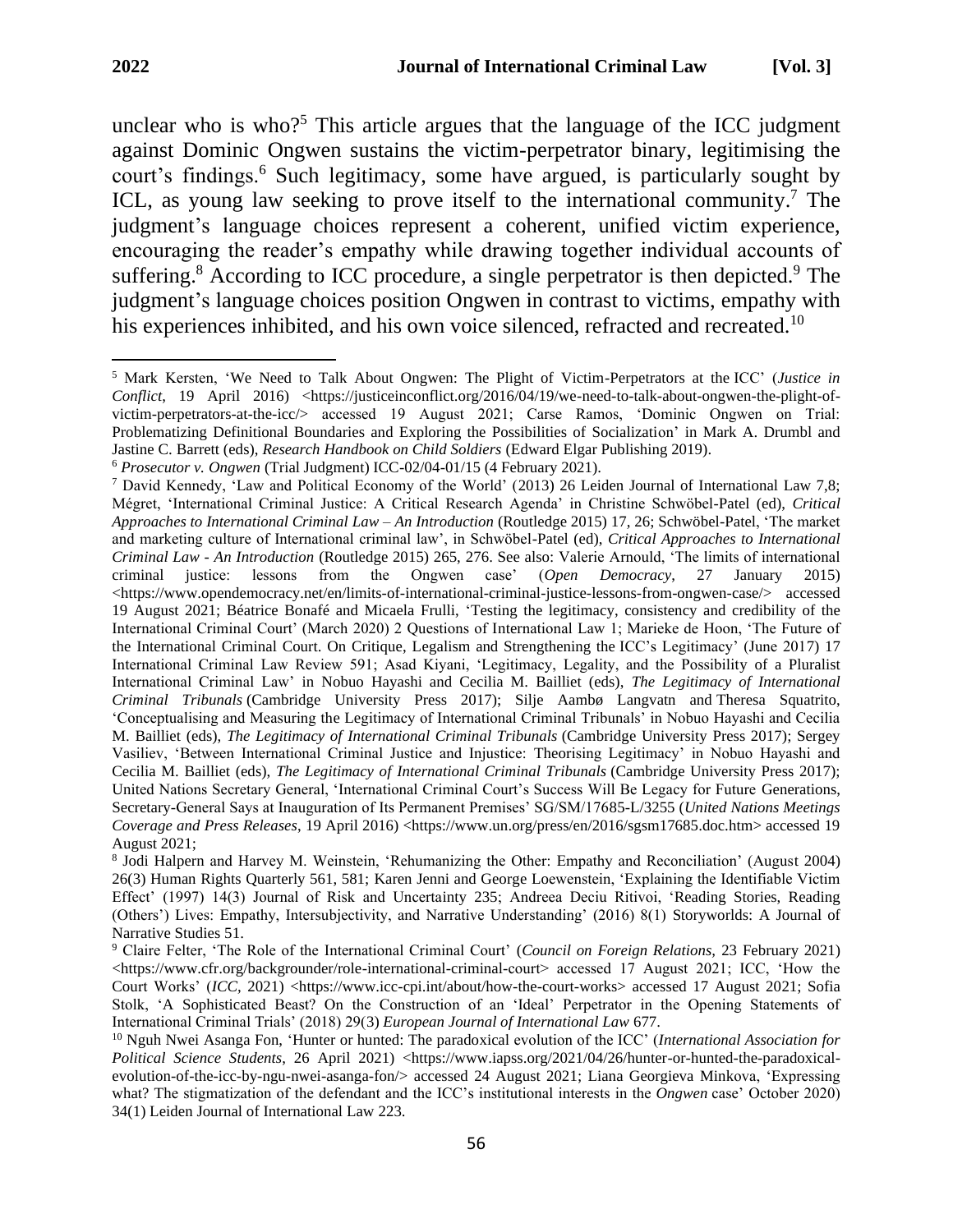In the Ongwen case, the victim-perpetrator binary appears particularly precarious.<sup>11</sup> Ongwen was a surname Dominic invented, to protect himself and his family, on the day of his abduction into the Lord's Resistance Army (LRA) aged nine. <sup>12</sup> Ongwen grew up under the wing of LRA leader Joseph Kony, who remains at large.<sup>13</sup> He rose to the position of brigade commander, contributing to the LRA's decades of atrocities that terrorised Northern Ugandan communities.<sup>14</sup> After a trial like a 'long walk', according to defence counsel Odongo, Ongwen was convicted of 61 war crimes and crimes against humanity – including attacks upon civilians such as murder, torture, enslavement and pillaging, sexual and gender-based

<sup>11</sup> Kjell Anderson, 'Dominic Ongwen: "It is very difficult to balance all that"' (*Justice in Conflict*, 2 February 2021) <https://justiceinconflict.org/2021/02/02/dominic-ongwen-it-is-very-difficult-to-balance-all-that/> accessed 17 August 2021; Ilse Derluyn, Wouter Vandenhole, Stephan Parmentier and Cindy Mels, 'Victims and/or perpetrators? Towards an interdisciplinary dialogue on child soldiers' 15(28) (2015) BMC International Health and Human Rights 1; Drumbl, 'Victims who victimise' (June 2016) 4(2) London Review of International Law 217; Drumbl, ''Getting' an Unforgettable Gettable: The Trial of Dominic Ongwen' (*Justice in Conflic*t, 5 February 2021) <https://justiceinconflict.org/2021/02/05/getting-an-unforgettable-gettable-the-trial-of-dominic-ongwen/> accessed 17 August 2021; Diane Enns, *The Violence of Victimhood* (Penn State University Press 2012); Kersten, *supra* note 5; Ramos, *supra* note 5.

<sup>&</sup>lt;sup>12</sup> Erin K. Baines, 'Complex Political Perpetrators: Reflections on Dominic Ongwen' (June 2009) 47(2) The Journal of Modern African Studies, 163, 169; Erin K. Baines and Ojok Boniface, 'Complicating Victims and Perpetrators in Uganda: On Dominic Ongwen' (*Justice and Reconciliation Project Field Note 7*, July 2008) <http://justiceandreconciliation.com/wp-content/uploads/2008/07/JRP\_FN7\_Dominic-Ongwen.pdf> accessed 19 August 2021 7.

<sup>13</sup> Anderson, 'Child victim, soldier, war criminal: unpacking Dominic Ongwen's journey' (*The Conversation*, 10 February 2021) <https://theconversation.com/child-victim-soldier-war-criminal-unpacking-dominic-ongwensjourney-154850> accessed 17 August 2021; Ledio Cakaj, 'The Life and Times of Dominic Ongwen, Child Soldier and LRA Commander' (*Justice in Conflict*, 12 April 2016) <https://justiceinconflict.org/2016/04/12/the-life-andtimes-of-dominic-ongwen-child-soldier-and-lra-commander/> accessed 17 August 2021; Kjersti Lohne, Anette Bringedal Houge and Martin Tegnader, 'Brought Up to Be a War Criminal' (PRIO Blogs, 11 May 2016) <https://blogs.prio.org/2016/05/brought-up-to-be-a-war-criminal/> accessed 19 August 2021.

<sup>14</sup> Adam Dolnik and Herman Butime, *Understanding the Lord's Resistance Army Insurgency* (World Scientific Publishing Company 2016); Wojciech Jagielski, *The Night Wanderers: Uganda's Children and the Lord's Resistance Army* (Seven Stories Press 2012); Elise Keppler, 'Litany of Horrors by LRA Leader: Ongwen Was No 'Puppet on A String'' (*Justice in Conflict*, 8 February 2021) <https://justiceinconflict.org/2021/02/08/litany-ofhorrors-by-lra-leader-ongwen-was-no-puppet-on-a-string/> accessed 17 August 2021; Jeff Stoeberl, *An Overview of the History of the Lord's Resistance Army* (Charles River Editions 2021); United Nations Organization Mission in the Democratic Republic of the Congo, 'Special Report: Summary of fact finding missions on alleged human rights violations committed by the Lord's Resistance Army (LRA) in the districts of Haut-Uélé and Bas-Uélé in Orientale province of the Democratic Republic of Congo' (*UN Office of the High Commissioner for Human Rights*, December 2009) <https://reliefweb.int/report/democratic-republic-congo/special-report-summary-fact-findingmissions-alleged-human-rights> accessed 24 August 2021; United Nations Security Council, 'Report of the Secretary-General pursuant to resolutions 1653 (2006) and 1663 (2006)' (*UNSC*, 29 June 2006) UN Doc S/2006/478; UNSC, 'Additional report of the Secretary-General on children and armed conflict in Uganda' (*UNSC*, 23 June 2008) UN Doc S/2008/409; UNSC, 'Report of the Secretary-General on the Lord's Resistance Armyaffected areas pursuant to Security Council press statement' (*UNSC*, 4 November 2011) UN Doc S/2011/693; UNSC, 'Report of the Secretary-General on the activities of the United Nations Regional Office for Central Africa and on areas affected by the Lord's Resistance Army' (*UNSC*, 11 June 2012) UN Doc S/2012/421; UNSC, 'Report of the Secretary-General on the activities of the United Nations Regional Office for Central Africa and on the Lord's Resistance Army-affected areas' (*UNSC*, 6 May 2014) UN Doc S/2014/319; UNSC, 'Report of the Secretary-General on the situation in Central Africa and the activities of the United Nations Regional Office for Central Africa' (*UNSC*, 28 November 2016) UN Doc S/2016/996.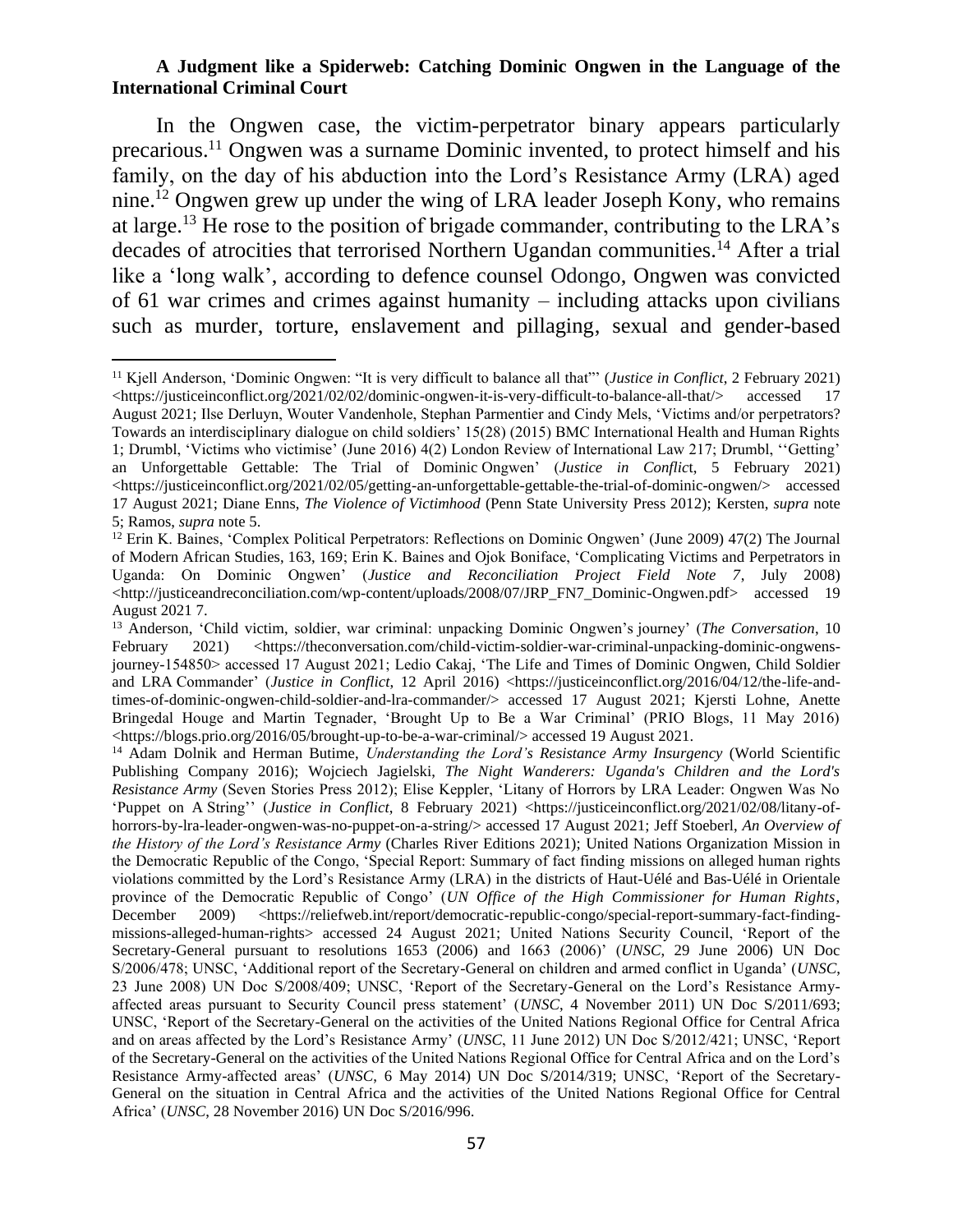crimes, and recruiting child soldiers – and sentenced to 25 years in prison, which prosecutor Gumpert has since described as 'a very, very long time'.<sup>15</sup> A former child soldier, Ongwen became the first known person to be found guilty of crimes also committed against him.<sup>16</sup> Had he, while growing up within the LRA, on the stroke of midnight on his  $15<sup>th</sup>$  birthday, gained the ability to act as a morally responsible adult? His defence argued he had not.<sup>17</sup> Yet Ongwen was answering alone to a hope of thousands of individuals whom the ICC classed as victims, many of whom had also been child soldiers.<sup>18</sup> Within the trial, that hope, according

logic/> accessed 31 August 2021.

<sup>15</sup> *Prosecutor v. Ongwen*, 'Closing statements by the defence – part III' (*ICC,* 12 March 2020)  $\lt$ https://youtu.be/7g4ov6i-bEE> accessed 17 August 2021 47:00; *Prosecutor v. Ongwen* (Sentence) ICC-02/04-01/15 (6 May 2021); *Prosecutor v. Ongwen* (Trial Judgment), *supra* note 6 [3116]; UBC School of Public Policy and Global Affairs, 'After the Verdict: Dominic Ongwen & the Many Sides of Justice' (*UBC,* 2 June 2021)  $\lt$ https://www.youtube.com/watch?v=pY4KGIUqsM0> accessed 16 August 2021 1:19:00. See also: Awol Allo, 'The ICC's problem is not overt racism, it is Eurocentricism' (*Al Jazeera,* 28 July 2018*) <*https://www.aljazeera.com/opinions/2018/7/28/the-iccs-problem-is-not-overt-racism-it-is-eurocentricism*>*  accessed 31 August 2021; Martti Koskenniemi, 'Histories of International Law: Dealing with Eurocentrism' (January 2011) 19(1) Rechtsgeschichte - Legal History 152; Souheir Edelbi, 'The framing of the African Union in international criminal law: a racialized logic' (*Völkerrechtsblog,* February 2018) *<https://voelkerrechtsblog.org/de/the-fr*aming-of-the-african-union-in-international-criminal-law-a-racialized-

<sup>&</sup>lt;sup>16</sup> Baines, *supra* note 12, at 164–5; Donnas Ojok, 'War Child or Warlord? The Justice Paradox in Ongwen's ICC case' (*LSE Blogs*, February 2015) <https://blogs.lse.ac.uk/africaatlse/2015/02/23/war-child-or-warlord-the-justiceparadox-in-ongwens-icc-case/> accessed 16 August 2021.

<sup>&</sup>lt;sup>17</sup> Jo Boyden, 'The Moral Development of Child Soldiers: What do Adults have to fear?' (2003) 9(4) Peace and Conflict: Journal of Peace Psychology 343; Andrew Mawson, 'Children, Impunity and Justice: Some Dilemmas from Northern Uganda' in Jo Boyden (ed), *Children and Youth on the Front Line: Ethnography, Armed Conflict and Displacement* (Berghahn Books 2004) 136; Jeff McMahan, 'Child Soldiers: The Ethical Perspective' in Scott Gates and Simon Reich (eds), 'Building Knowledge about Children in Armed Conflict' (*Ford Institute for Human Security Studies*, 2006) <https://documentation.lastradainternational.org/lsidocs/mc\_mahan\_07\_child\_ethical\_0109.pdf> accessed 19 August 2021; *Prosecutor v. Ongwen*, 'Closing statements by the defence – part I' (*ICC*, 12 March 2020) <https://youtu.be/AOMZbuU6Mes> accessed 17 August 2021 14:00; *Prosecutor v. Ongwen* (Transcript: Closing Statements – Courtroom 3), *supra* note 3, at 5; Michael Wessells, *Child Soldiers: From Violence to Protection* (Harvard University Press 2006).

<sup>&</sup>lt;sup>18</sup> Grace Akello, 'Child Agency and Resistance to Discourses within the Paris Principles in Rehabilitation and Reintegration Processes of Former Child Soldiers in Northern Uganda' in Drumbl and Barrett, *supra* note 5; Evelyn Amony, *I am Evelyn Amony: Reclaiming my Life from the Lord's Resistance Army*; Barrett, 'Navigating the Mystical: Child Soldiers and Reintegration Rituals in Northern Uganda' in Drumbl and Barrett, *supra* note 5; Christopher Blattman and Jeannie Anan, 'On the Nature and Causes of LRA Abduction: What the Abductees Have to Say' in Tim Allen and Koen Vlassenroot (eds), *The Lord's Resistance Army: Myth and Reality* (Zed Books 2010); Paul Bradfield, 'The moral and legal correctness of Dominic Ongwen's conviction' (*Justice in Conflict*, 10 February 2021) <https://justiceinconflict.org/2021/02/10/the-moral-and-legal-correctness-of-dominic-ongwens-conviction/> accessed 17 August 2021; Myriam Denov, 'Children Born of Conflict-Related Sexual Violence within Armed Groups – A Case Study of Northern Uganda' in Drumbl and Barrett, *supra* note 5; Stephanie Nolen, 'Rebel army resumes campaign of abducting child fighters in Africa' (*The Globe and Mail*, 25 April 2008)  $\lt$ https://www.theglobeandmail.com/news/world/rebel-army-resumes-campaign-of-abducting-child-fighters-in-

africa/article25579115/> 19 August 2021; Opiyo Olya, *Child to Soldier: Stories from Joseph Kony's Lord's Resistance Army, supra* note 18; Phong Pham, Patrick Vinck and Eric Stover, 'Abducted: The LRA and Forced Conscription in Northern Uganda' (*Berkeley-Tulane Initiative on Vulnerable Populations*, June 2007) <https://escholarship.org/uc/item/7963c61v> accessed 19 August 2021 19.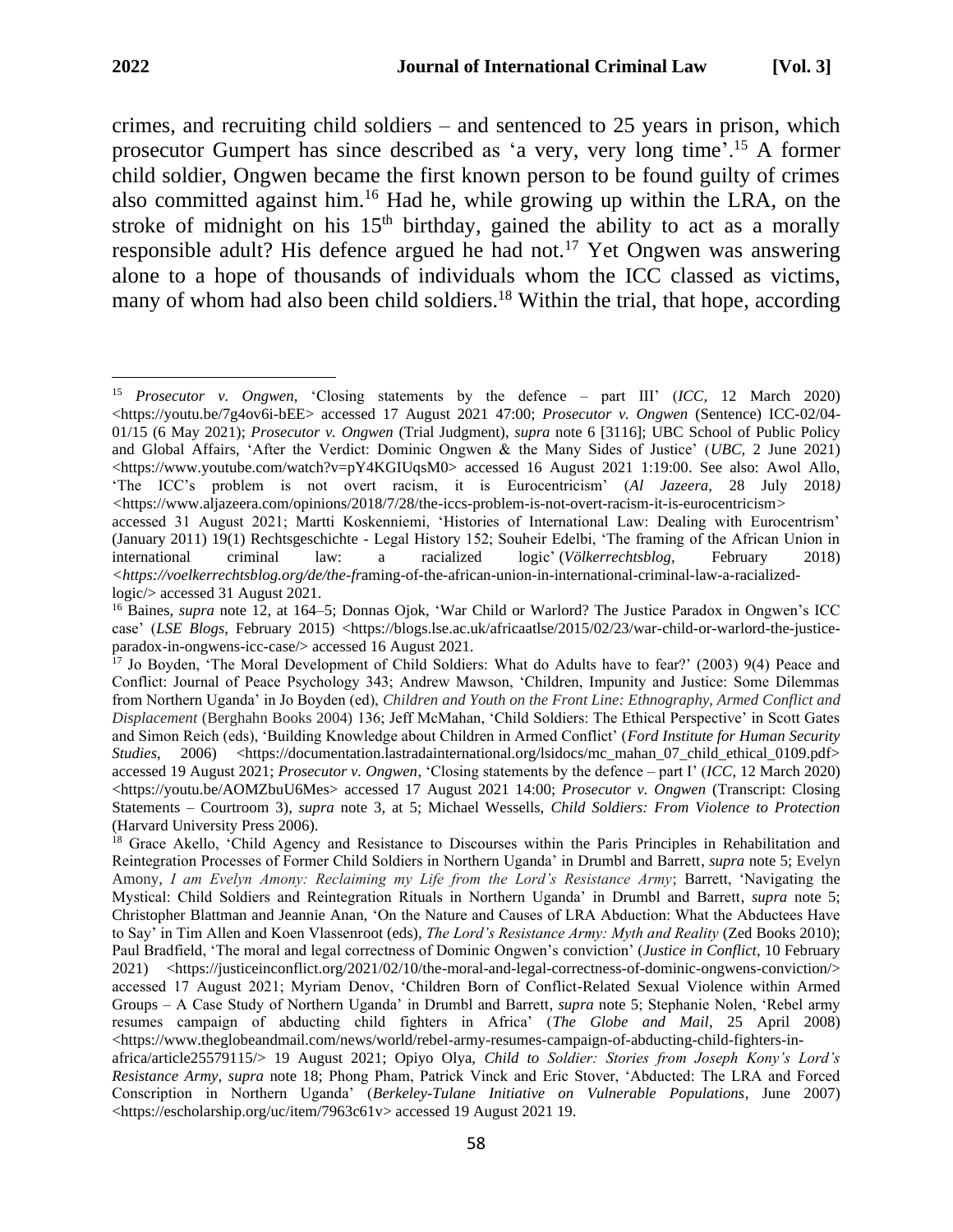to the phrasing of victim representative Manoba, became a *singular*, or united, hope for understanding, reconciliation and recovery.<sup>19</sup>

I argue that intricate language choices stabilised the precarious binary in the Ongwen case. To describe the craft of the ICC's language, I extend the cobweb metaphor presented by Ongwen's defence.<sup>20</sup> The prosecution's was a cobweb kind of pleading, they stated, implying that the 490 combinations of charges and modes of liability raised against Ongwen was an 'overwhelming' – and so unfair – number to defend against, and that it distracted from the real source of responsibility: Kony.<sup>21</sup> I argue that another web exists within the judgment itself, more like a spiderweb, in that it serves an active purpose. That spiderweb is the representation of a coherent, unified victim experience. Against it, and within it, one perpetrator was caught.<sup>22</sup>

Over my first three chapters, I reveal three levels of this spiderweb, from detailed individual accounts at its centre, to analogies and rules connecting the personal to the general, to vocabularies and descriptions that draw in barely or undocumented suffering. In my fourth chapter, I ask what happens when into the spiderweb comes a fly. The reader can perceive one individual who is isolated from their empathy, entangled in the court's reasoning, so that the more he may struggle to be depicted fully, the harder it is for him to escape being seen in one way, hollowed of emotional substance and victimhood, and preserved in that way, perhaps to sustain the court, and its principles, operations and rationales, for some time to come.<sup>23</sup> Meanwhile, the spider, the many-eyed, many-limbed, patient entity of ICL itself, may rush off to start a similar project elsewhere, missing and catching other flies along the way.<sup>24</sup> Throughout my analysis, by highlighting strategies of unifying victims and isolating one perpetrator, I question ICL's ability

<sup>19</sup> *Prosecutor v. Ongwen*, 'Closing statements of legal representatives of the victims – part I (*ICC*, 11 March 2020) (*ICC,* 11 March 2020) < https://youtu.be/IHPSU-CRgsc> accessed 13 August 2021 12:52.

<sup>20</sup> *Prosecutor v. Ongwen*, 'Closing statements by the defence – part II', *supra* note 3, 14:55; *Prosecutor v. Ongwen* (Transcript: Closing Statements – Courtroom 3) *supra* note 3, at 35–6.

<sup>21</sup> *Prosecutor v. Ongwen* (Transcript: Closing Statements – Courtroom 3) *supra* note 3, at 57; Refugee Law Project, 'Ongwen's Justice Dilemma Part II - Ongwen's Confirmation of Charges Hearing: Implications and Way Forward?' (*Refugee Law Project*, *Makerere University*, 2016) <https://www.refugeelawproject.org/files/others/Ongwen\_Justice\_Dilemma\_Part\_II.pdf> accessed 16 August 2021.

<sup>&</sup>lt;sup>22</sup> Costas Douzinas, Shaun McVeigh and Ronni Warrington, 'The Alta(e)rs of Law: The Judgement of Legal Aesthetics' (1992) 9(4) Theory, Culture & Society 93, 115; Stolk, 'The Victim, the International Criminal Court and the Search for Truth: On the Interdependence and Incompatibility of Truths about Mass Atrocity' (2015) 13(1) Journal of International Criminal Justice 973, 986–7.

<sup>&</sup>lt;sup>23</sup> Stolk, "Cruel Men Can Do Kind Things and Kind Men Can Do Cruel Things": Reconsidering the Enemy of Humanity in Contemporary International Criminal Trial Discourse' (2018) 47(2) Netherlands Journal of Legal Philosophy 149.

<sup>&</sup>lt;sup>24</sup> Kevin Jon Heller, Frédéric Mégret, Sarah M.H. Nouwen, Jens David Ohlin, and Darryl Robinson (eds), *The Oxford Handbook of International Criminal Law* (Oxford University Press 2020).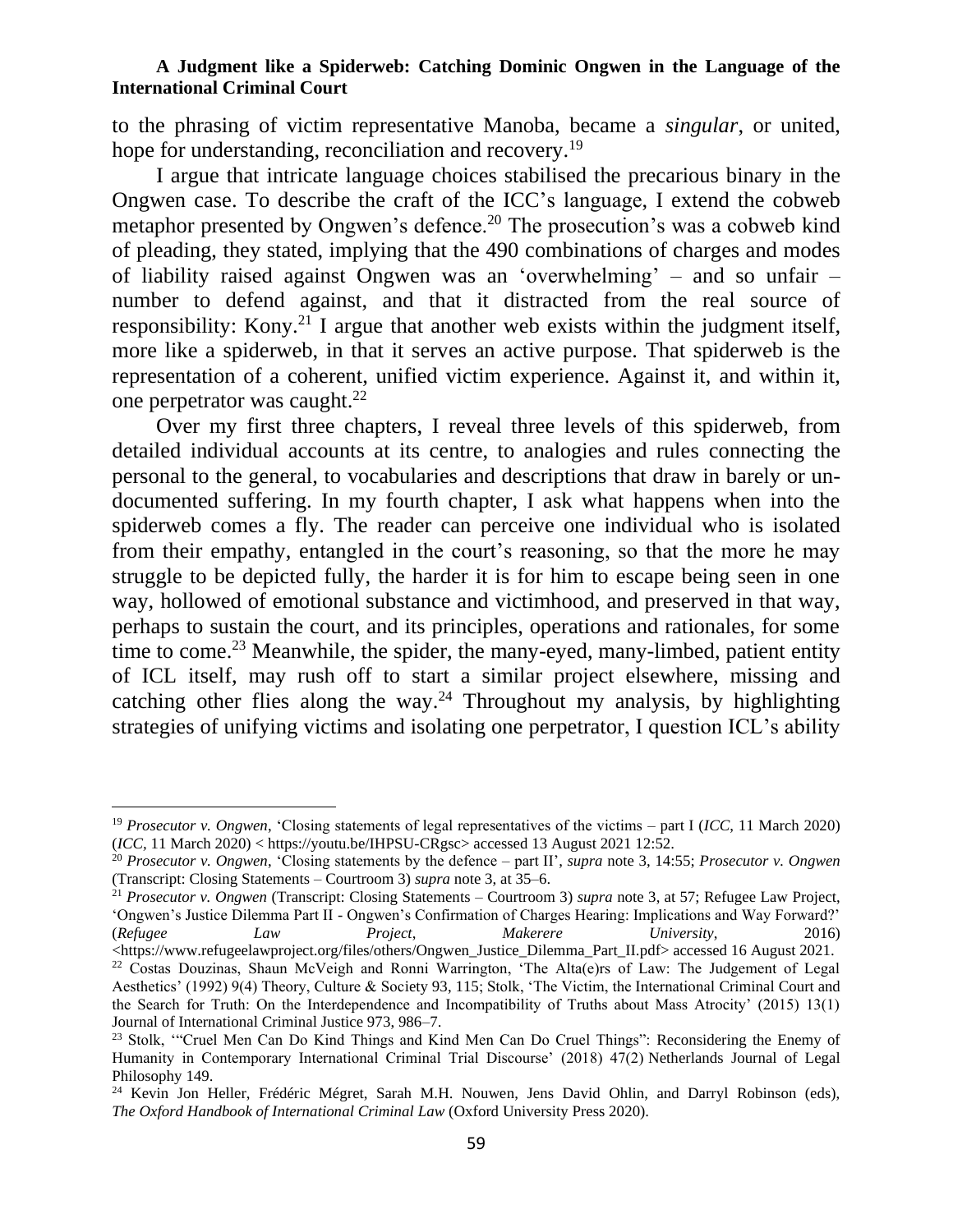to find, understand and tell accurate truths about the complex experiences of suffering to which it wishes to respond.<sup>25</sup>

<sup>25</sup> Allo, *supra* note 15; Baines, *supra* note 12; Drumbl, 'The Kapo on Film: Tragic Perpetrators and Imperfect Victims' (2018) 6(1) Griffith Journal of Law and Human Dignity 229; United Nations Secretary General, *supra* note 7; Koskenniemi, *supra* note 15; Ojok, *supra* note 15. Immi Tallgren, 'The Faith in Humanity and International Criminal Law' in Martti Koskenniemi, Mónica García-Salmones Rovira and Paolo Amorosa (eds), *International Law and Religion: Historical and Contemporary Perspectives* (Oxford University Press 2017) 334;

SABC News, 'Joseph Kony's former wife shares her new book '"I am Evelyn Amony"' (*SABC News*, 9 July 2016) <https://www.youtube.com/watch?v=-5FWDhjmj6E> accessed 16 August 2021; Sky News, '#TimeToAct: Poline Akello was Abducted by Joseph Kony's Army' (*Sky News*, 10 June 2014) <https://www.youtube.com/watch?v=Rj4V9UKHE3g> accessed 16 August 2021.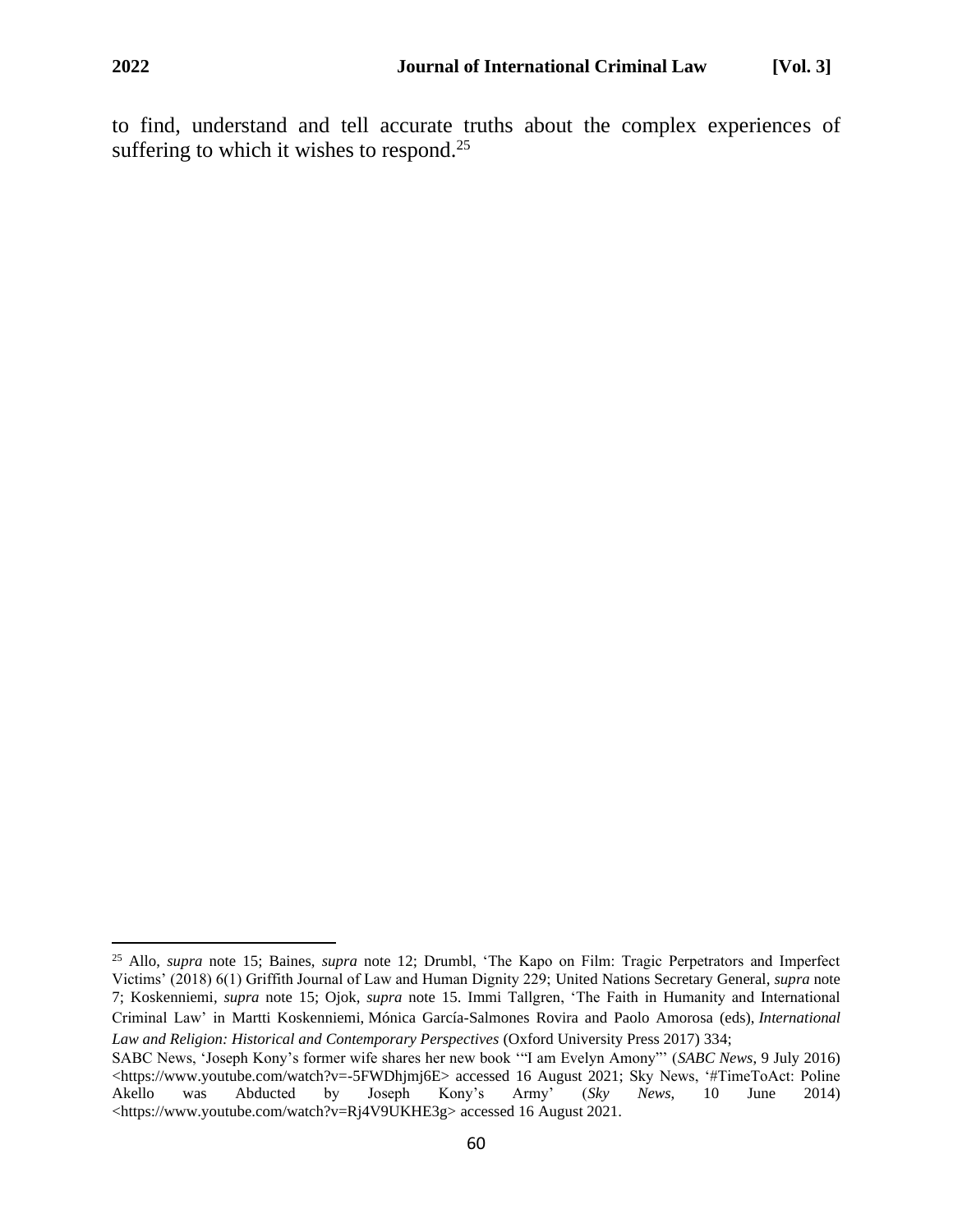### **The Language of the Court: A Note on Method**

Juliane Okot Bitek: What does it mean to translate a sentence from Acholi into English?

Ruby Turok-Squire: It's a very abstract thing to say.

Okot Bitek: Very abstract.

– Interview with Okot Bitek, June 2021<sup>26</sup>

In assessing how the ICC's Ongwen judgment represents victims and a perpetrator, I pursue a method of close analysis inspired by literary techniques. Essentially, I assume the presence and importance of the poetic within the judgment's language.<sup>27</sup> By poetic, I mean a variety of intricate elements, including the potential of language to create embodied experiences for the reader, the emotional effects of the musicality of language and imagery, the importance of voice (that is, who is speaking to who) in terms of what can be expressed, and the interconnectedness of form and content.<sup>28</sup> I aim to treat the court's language like a delicate silk, appreciating the syntactical knots holding it together. I am particularly inspired by Vendler's close analysis of poetry, in which she re-writes a line from a poem in several different ways, showing how the entire meaning of a line could change with the rearrangement of a syllable or two. Along the way, she reveals why the poet chose the words and the order of words that they chose.<sup>29</sup> I attempt to do justice to the judgment's language by believing in and then interrogating the intentionality of its minutest patterns and surprises. I see language as tied to its purpose, a notion that is being explored in the field of forensic linguistics, and I hope to add to this field with insights into the emotionality of legal language enabled by this poetic approach.<sup>30</sup>

<sup>&</sup>lt;sup>26</sup> Confidential interview with Juliane Okot Bitek (Conducted by Zoom, 14 June 2021).

<sup>27</sup> Douzinas, McVeigh and Warrington *supra* note 22, at 104, 106.

<sup>28</sup> Kamari Maxine Clarke, *Affective Justice: The International Criminal Court and the Pan-Africanist Pushback* (Duke University Press 2019); Adrienne Rich, *What is Found There: Notebooks on Poetry and Politics* (Virago Press 1995) 13; Helen Vendler *The music of what happens: poems, poets, critics* (Harvard University Press 1988).

<sup>29</sup> Vendler, *Ways into Shakespeare's Sonnets* (University of London Press 1990); Vendler, *Our Secret Discipline: Yeats and Lyric Form* (Oxford University Press 2007); Vendler, *Invisible Listeners: Lyric Intimacy in Herbert, Whitman, and Ashberry* (Princeton University Press 2009); Helen Vendler, *Poets Thinking* (Harvard University Press 2021).

<sup>&</sup>lt;sup>30</sup> Clarke, *Affective Justice: The International Criminal Court and the Pan-Africanist Pushback, supra note 28*; Malcolm Coulthard and Alison Johnson, *An Introduction to Forensic Linguistics: Language in Evidence* (Routledge 2007) 1; Malcolm Coulthard and Alison Johnson (eds), *The Routledge handbook of forensic linguistics* (Routledge 2010); John Gibbons, *Forensic Linguistics: an introduction to language in the justice system* (Blackwell 2003) 132– 3; Yon Maley, 'The language of the law' in John Gibbons (ed), *Language and the Law* (Routledge 1994) 11, 16. See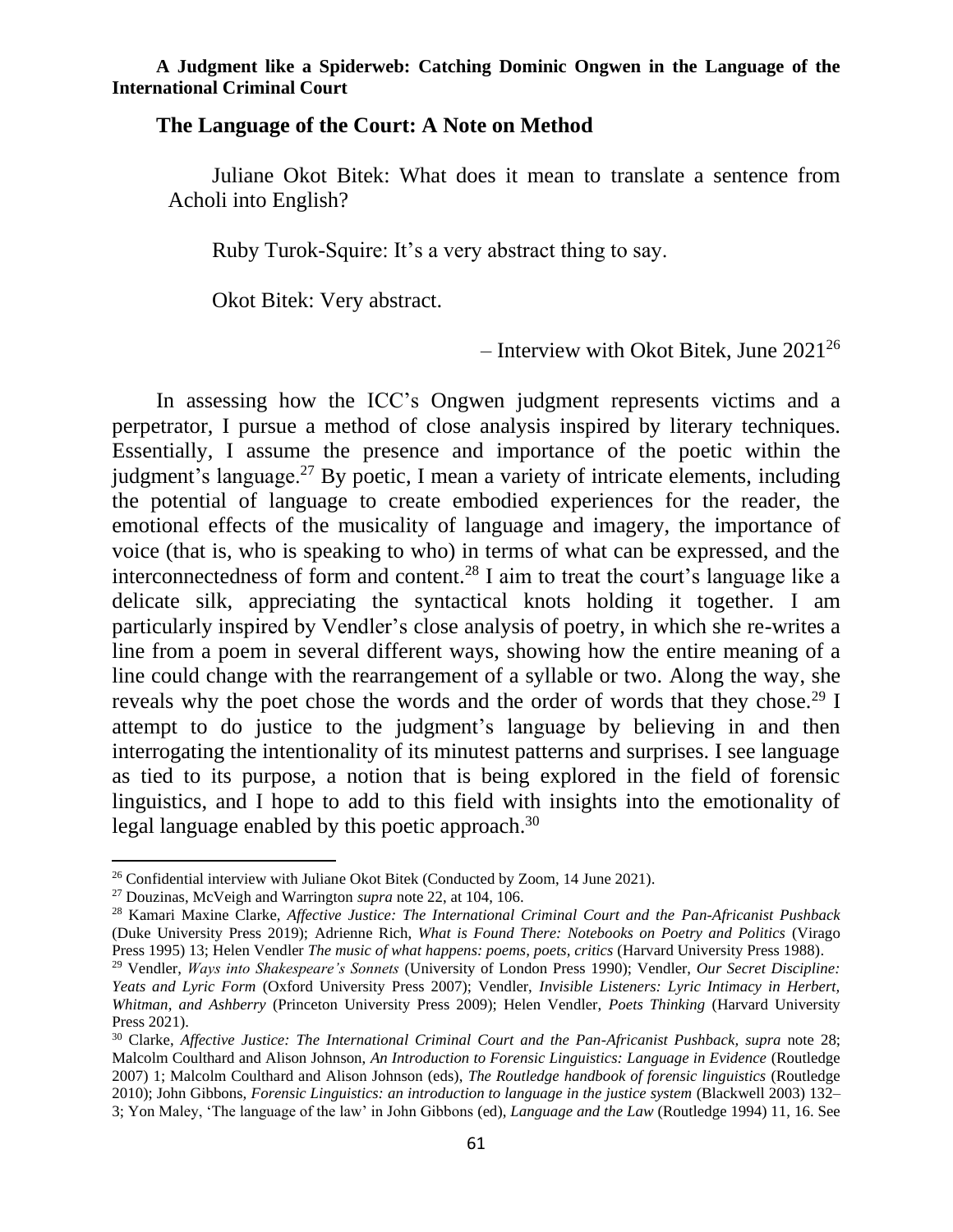Why this central question of how language might legitimise the legal principle of the victim-perpetrator binary? The question has been inspired by my process of learning about language choices and translation in the Ongwen case. While the ICC's Ongwen judgment was circulated in English, many of the original witness statements that are quoted at length within it were collected in Acholi, a language commonly spoken in Northern Uganda, the site of the LRA's crimes.<sup>31</sup> With a curiosity about potential differences between Acholi and English, I began my research by conducting four informal interviews and several email exchanges with people deeply connected to Acholi and the ICC. These experts are: Juliet Adoch, a speaker of Acholi and English who has worked with survivors and victims of the LRA war, Adina Nistor, PhD Candidate in international criminal law at the University of Groningen, Juliane Okot Bitek, an Acholi poet who has worked with the transcripts of interviews with women who survived abduction by the LRA, and Gladys Yama and Natalie Diu, English to French translators at the International Criminal Court.<sup>32</sup> I made contact with them through colleagues and LinkedIn.

These interviews and connected correspondence were unstructured and developed in line with the experts' interests. I asked open-ended questions about qualities of Acholi, its differences from English, the ICC's methods of translation and interpretation, and how the ICC uses individual testimonies to address systemic crimes. The results of this work led me towards new perspectives and thereby guided the next stage of my research, as I will describe.

also: Maurizio Gotti, 'Text And Genre' in Lawrence M. Solan and Peter M. Tiersma, *Oxford Handbook of Language and Law* (Oxford University Press 2012); John J. Gumperz, 'Interactional Sociolinguistics: A personal perspective', in Heidi E. Hamilton, Deborah Schiffrin and Deborah Tannen (eds), *The Handbook of Discourse Analysis* (Blackwell 2003) 215–28; Michael A.K. Halliday, *An Introduction to Functional Grammar* (first published 1985, 2nd edn, Routledge 1994); Michael Halliday, *Learning How to Mean* (Edward Arnold 1975); Michael Halliday, *Spoken and Written Language* (Oxford University Press 1989); Chris Heffer, *The Language of Jury Trial: A corpus-aided analysis of legal-lay discourse* (Palgrave Macmillan 2005) 67; Risto Hiltunen, 'The Grammar And Structure Of Legal Texts' in Lawrence M. Solan and Peter M. Tiersma, *Oxford Handbook of Language and Law* (Oxford University Press 2012); Heikki E. S. Mattila, 'Legal Vocabulary', in Lawrence M. Solan and Peter M. Tiersma, *Oxford Handbook of Language and Law* (Oxford University Press 2012); Peter M. Tiersma, 'A History of the Languages of Law' in Lawrence M. Solan and Peter M. Tiersma (eds), *Oxford Handbook of Language and Law* (Oxford University Press 2012); Keith Walters, 'Language, the Law, and Forensic Linguistics' in Susan Conrad, Alissa Hartig and Lynn Santelmann (eds), *The Cambridge Introduction to Applied Linguistics* (Cambridge University Press 2021) 325.

<sup>31</sup> *Prosecutor v. Ongwen* (Trial Judgment), *supra* note 6; Leigh Swigart, 'Unseen and Unsung: ICC Language Services and their Impact on Institutional Legitimacy' in Freya Baetens (ed), *Legitimacy of Unseen Actors in International Adjudication* (Cambridge University Press 2019) 2.

<sup>&</sup>lt;sup>32</sup> Confidential interview with Juliet Adoch (Conducted by Zoom, 7 June 2021) (Recording held by the author); Confidential correspondence with Juliet Adoch (Conducted by WhatsApp, 19 May – 9 August 2021) (Records held by the author); Confidential correspondence with Natalie Diu and Gladys Yama (Conducted by LinkedIn, 31 May – 7 July 2021) (Records held by the author); Confidential interview with Adina-Loredana Nistor (Conducted by Zoom, 21 May 2021); Okot Bitek, *supra* note 26; Confidential interview with Gladys Yama (Conducted by Zoom, 31 May 2021) (Recording held by the author).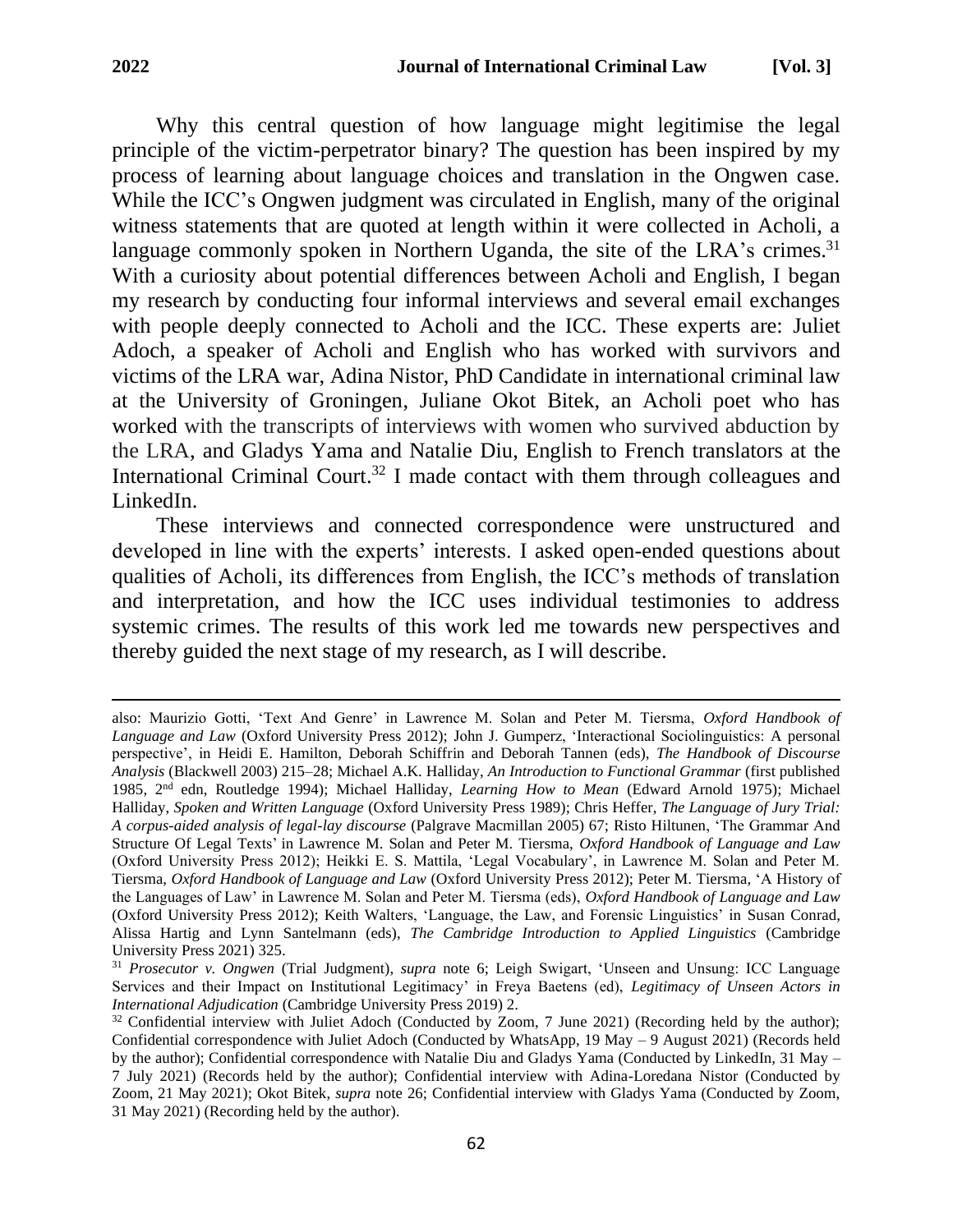While I was learning about the great importance for the ICC's lawyers of distinguishing exactly what meaning is being implied in any one context, I was also realising how hard it might be discern such meanings accurately.<sup>33</sup> The differences between the languages involved in the Ongwen judgment appeared vast.<sup>34</sup> Acholi has fewer words than English, but its words can have many meanings, depending on intonation. It puts its words together like bricks; for example, 'justice' is said as 'right judgment' (*ngol matir*).<sup>35</sup> The meanings of its words depend on who is speaking and to whom.<sup>36</sup> Okot-Bitek commented to me, 'Acholi is the people, the land, and the language', demonstrating that the language is interwoven with a whole way of life.<sup>37</sup> To speak of translating Acholi is therefore abstract, without considering the who, when, why and where of a certain situation. <sup>38</sup> It became difficult *not* to conceive of the English renderings of statements within the Ongwen judgment as containing their own expressive possibilities and meanings, separate from those of the Acholi originals, and calling out to be examined.

My research was suggesting that there might be a language specifically *of the court*, devised within its parameters. I started to notice how heavily the ICC's lawyers might sometimes rely on interpreters while collecting evidence and questioning witnesses, and how interpretation might be more or less accurate depending on the people and resources available. <sup>39</sup> From Diu and Yama, I learnt about the ICC's strategy of 'harmonising' vocabulary. Certain English words are agreed on by court's translation team and are always used as the translations for certain Acholi words, for example, that are deemed difficult to translate.<sup>40</sup> Given Acholi's small vocabulary and context-dependency, this technique appeared to have particular potential to reduce complexity of meaning. Each of these factors

<sup>&</sup>lt;sup>33</sup> ICC, 'The Litigator' (*ICC*, 2021) <https://www.icc-cpi.int/get-involved/justice-atwork/pages/story.aspx?name=the-litigator> accessed 16 August 2021; Lorraine Smith van-Lin, 'When We Don't Speak the Same Language: The Challenges of Multilingual Justice at the ICC' in Evelyn A. Ankumah (ed), *The International Criminal Court and Africa: One Decade On* (Intersentia 2016).

<sup>34</sup> Adoch, *supra* note 32; Okot Bitek, *supra* note 26.

<sup>35</sup> Adoch, *supra* note 32.

<sup>36</sup> Adoch, *supra* note 32; Alexander Odonga, 'Introduction' in *Lwo-English Dictionary* (Fountain Publishers 2001); Okot Bitek, *supra* note 26.

<sup>37</sup> Okot Bitek, *supra* note 26; Okot p'Bitek, 'African Aesthetics - The Acholi Example' in *Artist, the Ruler: Essays on Art, Culture, and Values, Including Extracts from Song of Soldier and White Teeth Make People Laugh on Earth* (East African Publishers 1986) 25.

<sup>38</sup> Odonga, *supra* note 37; Okot Bitek, *supra* note 26; Okot p'Bitek, *supra* note 37.

<sup>39</sup> Susan Berk-Seligson, *The Bilingual Courtroom: Court Interpreters in the Judicial Process* (University of Chicago Press, 1990); Susan Berk-Seligson, 'Linguistic Issues in Courtroom Interpretation' in Lawrence M. Solan and Peter M. Tiersma (eds), *Oxford Handbook of Language and Law* (Oxford University Press 2012).

<sup>&</sup>lt;sup>40</sup> Diu and Yama, *supra* note 32; ICC, 'Language Services: "Bridging the Language Divide"' in 'Behind the Scenes:<br>The Registry of the International Court' (ICC, 2010) <https://www.icc-The Registry of the International Court' (*ICC*, 2010) <https://www.icccpi.int/iccdocs/PIDS/docs/behindTheSce.pdf> accessed 18 August 2021, 25; Swigart, *supra* note 31, at 5.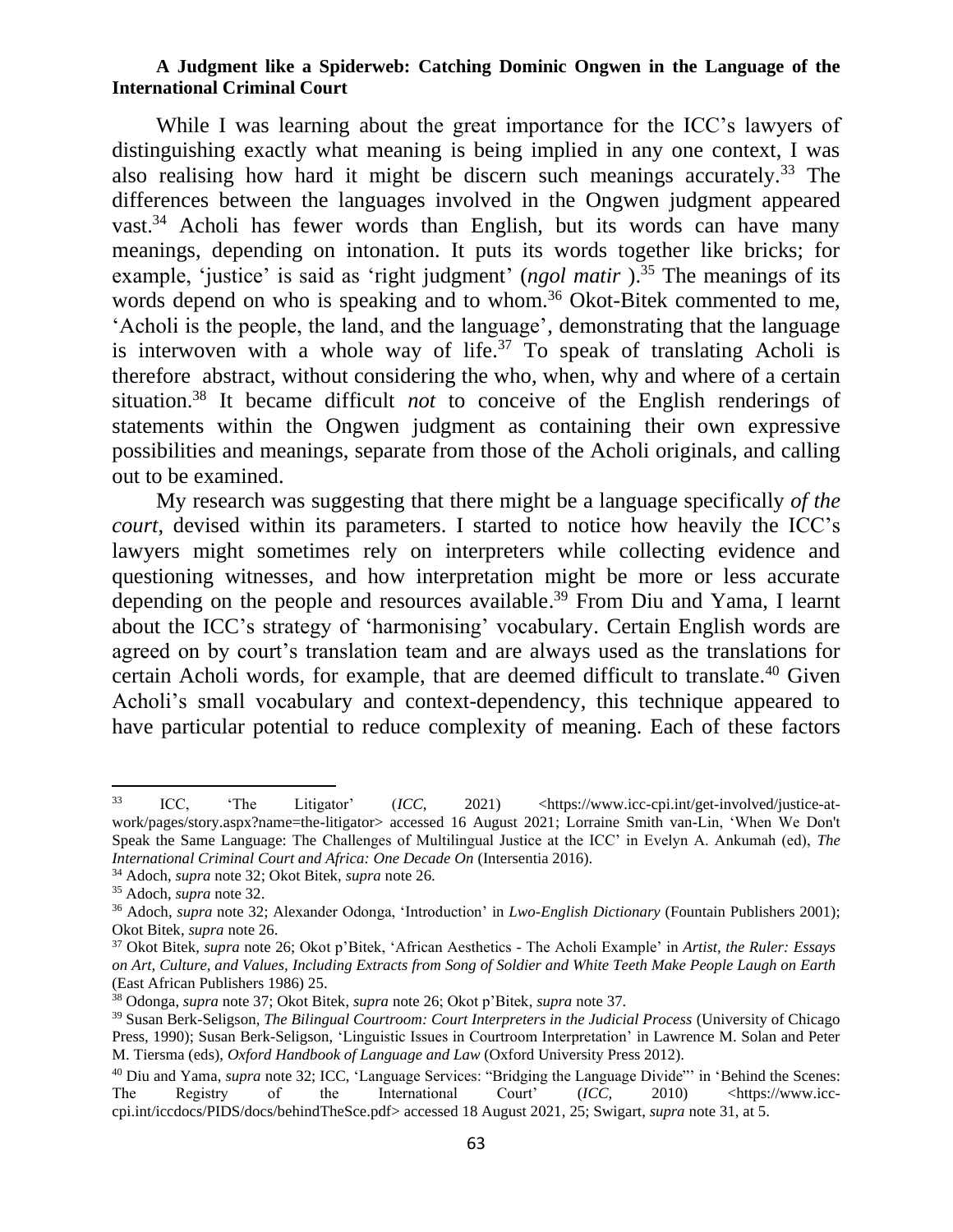seemed to "border" the evidence available to the court, by setting limits on what could be heard and then spoken by the court, and how.

Developing this notion of the ICC's own language, from Nistor, I realised that the court had the potential to translate not only languages but concepts, by interpreting them within the barriers of its laws.<sup>41</sup> For example, spiritualism – an element of LRA culture – was addressed by the ICC almost solely in terms of how it related to Ongwen's mental health.<sup>42</sup> This might have limited the court's perception of spiritualism as it was and is understood in Northern Uganda.<sup>43</sup> As I appreciated meaning being limited on many levels, the idea of maintaining accuracy to "original" Acholi accounts began to seem illusory, and the English of the judgment full of different meaning, crafted with the ICC's principles in the picture. Perhaps the ICC's English was absorbing the ICC's principles. I emerged from this research wishing to test that idea.

Appreciating differences between languages became a gateway to appreciating different perspectives on the victim-perpetrator binary. Conversations with Adoch and Okot Bitek emphasised its fragility and potential injustice. Here was a former LRA commander, in a suit, on television, and being held in a stateof-the-art facility, while those who had been injured by the LRA were struggling to feed, clothe and educate themselves.<sup>44</sup> Were the court's victims benefiting, or its perpetrator?<sup>45</sup> What of ICL's "deterrent effect", the symbolic prosecution of one

<sup>41</sup> Nistor, *supra* note 32.

<sup>42</sup> Adina-Loredana Nistor, Andrew Merrylees and Barbora Holá, 'Spellbound at the International Criminal Court: EPThe Intersection of Spirituality & International Criminal Law' in Julie Fraser and Brianne McGonigle Leyh (eds), *Intersections of Law and Culture at the International Criminal Court* (Edward Elgar Publishing Ltd. 2020) 147; *Prosecutor v. Ongwen* (Trial Judgment)*, supra* note 6, [2506], [2513], [2599], [2517], [2521], [2541], [2556].

<sup>43</sup> Nistor *supra* note 32; Nistor, Merrylees and Holá *supra* note 42; Adina-Loredana Nistor, 'Ongwen blog symposium: Culture as evidence and the construction of (un)certainty in the Dominic Ongwen trial' (*Armed Groups and International Law*, 15 April 2021) <https://armedgroups-internationallaw.org/2021/04/15/ongwen-blogsymposium-culture-as-evidence-and-the-construction-of-uncertainty-in-the-dominc-ongwen-trial/> accessed 16 August 2021; Refugee Law Project, 'Ongwen's Justice Dilemma Part I - Perspectives from Northern Uganda' (*Refugee Law Project, Makerere University*, 2015) <https://www.refugeelawproject.org/files/briefing\_papers/ONGWEN'S\_JUSTICE-DILEMMA\_-

\_Perspectives\_from\_Northern\_Uganda\_-\_Dialogue\_Report.pdf> accessed 16 August 2021; Tim Kelsall, *Culture under Cross-Examination: International Justice and the Special Court for Sierra Leone* (Cambridge University Press 2009).

<sup>44</sup> Adoch, *supra* note 32; Okot Bitek, *supra* note 26.

<sup>45</sup> Maria Mabinty Kamara, ['An](https://justiceinconflict.org/2021/02/03/an-insider-look-at-outreach-efforts-in-bringing-the-proceedings-closer-to-the-victims-and-affected-populations-in-northern-uganda/) Insider Look at Outreach Efforts in Bringing the Proceedings Closer to the Victims and Affected Populations in Northern Ugan[da'](https://justiceinconflict.org/2021/02/03/an-insider-look-at-outreach-efforts-in-bringing-the-proceedings-closer-to-the-victims-and-affected-populations-in-northern-uganda/) (*Justice in Conflict*, 3 February 2021)  $\langle$ https://justiceinconflict.org/2021/02/03/an-insider-look-at-outreach-efforts-in-bringing-the-proceedings-closer-tothe-victims-and-affected-populations-in-northern-uganda/> accessed 17 August 2021; Sarah Kihika Kasande, 'Beyond the Ongwen Verdict: Justice for Government Atrocities in Uganda' (*Justice in Conflict*, 9 February 2021)  $\langle$ https://justiceinconflict.org/2021/02/09/beyond-the-ongwen-verdict-justice-for-government-atrocities-in-uganda/> accessed 17 August 2021; Refugee Law Project, 'Fragile Resilience: "Post-Conflict" Environmental Battles in Northern Uganda' (*Refugee Law Project*, *Makerere University,* 30 October 2019)  $\langle$ https://www.refugeelawproject.org/index.php?option=com\_content&view=article&id=162:fragile-resilience-postconflict-environmental-battles-in-northern-

uganda&catid=27&highlight=WyJ1Z2FuZGEiLCJ1Z2FuZGEncyIsInVnYW5kYSciXQ==&Itemid=101> accessed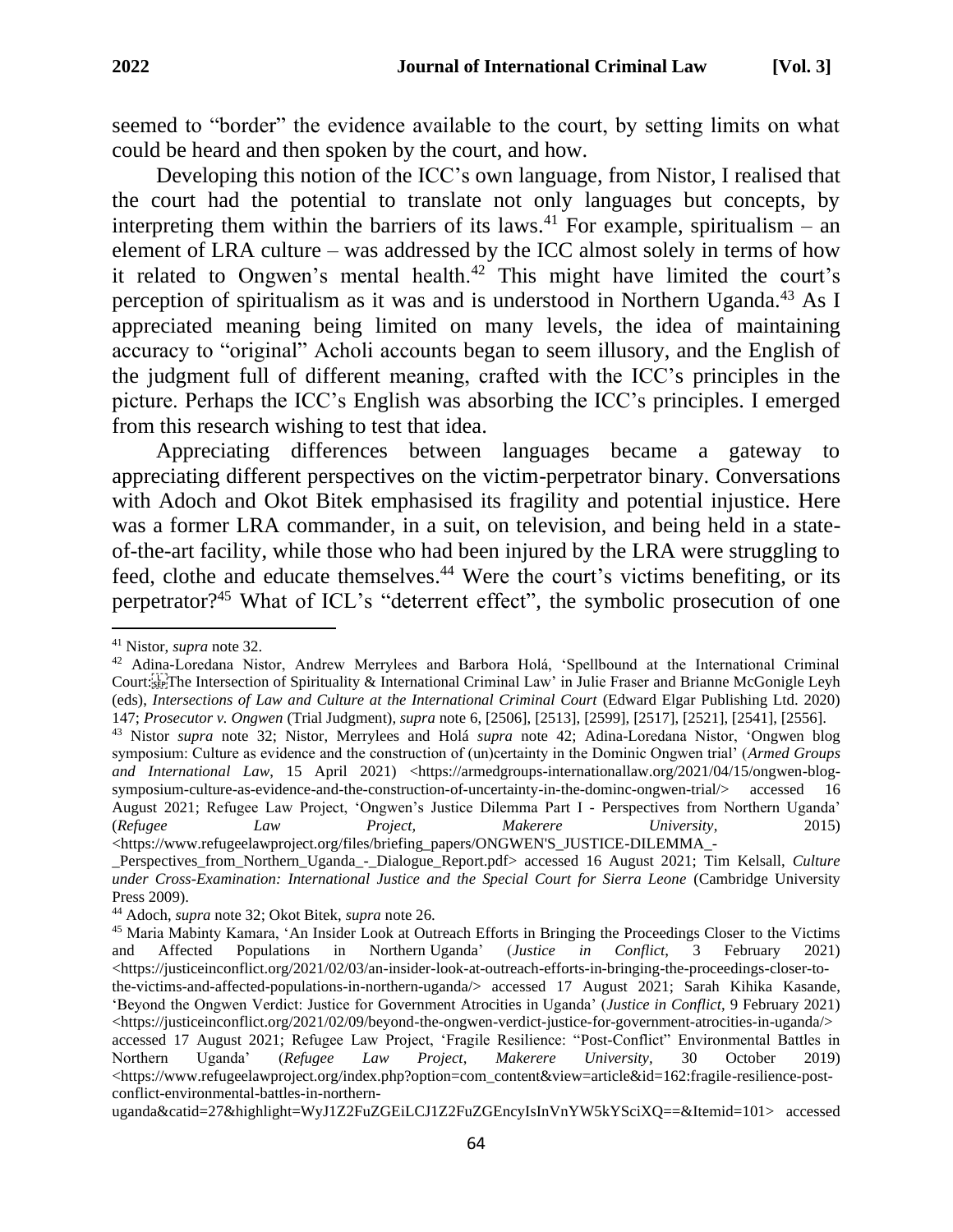individual to deter others? Was there much to it in practice?<sup>46</sup> Ongwen's defence had wondered, how would the hundreds of thousands of child soldiers still remaining in the world react to his  $25$ -year sentence?<sup>47</sup> Would it deter their hope and ability to take back their lives and reintegrate into society?<sup>48</sup> I began to hope that looking into language might involve looking into ICL's principles in action. This, in turn, might allow a reassessment of ICL's victim-perpetrator binary and the tensions and risks that it was giving rise to.

I have chosen to focus on the language of the ICC's judgment due to the judgment's pivotal role in the court's proceedings. Schwöbel-Patel has pointed to ICL's need for – or recourse to – branding, as young law seeking international legitimacy.<sup>49</sup> As a conclusive record of the court's understanding, one that finds facts, re-records history, and is presented to the international community, it seems

uganda&catid=27&highlight=WyJvbmd3ZW4iLCJvbmd3ZW4ncyJd&Itemid=101> accessed 16 August 2021.

<sup>16</sup> August 2021; Refugee Law Project, 'Does the International Criminal Court's verdict offer psychological relief for Dominic Ongwen's victims in Northern Uganda?' (*Refugee Law Project, Makerere University*, April 2021)  $\lt$ https://www.refugeelawproject.org/index.php?option=com\_content&view=article&id=243:does-the-internationalcriminal-court-s-verdict-offer-psychological-relief-for-dominic-ongwen-s-victims-in-northern-

<sup>46</sup> Adoch, *supra* note 32; Ronald Akers, 'Rational Choice, Deterrence, and Social Learning Theory in Criminology: The Path Not Taken' (1990) 81(3) The Journal of Criminal Law and Criminology 65; David Bosco, 'The International Criminal Court and Crime Prevention: Byproduct or Conscious Goal?' (2011) 19(2) Michigan State Journal of International Law 164; Okot Bitek, *supra* note 26; Heller, Mégret, Nouwen, Ohlin and Robinson, *supra* note 24; Kate Kronin-Furman, Amanda Taub, 'Lions, Tigers and Deterrence, Oh My. Evaluating Expectations in International Criminal Justice' in Yvonne McDermott and William Schabas (eds), *The Ashgate Research Companion to International Criminal Law, Critical Perspectives* (Routledge 2013); Lesie Vinjamuri, 'Deterrence, Democracy, and the Pursuit of International Justice' (June 2010) 24(2) Ethics and International Affairs 191; Hyeran Jo and Beth A. Simmons, 'Can the International Criminal Court Deter Atrocity?' (2016) 70(3) International Organization 443; Christopher W. Mullins and Dawn L. Rothe, 'The Ability of the International Criminal Court to Deter Violations of International Criminal Law: a Theoretical Assessment' (2010) 10(5) International Criminal Law Review 771; Jennifer Schense and Linda Carter (eds), *Two Steps Forward, One Step Back: The Deterrent Effect of International Criminal Tribunals* (Torkel Opsahl 2017); David Wippman, 'Atrocities, Deterrence, and the Limits of International Justice' (1999) 23(2) Fordham International Law Journal 12.

<sup>47</sup> *Prosecutor v. Ongwen* (Transcript: Closing Statements – Courtroom 3), *supra* note 3, at 27, 53, 56; *Prosecutor v. Ongwen*, 'Closing statements by the defence – part III', *supra* note 15; 'Children Affected by Armed Conflict/Child Soldiers' (Youth Advocate Program International, 2021) <http://yapi.org/youth-wellbeing/children-affected-byarmed-conflict-child-soldiers/> accessed 17 August 2021.

<sup>48</sup> Amony, 'Writing Evelyn Amony', *supra* note 18, at xi; Jessica Hatcher-Moore, 'Is the world's highest court fit for purpose?' (*The Guardian*, 5 April 2017) <https://www.theguardian.com/global-development-professionalsnetwork/2017/apr/05/international-criminal-court-fit-purpose> accessed 21 August 2021; Nikila Kaushik and Steven Freeland, 'Crimes Committed by Child Soldiers: An Argument for Coherence' in Drumbl and Barrett, *supra* note 5; Okot Bitek, *supra* note 26; Opiyo Oloya, 'Dwoggo Paco' in *Child to Soldier: Stories from Joseph Kony's Lord's Resistance Army* (University of Toronto Press 2018) 153.

<sup>49</sup> Schwöbel-Patel, 'The market and marketing culture of International criminal law', *supra* note 7, at 265; Schwöbel-Patel, 'The rule of law as a marketing tool: The International Criminal Court and the brand of global justice', *supra* note 7. See also: Arnould, *supra* note 7; Heller, Mégret, Nouwen, Ohlin and Robinson, *supra* note 24; David Kennedy, 'Law and Political Economy of the World' (2013) 26 Leiden Journal of International Law 7, 8; Naomi Klein, *No Logo: No Space, No Choice, No Jobs* (first published 1999, 10<sup>th</sup> anniversary edn, Fourth Estate 2010); China Miéville, 'Commodity-Form Theory of International Law', in Susan Marks (ed), *International Law on the Left: Reexamining Marxist Legacies* (Cambridge University Press 2008).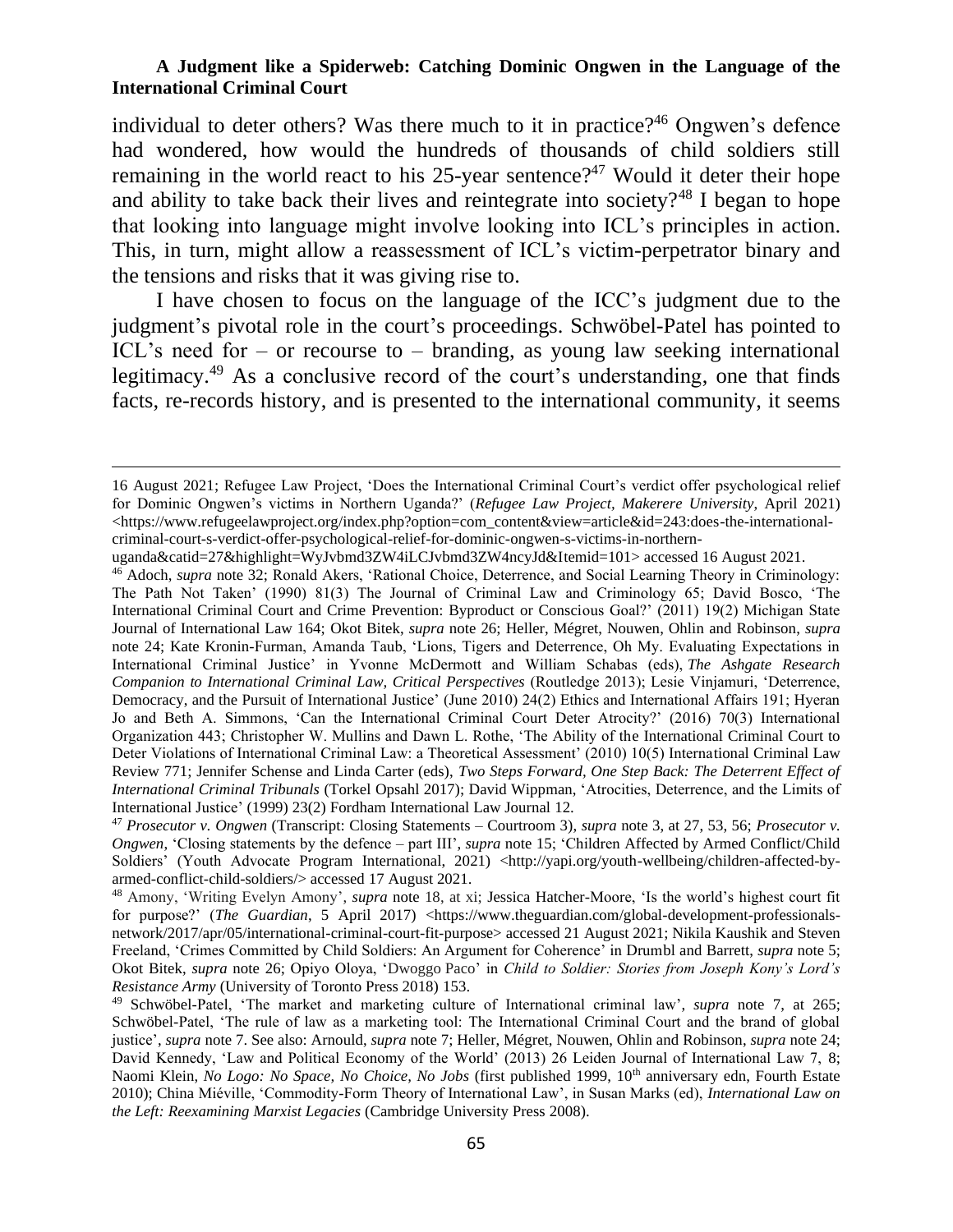possible that the ICC's judgment might be crafted so as to uphold ICL's aims particularly strongly.<sup>50</sup>

In my intention to reveal a craft of language upholding one of ICL's core principles, I align myself with Mégret's notion of 'understanding [the law's] understanding'.<sup>51</sup> Rather than sustaining an overriding skepticism of  $ICL$  – which Mégret calls a realist approach – or attempting to improve its details while believing in its existing principles – which Mégret calls a liberal approach, and which, for Drumbl, may result in insightful but not structural criticism – I maintain a degree of skeptical detachment from ICL's aims.<sup>52</sup> In taking that step back, I also hope to step forwards, that is, to expose ICL's inner workings more deeply. I aim not to recreate or improve ICL but to appreciate and challenge its tendencies, powers and limitations openly.<sup>53</sup>

To develop Mégret's description, understanding ICL's understanding would seem to involve asking how various elements of ICL's understanding interact. Stolk has noted that the ICC is searching for its own understanding while enabling and relying on the understanding of witnesses.<sup>54</sup> The ICC finds truths while listening to truths, such that the relations between victims, the Court and the truth can become 'simultaneously interdependent and incompatible'. <sup>55</sup> It can become unclear where facts end and experiences begin, in the court's eyes. <sup>56</sup> I would add that divisions can blur between fact, experience, imagination and speculative reasoning.<sup>57</sup> Using literary close analysis has, I hoped, enabled me to ask how such tangles might be employed, through intricate language choices, to support a preexisting victim-perpetrator divide.

In the back of my mind has been Nouwen's call for more rigorous and coherent theorising of ICL, including more direct address of foundational questions within ICL and a making-explicit of implicit theories of change within ICL's

<sup>50</sup> Lawrence Douglas, 'Perpetrator Proceedings and Didactic Trials', in RA Duff, Lindsay Farmer, Sandra Marshall and Victor Tadros (eds), *The Trial on Trial (Volume 2): Judgment and Calling to Account* (Hart Publishing 2006) 191, 205; Stolk, ''The Record on Which History Will Judge Us Tomorrow': Auto-History in the Opening Statements of International Criminal Trials' (2015) 28 Leiden Journal of International Law 993.

<sup>51</sup> Mégret, *supra* note 7, at 17.

<sup>52</sup> Mark A. Drumbl, 'Review: Pluralizing International Criminal Justice', (2005) 103:6 Michigan Law Review 1295, 1304; Mégret, *supra* note 7, at 19–20; Heller, Mégret, Nouwen, Ohlin and Robinson, *supra* note 24.

<sup>53</sup> Mégret, *supra* note 7, at 19–20; Drumbl, *supra* note 5, at 1304. See also: Judith Butler, 'What is Critique? An Essay on Foucault's Virtue', in Judith Butler and Sara Salih (eds), *The Judith Butler Reader* (Wiley-Blackwell 2004); Michel Foucault, 'Qu'est-ce que la critique? (Critique et Aufklärung)' (1990) 84:2 Bulletin de la Société Française de Philosophie 35.

<sup>54</sup> Stolk, 'The Victim, the International Criminal Court and the Search for Truth: On the Interdependence and Incompatibility of Truths about Mass Atrocity', *supra* note 22, at 986–7.

<sup>55</sup> ibid. 987.

<sup>56</sup> ibid. 984; Joost Fontein, '"She appeared to be in some kind of trance": Anthropology and the question of unknowability in a criminal trial' (2014) 4(1) HAU: Journal of Ethnographic Theory 75.

<sup>57</sup> Nancy Amoury Combs, *Fact-Finding Without Facts: The Uncertain Evidentiary Foundations of International Criminal Convictions* (Cambridge University Press 2010).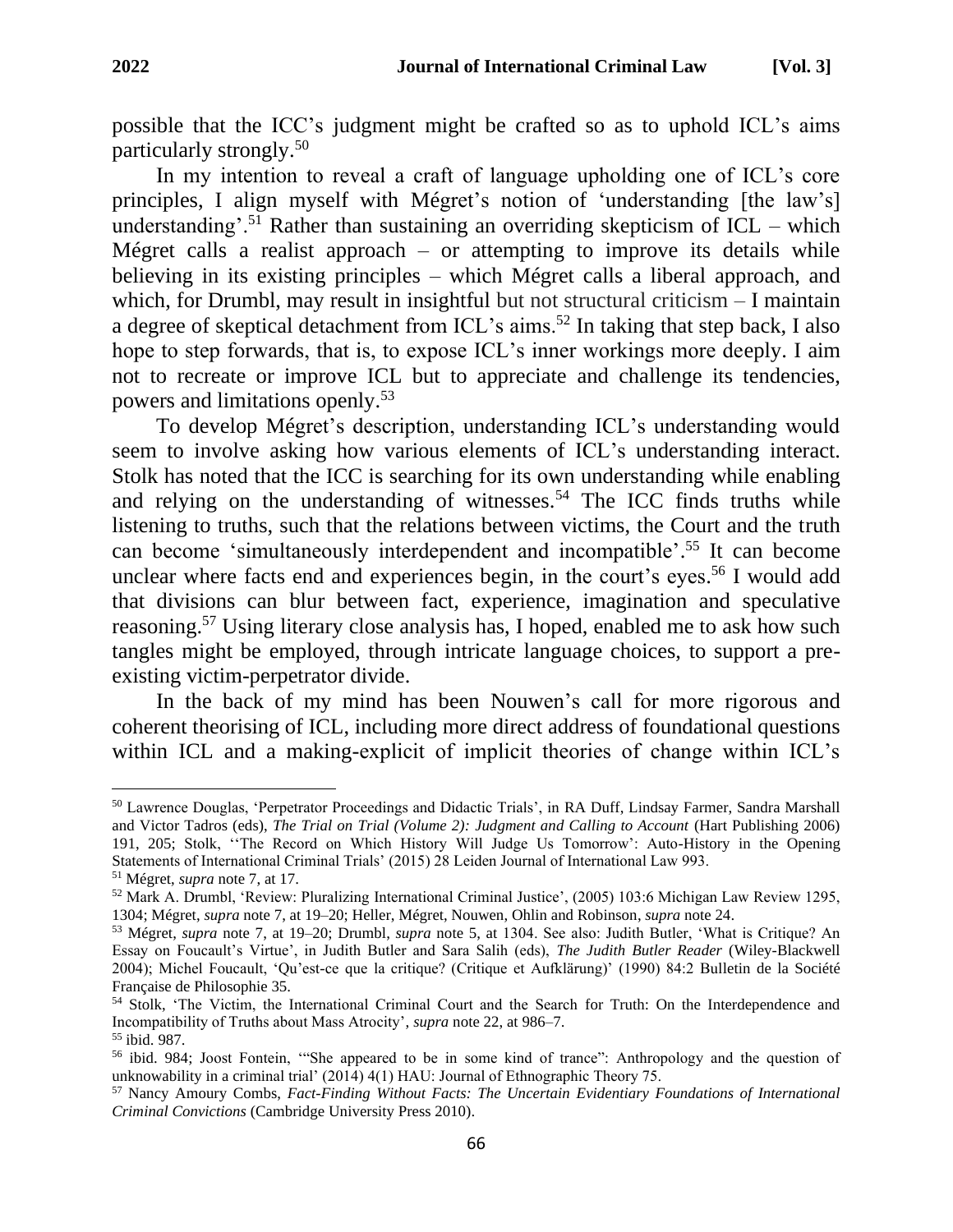rationales.<sup>58</sup> It seems that I have begun to develop an 'external theory' of ICL, to use Nouwen's term, in that I am feeding insights from a non-legal field – literary analysis – into legal analysis.<sup>59</sup> This external theorising might create what Drumbl has called 'second-generation dialogue', which can challenge fixed ideas at the core of ICL.<sup>60</sup> Perhaps more so than other external theories, coming from the fields of political science, philosophy, economics, or anthropology, for example, this theory might allow a direct questioning of ICL's core principles.<sup>61</sup> Asking how tiny formations within the ICC's language may support ICL's principles, and revealing what exactly those formations are, might *in itself* become a questioning of ICL's principles. 62

The metaphor of the spiderweb and the fly has guided my reading of the judgment. It has given me a framework within which my thoughts could take shape, both supporting and challenging them.<sup>63</sup> It became a metaphor to read by, allowing me to create a dialogue for myself, within my thinking, which I hope has deepened my analysis.<sup>64</sup> Like a flexible compass, it has given me orientation while adjusting its North in response to developing impressions that the judgment's 1000+ pages left upon me.

<sup>58</sup> Sarah Nouwen, 'International Criminal Law: Theory All Over the Place' in Anne Orford and Florian Hoffmann (eds), *The Oxford Handbook of the Theory of International Law* (Oxford University Press 2018). <sup>59</sup> ibid. 2.

<sup>60</sup> Drumbl, *Atrocity, Punishment, and International Law* (Cambridge University Press, 27 June 2003).

<sup>61</sup> Nouwen, *supra* note 58, at 11.

<sup>62</sup> Clarke, *Fictions of Justice: The International Criminal Court and the Challenge of Legal Pluralism in Sub-Saharan Africa* (Cambridge University Press 2009); Douzinas, McVeigh and Warrington, *supra* note 22, at 94-6, 113; Heller, Mégret, Nouwen, Ohlin and Robinson, *supra* note 24.

<sup>63</sup> George Lakoff and Mark Johnson, 'The Coherent Structuring of Experience' in *Metaphors We Live By*  (University of Chicago Press 1980) 77.

 $64$  ibidem.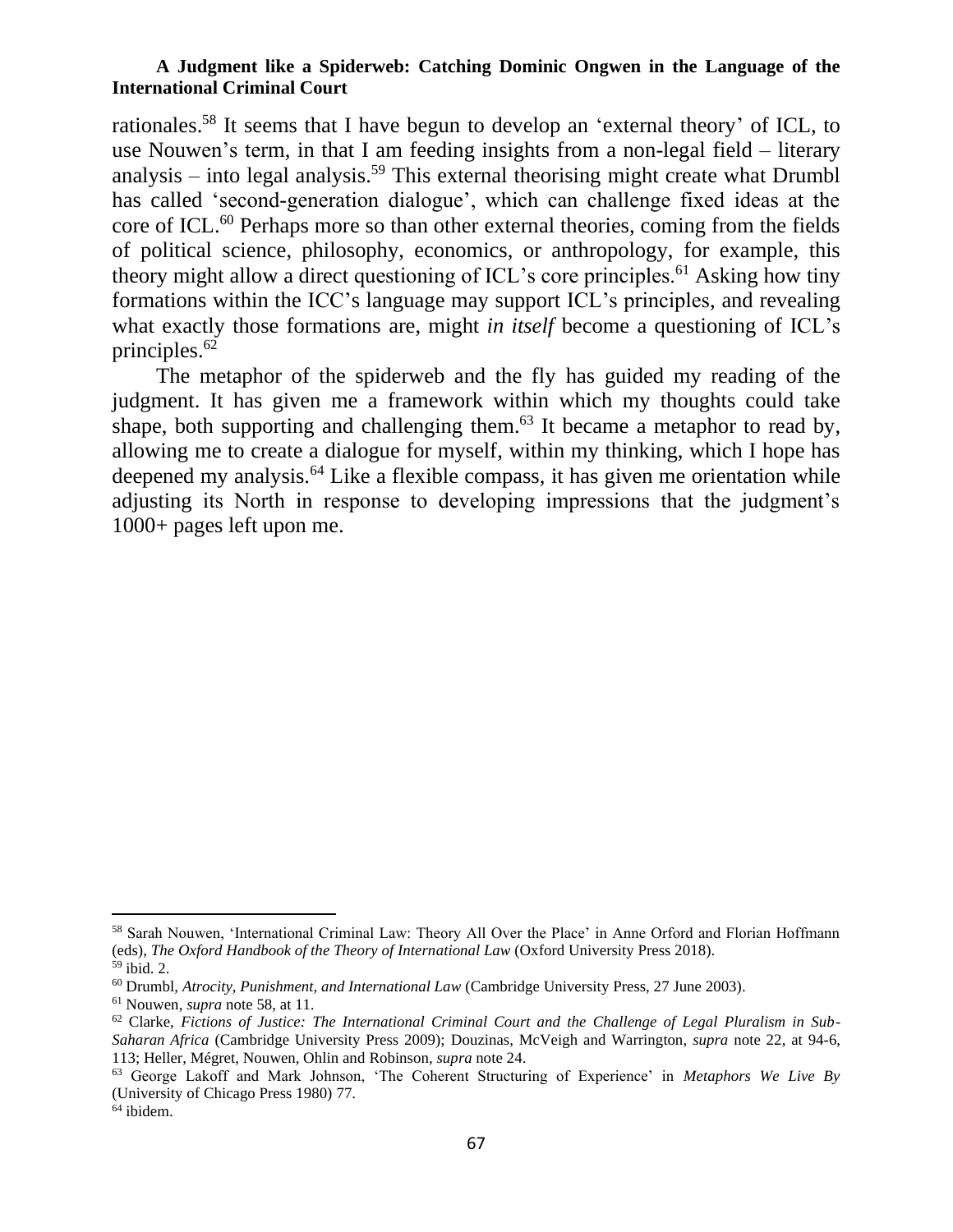### **I Inner Circles**

The Chamber is mindful of the difference between the individual facts related to each of those witnesses and the facts at issue of the charge under consideration, which is systemic in nature…

– *Prosecutor v. Ongwen* (Trial Judgment) 65

This chapter examines what I term the inner circles of a metaphorical spiderweb of victim experiences constructed within the judgment. I present some of the detailed individual accounts that the judgment quotes and paraphrases as the very personal centre of the spiderweb. I argue that their language paints scenes in which readers can situate themselves and feel and see alongside witnesses. By encouraging empathy, their language enables victims to be clearly perceived.<sup>66</sup> In subsequent chapters, I will describe how the spiderweb remains connected to empathy, via the personal, while encompassing the general. I will argue that the judgment's language thereby constructs a coherent, unified representation of victim experiences. Finally, I will argue that this coherence of victim experiences enables a single perpetrator to be depicted in contrast.<sup>67</sup>

All the while, I will point to a tension of which the ICC shows mindfulness in the above quote, but perhaps not sufficient mindfulness: the crucial role of individual accounts in the court's understanding of *systemic* charges reaching far beyond individuals.<sup>68</sup> I will ask how extrapolation from individual voices may lead to reduction and simplification of complex events. I will suggest that the more coherent the ICC's spiderweb of victim experiences, the less accurate its rendering of individual experiences may be.

<sup>65</sup> *Prosecutor v. Ongwen* (Trial Judgment)*, supra* note 6, [2097].

<sup>66</sup> Ritivoi, *supra* note 8; Jenni and Loewenstein, *supra* note 8.

 $67$  Clarke, 'The Rule of Law through Its Economies of Appearances: The Making of the African Warlord' (2011) 18(1) Indiana Journal of Global Legal Studies 7.

<sup>68</sup> *Prosecutor v. Ongwen* (Trial Judgment), *supra* note 6, [2097]. See also: Paul Bradfield, 'Preserving Vulnerable Evidence at the International Criminal Court – the Article 56 Milestone in *Ongwen*' (2019) 19(3) *International Criminal Law Review* 373; Karin Calvo-Goller, *The Trial Proceedings of the International Criminal Court: ICTY and ICTR Precedents (*Martinus Nijhoff Publishers 2006); Robert Cryer, 'Witness Evidence before the International Criminal Tribunals' (2003) 2 Law & Practice International Courts & Tribunals 41; ICC, 'Rules of Procedure and Evidence' (first published 2005, 2nd edn ICC 2013) ICC-PIDS-LT-02-002; Malcolm N. Shaw, 'The International Criminal Court - Some Procedural and Evidential Issues' (1998) 3(1) Journal of Armed Conflict Law 65.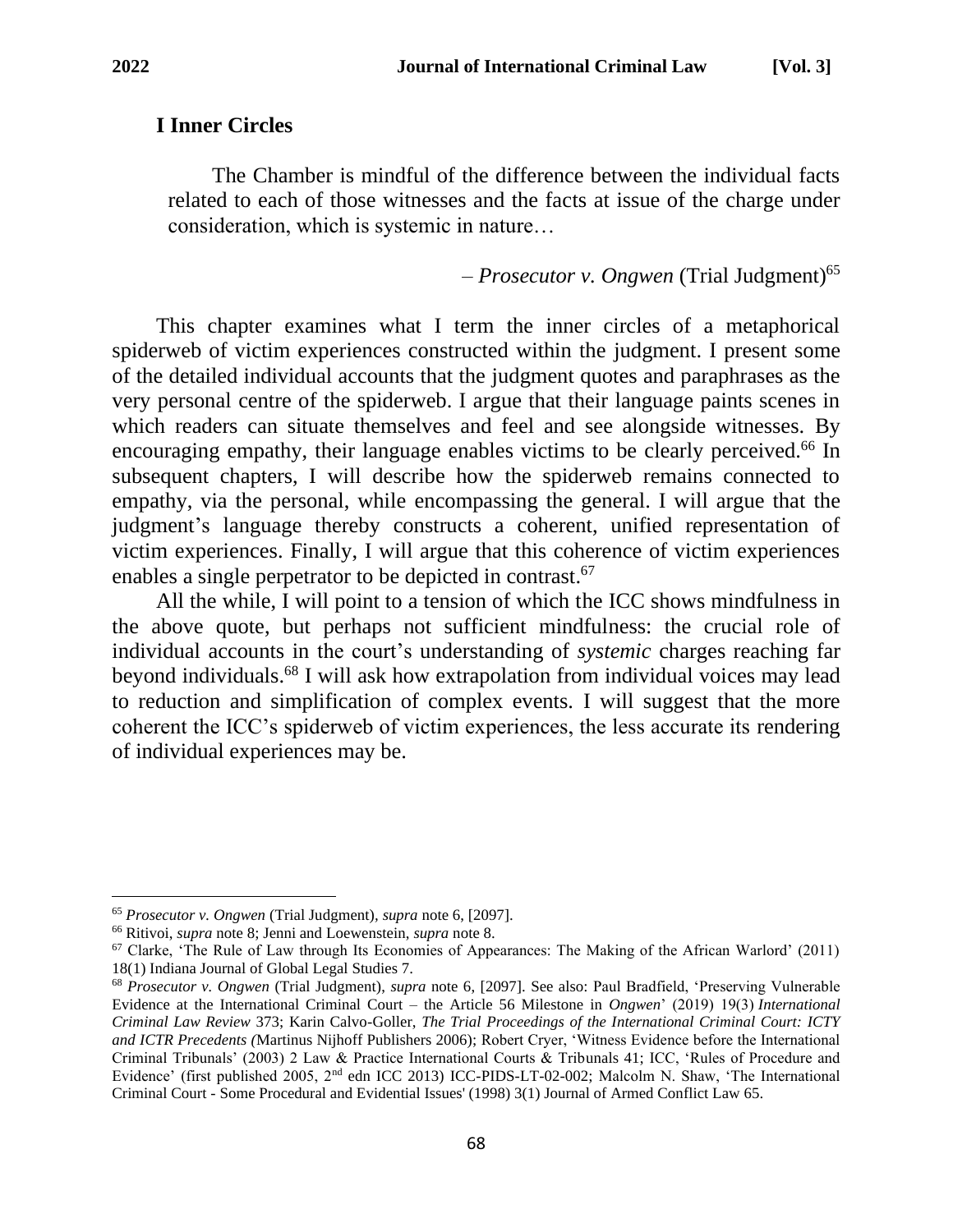i) Encouraging empathy: A case study

Certain elements of testimonies recounted in the judgment encourage empathy by allowing the reader to see with witnesses' eyes and stand in their shoes. I define empathy, with Keen, as 'feeling what we believe to be the emotions of others', a 'sharing of affect', and, following Gadamer and Aristotle, as 'fellow feeling'. <sup>69</sup> Certain narrative choices can, I argue, facilitate empathy, particularly those that encourage, following Ritivoi, 'immersing readers in the textures of experiences'.<sup>70</sup> The more a reader empathises, I argue, the more they understand another's suffering – in other words, the more clearly they can perceive them as victims, whose choices, feelings and actions they could have taken part in. 71

One testimony paraphrased in the judgment highlights two elements of the judgment's language that frequently enable empathy: the use of material detail and suspensions of subjectivity. I take it as a case study, before exploring how each element unfurls elsewhere.

… the Chamber recalls the testimony of LRA fighter P-0379 who stated that he saw a very young boy, who appeared to be a rebel, who was shot around the shoulders and on his head and was dead and it appeared he had been holding bubble gum in his hand but it fell next to him. While O-0379 does not explicitly estimate the age of the 'very young boy' that he saw, the description that he gave makes it plain that he spoke of a child below the age of 15. The Chamber thus notes P-0379's evidence as corroborative of the other evidence in relation to the participation of children under 15 years old in the LRA attack on Pajule IDP camp on 10 October 2003.<sup>72</sup>

<sup>69</sup> Susan A. Bandes, 'Empathy, Narrative, and Victim Impact Statements', (1996) 63(2) University of Chicago Law Review 361. Mark H. Davis, 'A Multidimensional Approach to Individual Differences in Empathy', (1980) 10 JSAS Catalog of Selected Documents in Psychology 85; Hans-Georg Gadamer, *Truth and Method* (translated by Joel Weinheimer and Donald G. Marshall, first published 1960, 2<sup>nd</sup> edn, Continuum 2004); Lynne N. Henderson, 'Legality and Empathy' (1987) 85(7) Michelin Law Review 1574, 1579; Suzanne Keen, *Empathy and the Novel* (Oxford University Press 2007) 208.

<sup>70</sup> Jerome S. Bruner, *Actual Minds, Possible Worlds* (Harvard University Press 1986); Ritivoi, *supra* note 8, at 53–4.

<sup>71</sup> Mieke Bal, *Narratology: Introduction to the Theory of Narrative* (first published 1978, 2nd edn, University of Toronto Press 1997); Noel Carroll, 'On the Narrative Connection' in Willie Van Peer and Seymour Chatman (eds), *New Perspectives on Narrative Perspective* (State University of New York Press, 2001) 21; Andrea L. McArdle, 'Using a Narrative Lens to Understand Empathy and How It Matters in Judging' (2012) 9(1) Legal Communication & Rhetoric: JALWD 173; Susan A. Bandes, 'Empathetic Judging and the Rule of Law' (2009) Cardozo Law Review 133, 136; Halpern and Weinstein, *supra* note 8; Jenni and Loewenstein, *supra* note 8; Michael E. Morrell, *Empathy and Democracy: Feeling, Thinking, Deliberation* (Penn State University Press 2010); Martha Nussbaum, *Upheavals of Thought: The Intelligence of Emotions* (Cambridge University Press 2003); Adam Smith, *Theory of Moral Sentiments* (first published 1753, Cambridge University Press 2002); Karsten Stueber, *Rediscovering Empathy: Agency, Folk Psychology, and the Human Sciences* (MIT Press 2010).

<sup>72</sup> *Prosecutor v. Ongwen* (Trial Judgment), *supra* note 6, [1239].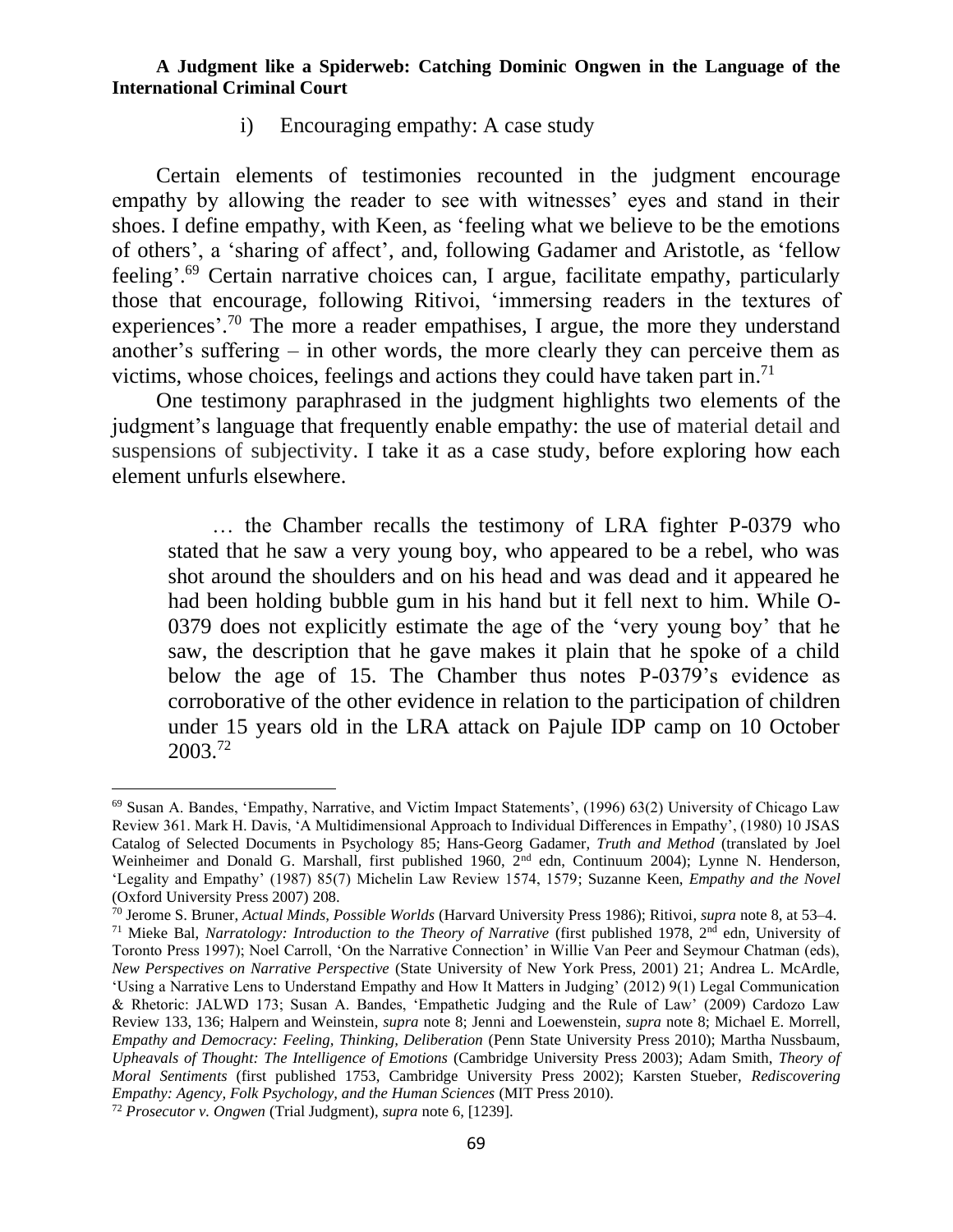Being able to recall a detail such as bubble gum may suggest to judges that witnesses are or are not telling the truth, depending on the level of detail with which it is believed that someone should or should not remember an event that happened at a particular temporal distance from them. But in another way, I argue, the material detail of the gum serves a legal function.

This gum is part of a scene mixing the seen with the imagined. The witness did not see the boy holding the gum, but *imagined* he might have been holding it. The gum fell, the witness imagined, from the very young boy's hand, next to him. The witness only saw the gum on the ground, presumably, but the ground itself is not mentioned. The court includes the gum's journey to the ground as if it definitely happened: 'but it fell next to him'. We do not read as follows.

The witness recalled there was gum on the ground next to the boy and imagined it had fallen out of his hand when he was shot.

It appeared to the witness that he had dropped the gum.

Instead, one long sentence runs on. By the end, the subjectivity and incompleteness of the witnesses' perspective has been briefly suspended. The reader can inhabit a scene, in which a very young boy is brought briefly back to life, holding bubble gum as he may well every day; then, shots throwing him to the ground, releasing the muscles of his hand. We can almost reach out to hold that boy's hand as it opens. Via material detail and association with the boy's embodied experience, an opportunity for empathy is fostered.

This young boy was arguably part perpetrator, part victim, but the word 'rebel' passes almost unnoticed – he 'appeared' to be a rebel (an LRA soldier), just as he 'appeared' to have been holding gum, although the latter of these events, at least, seems imagined.<sup>73</sup> There is no information about what made him appear as a rebel. Instead, his victimhood is emphasised, by engaging empathy.

Finally, the account is linked to other evidence 'in relation to the participation of children' in this attack.<sup>74</sup> *Which* other evidence is unspecified. Having been encouraged to see with the witnesses' eyes, and almost to fall with that boy – a child soldier, as Ongwen once was – the possibility of applying that empathy to other evidence is presented in an open-ended way. Generalisation may emerge from this personalised account, a tendency I will examine in later chapters.

 $73$  ibidem.

<sup>74</sup> ibidem.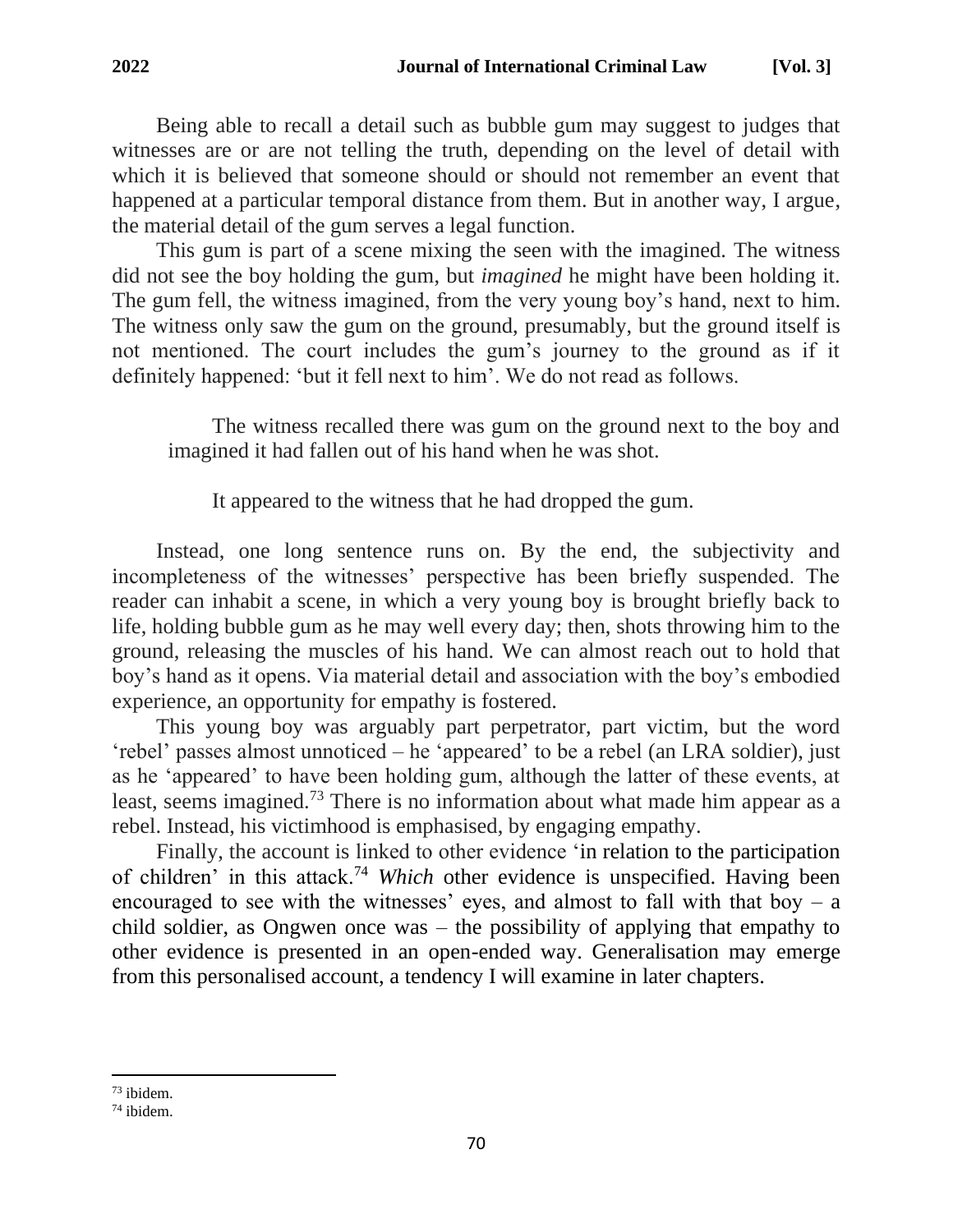ii) Material detail

As in the above example, material detail encourages empathy elsewhere in the judgment. Amidst estimates of huge numbers of people being attacked and long lists of the dead, there are single mentions of individuals accompanied by single material details. Whether it is a mention of someone carrying soda on their head, a sack of beans tied at the top, or a bag of maize flour with 'World Food Program' written on it, these details sustain the possibility for the reader to become immersed in human-sized scenes, and so to empathise.<sup>75</sup> One crate of soda on someone's head: one life depending on it staying there. A sack of beans *tied at the top* – who tied it and with what care? The phrase 'World Food Program': who needed that food to survive? Through such details, windows are opened onto complex individual lives unravelling within a war. The following moments provide examples.

Charles Amodo testified that he was given sesame to carry, although the bag was weak and the items poured out in front of the house before he could carry it<sup>76</sup>

Hear the sesame seeds rattling, sliding, cascading, dripping to the ground… The event becomes tangible, as if happening again.

I laid down [on the ground] and yet I was able to see those things. The bullets were cutting grasses and the grasses were falling on  $me^{77}$ 

Ongoing harsh consonants make ongoing violence tangible: 'yet… bullets… cutting'. Direct repetition also creates immersion. With the phrase 'grasses and the grasses', we can sense grasses literally falling over us.<sup>78</sup>

If empathy is engaged through such relationships between materials and individuals, I will later suggest that it can be developed to secure a reader's perception of victims.<sup>79</sup>

<sup>75</sup> ibid. [1293], [1462].

 $76$  ibid. [1987].

<sup>77</sup> ibid. [1965].

<sup>78</sup> ibidem.

<sup>79</sup> Keen, *supra* note 69, at 208; Ritivoi, *supra* note 8.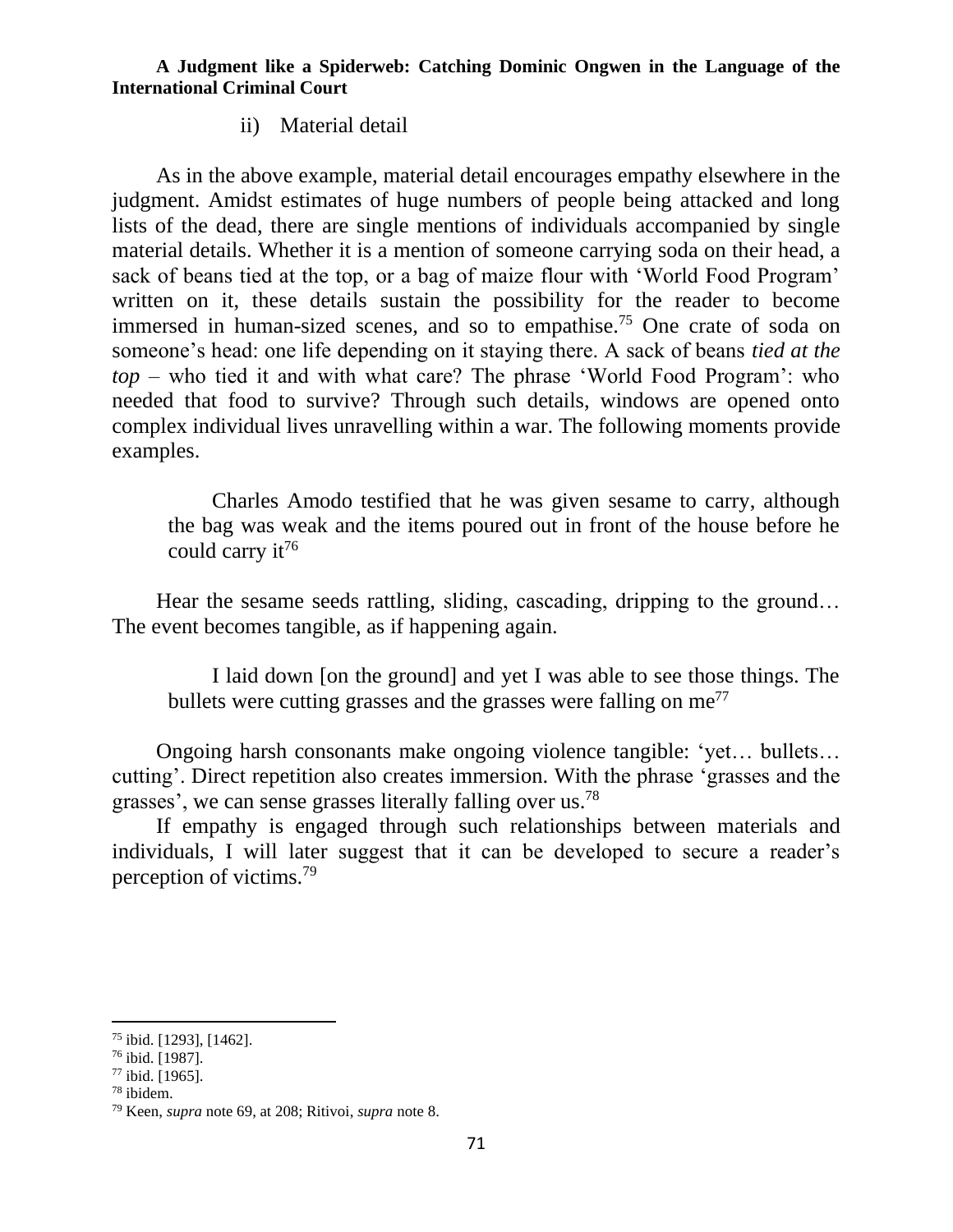iii) Suspensions of subjectivity

Sometimes, the judgment carefully acknowledges the subjective viewpoints from which testimonies were made, stating '[someone] testified' at the beginning of practically every sentence of its paraphrasing of an account.<sup>80</sup> But *when* it does this seems unpredictable. At points scattered throughout, subjectivity is briefly suspended. These, I argue, become opportunities for empathy. One example runs as follows.

P'Oyoo Lakoch, a local teacher… saw the LRA rebels from about 100 metres, moving through the camp, carrying guns, shooting as they went along; they advanced through the camp, shouting and firing at civilians, running around while firing their guns.<sup>81</sup>

Here, a semicolon makes a subjective recollection sound immersive and definitive. The sentence runs away in the present continuous, recreating commotion. One pictures soldiers running through the camp. The 'I' that saw these events from a distance briefly disappears.

When the judgment tells of children crying alone all night, until no sound came out, or guarding bodies of loved ones, it tells of scenes that were not witnessed but imagined, however highly likely it is that they happened.<sup>82</sup> Whole nights rather than mornings are conjured; immersion and empathy are enabled. At one point, an account of an LRA attack begins with a woman dreaming of an attack.<sup>83</sup> It is as if her imagination becomes part of the facts of the event, recalling that tangle of fact and experience that Stolk noticed emerging in the court's findings. <sup>84</sup> Another such extension of subjectivity is also perceptible in the following account.

They say, 'Just stay calm. Don't think about any other thing. There's no going back. Just stay with us.'<sup>85</sup>

One witness compiles the voices of many women who greeted and comforted her upon her abduction into the LRA – part experience, part imagination, surely – and renders them in the present tense. It seems that this miraculous *they,* speaking

<sup>80</sup> *Prosecutor v. Ongwen* (Trial Judgment), *supra* note 6, [1580], [1987], [1990].

 $81$  ibid. [1447].

<sup>82</sup> ibid. [1825], [1541].

<sup>83</sup> ibid. [2014].

<sup>84</sup> Stolk 'The Victim, the International Criminal Court and the Search for Truth: On the Interdependence and Incompatibility of Truths about Mass Atrocity', *supra* note 22, at 987; Combs, *supra* note 57.

<sup>85</sup> *Prosecutor v. Ongwen* (Trial Judgment)*, supra* note 6, [2033].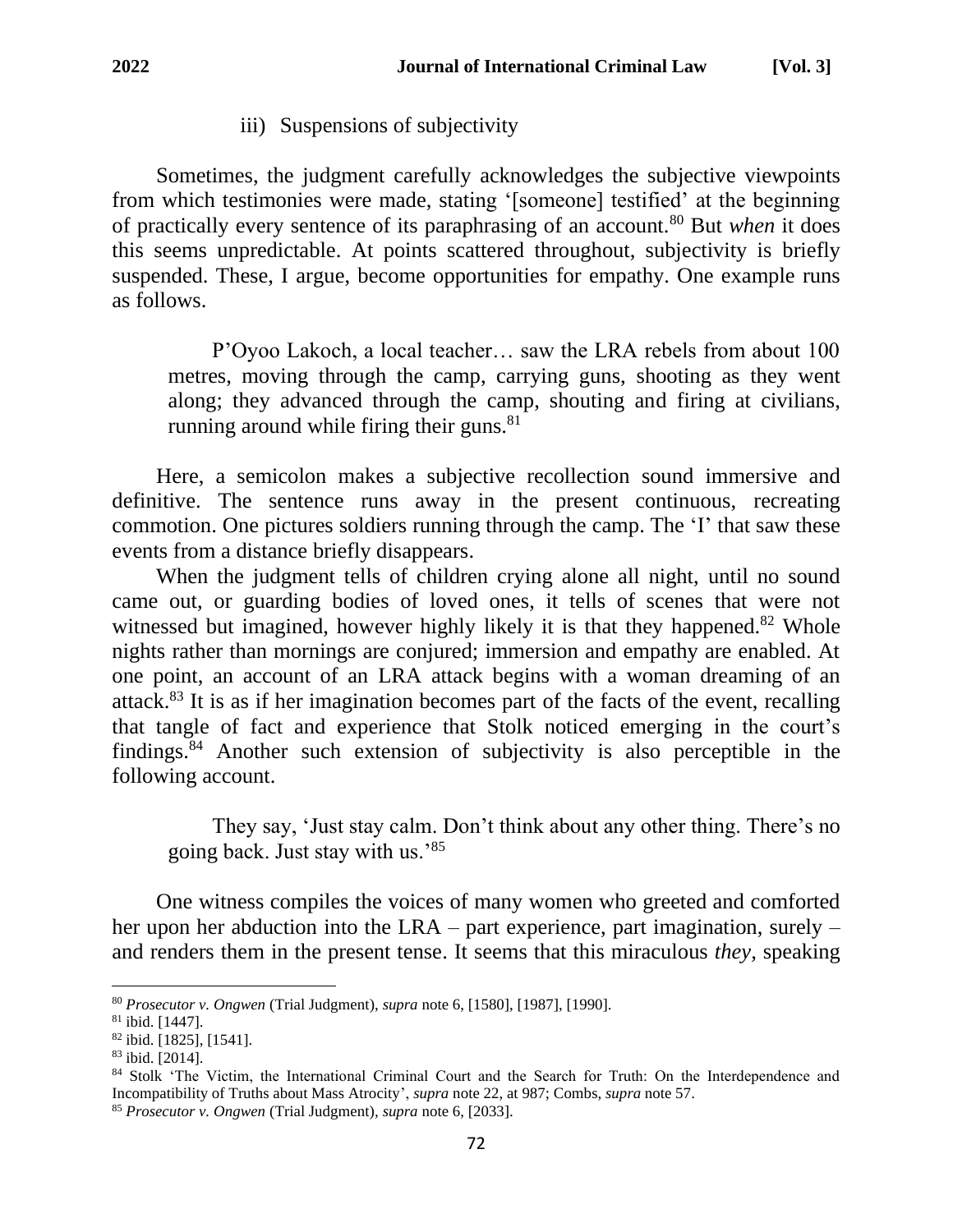with one voice, also speaks to and comforts the reader – as if the reader *becomes*  the abductee. By quoting this account in this way, the judgment suspends a reader's awareness of there being a *different* viewpoint from theirs and so enables immersion. Victims, those with whom one identifies and whose feelings one can understand, I argue, are thus presented.<sup>86</sup>

\*

In this analysis, I have noticed how individual accounts of suffering are rendered in language that encourages a reader's empathy. I have suggested that empathy enables the perception of victims, as figures whose experiences the reader can imagine inhabiting. <sup>87</sup> When it becomes clear that the smallest word choices might facilitate such empathy, the findings emerging from those choices become questionable. Perhaps material detail blows certain accounts out of proportion. Perhaps the subjective is suspended a step too far. Are readers being asked to empathise to the extent of trusting dreams, and imagining beyond what it is possible to know?

Appreciating the action of empathy within the judgment's language will now allow me to analyse moments that generalise while speaking in connection to the personal. I will proceed to argue that as the judgment's language depicts collective experiences of suffering, it continuously excavates and employs empathy. Witness accounts are drawn together, like knots, into a coherent representation of victimhood.

<sup>86</sup> Halpern and Weinstein, *supra* note 8; Keen, *supra* note 69, at 208; Jenni and Loewenstein, *supra* note 8; Ritivoi, *supra* note 8.

<sup>87</sup> ibidem.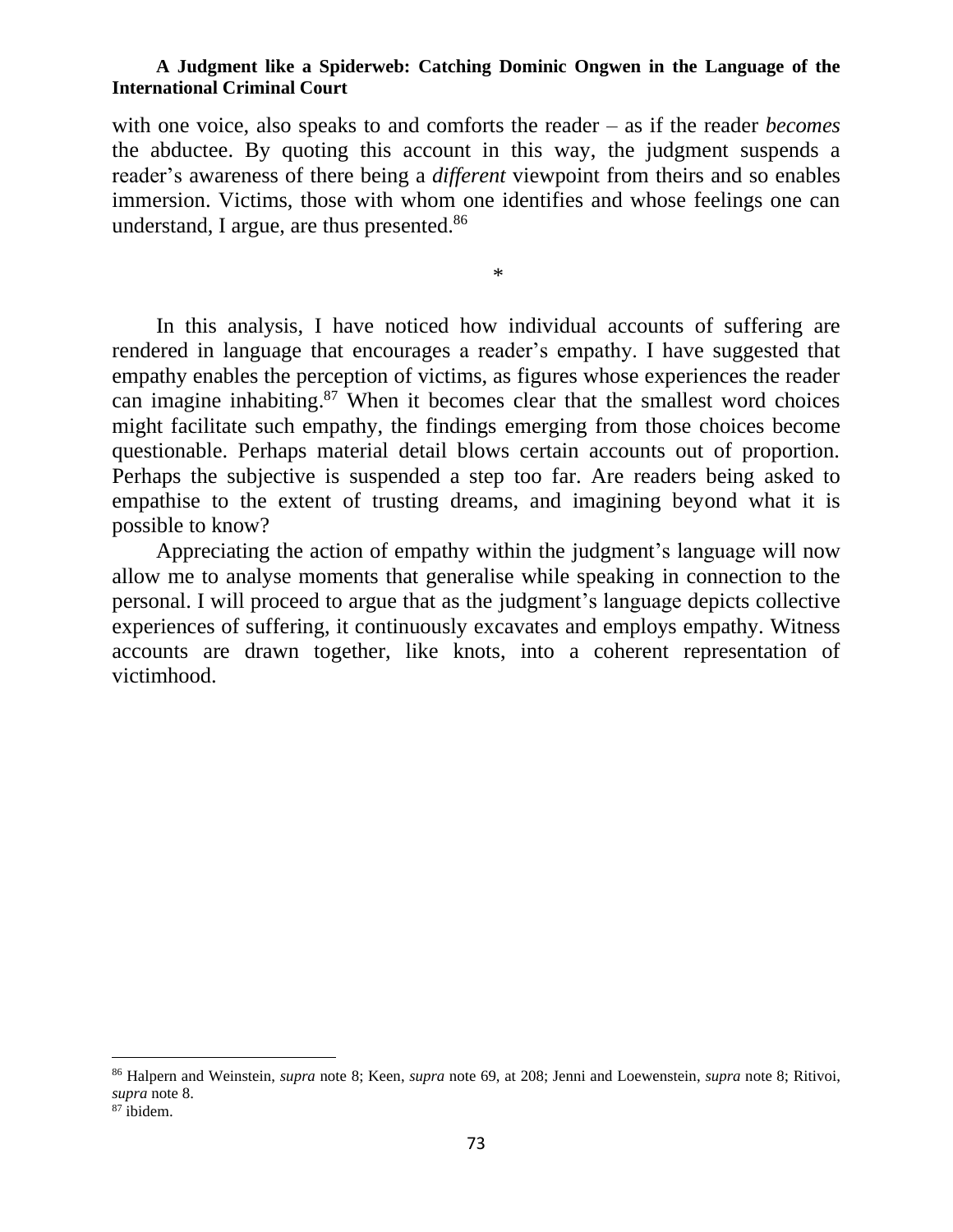# **II Widening Orbits**

Having argued that encouraging empathy within representations of individuals' testimonies allows victims to be perceived, I now notice how individual accounts become points from which generalisations are made, or implied. Those generalisations depict a collective victimhood, I argue, that remains in touch with the personal as a source of empathy. As these moments connect the personal to the general, I call them the widening circles of the judgment's spiderweb of victim experiences.

I demonstrate the judgment's tendency to generalise by noticing how it seeks out and finds rules for behaviours and emotions in the LRA within individual accounts. I argue that the frequent use of the second person to present such "law" of the LRA connects a reader's empathy to a collective experience, by calling upon us individually while acting as a general statement. The spiderweb of victim experiences expands: the personal connection to suffering, upon which I suggest the clear depiction of victims relies, is maintained. At the same time, the suffering of many – with experiences that have been witnessed by the court to varying degrees – is drawn into the judgment's structure.

i) "Law" of the LRA

One might emerge from reading the Ongwen judgment with the impression that there is, or was, a "law" of the LRA, experienced by many if not all rebels, defining their suffering. Such "law" seems repeatedly extracted from personal accounts. The court's understanding of victimhood, while rooted in the individual, thus tends towards depicting a collective experience.

Witness accounts frequently mention specific events as if they always happened. Such events include procedures surrounding young women who were abducted and distributed to men, and their treatment; unofficial "marriage" and sexual relations; methods of attacks; the degree of Kony's control over other commanders; and treatment of child soldiers.<sup>88</sup> Sometimes equally-generalised rationales are given for these "laws", such as changing people's natures, or 'beating the civilian out of them' upon abduction, or showing them what would happen to them should they try to escape.<sup>89</sup>

The judgment does not appear to question or exhibit a mindfulness of its tendency to imply that such extrapolations from individual accounts can occur without difficulty. It does not appear to acknowledge dangers that generalisations

<sup>88</sup> *Prosecutor v. Ongwen* (Trial Judgment)*, supra* note 6, [54], [216], [217], [218], [219], [220], [862], [1930], [2180], [2182], [2228], [2282], [2313], [2145].

<sup>89</sup> *Prosecutor v. Ongwen* (Trial Judgment)*, supra* note 6, [2373], [2377], [2379].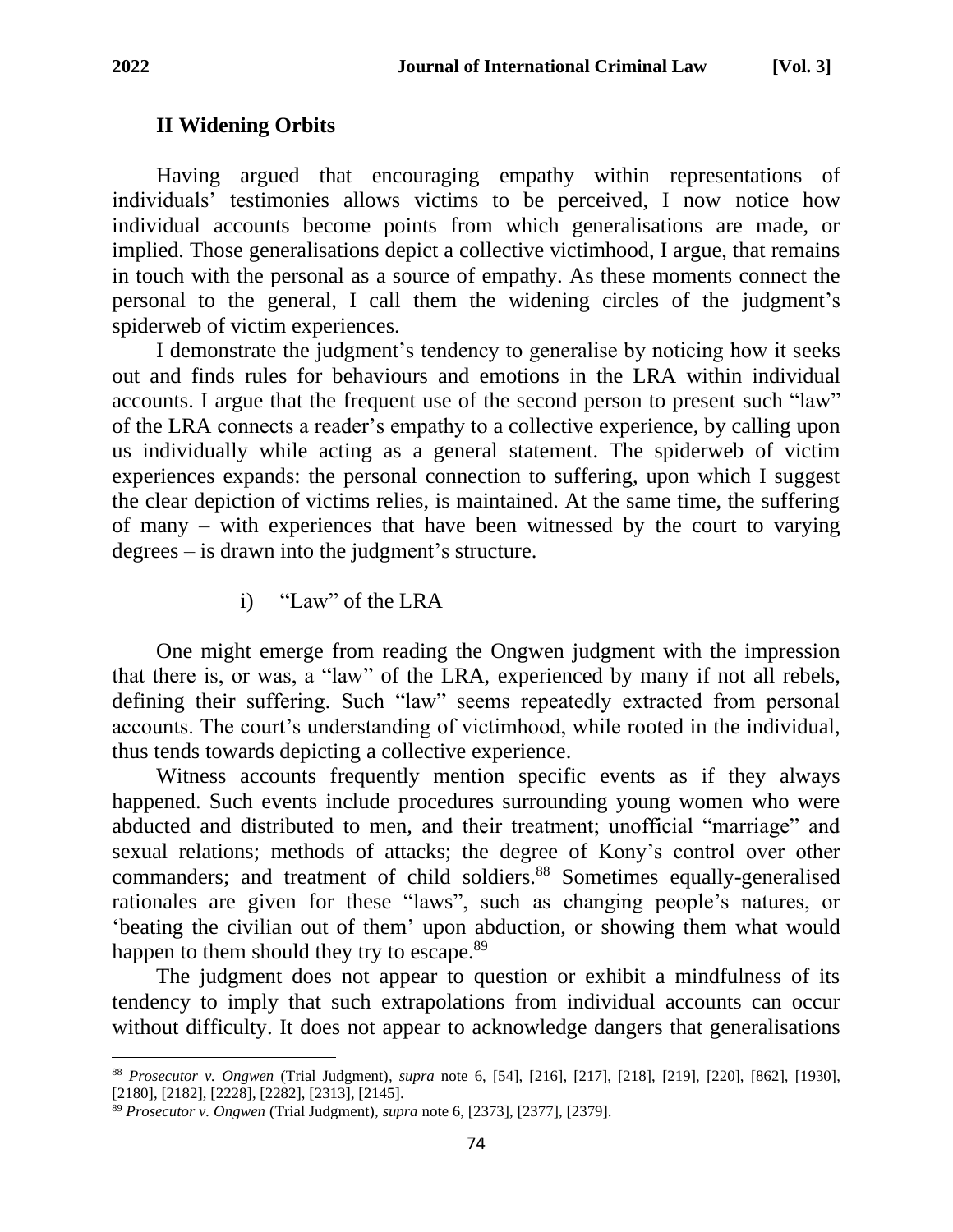might pose to accurate representations of individuals' complex experiences of suffering.<sup>90</sup> It identifies 'succinct', 'clear' descriptions of policies without acknowledging that such descriptions might be reductive.<sup>91</sup> It identifies 'one clear aim' to the abduction and training of children under 15, namely, 'to use them as fighters', without acknowledging that other aims *may* have gone unclarified.<sup>92</sup> At one point, it presents a handful of testimonies as a 'microcosm' of an overall coercive environment that 'all women and girls faced in the LRA' – without exception, the language suggests.<sup>93</sup> At another point, it describes a few individuals' experiences as 'simply a more specific expression of the general system of control that existed in the LRA to ensure obedience by its members'. <sup>94</sup>

It *may* be possible to generalise to an extent based on the evidence, but if the judgment's language ties experiences of suffering together via portrayals of rules, does that constructed coherence come at the expense of accuracy? When one witness says, certain rules were general rules for all, and the judgment quotes that statement without qualification, is the court excessively encouraging its readers to believe them?<sup>95</sup> Perhaps, in the court's eyes, generalising serves an aim that overrides its danger, by allowing the presentation of coherent victim experiences, and so supporting the idea of victims as distinct from a perpetrator.

ii) The singular and plural *you*

Such "law" of the LRA is often articulated within the judgment in the second person. The pronoun *you* has a special capacity to sound both plural and singular, general and personal. It can present things in no uncertain terms, while engaging a reader's empathy by making it sound as if *you* are the one taking certain decisions, following certain courses of reasoning and feeling certain emotions.<sup>96</sup> According to my correspondence with Adoch and Okot Bitek, the *you* voice is commonly used tin Acholi, particularly when telling stories; this element of Acholi may have been

<sup>90</sup> Baines, *supra* note 12; Baines and Boniface, *supra* note 12; Drumbl, *Reimagining Child Soldiers in International Law and Policy, supra* note 4, at 214; Drumbl, 'Victims who victimise', *supra* note 11; Enns, *supra* note 11; Parmentier and Mels, *supra* note 11; Ramos, *supra* note 5.

<sup>91</sup> *Prosecutor v. Ongwen* (Trial Judgment)*, supra* note 6, [895].

 $92$  ibid. [2415].

<sup>93</sup> ibid. [2028].

<sup>94</sup> ibid. [218].

<sup>&</sup>lt;sup>95</sup> ibid. [956].

<sup>96</sup> Patricia E. O'Connor, '"You could feel it through the skin": agency and positioning in prisoners' stabbing stories' (1994) 14(1) Text 45; Lisa Deringer, Volker Gast, Florian Haas and Olga Rudolf, 'Impersonal uses of the second person singular: an exploratory corpus study of English, German and Russian' in Laure Gardelle and Sandrine Sorlin (eds), *The Pragmatics of Personal Pronouns* (John Benjamins Publishing 2015) 311; Volker Gast, Lisa Deringer, Florian Haas and Olga Rudolf, 'Impersonal uses of the second person singular: A pragmatic analysis of generalization and empathy effects' 88 Journal of Pragmatics 148; Lesley Stirling and Lenore Manderson, 'About *you*: empathy, objectivity and authority' (2011) 43(6) Journal of Pragmatics 1581.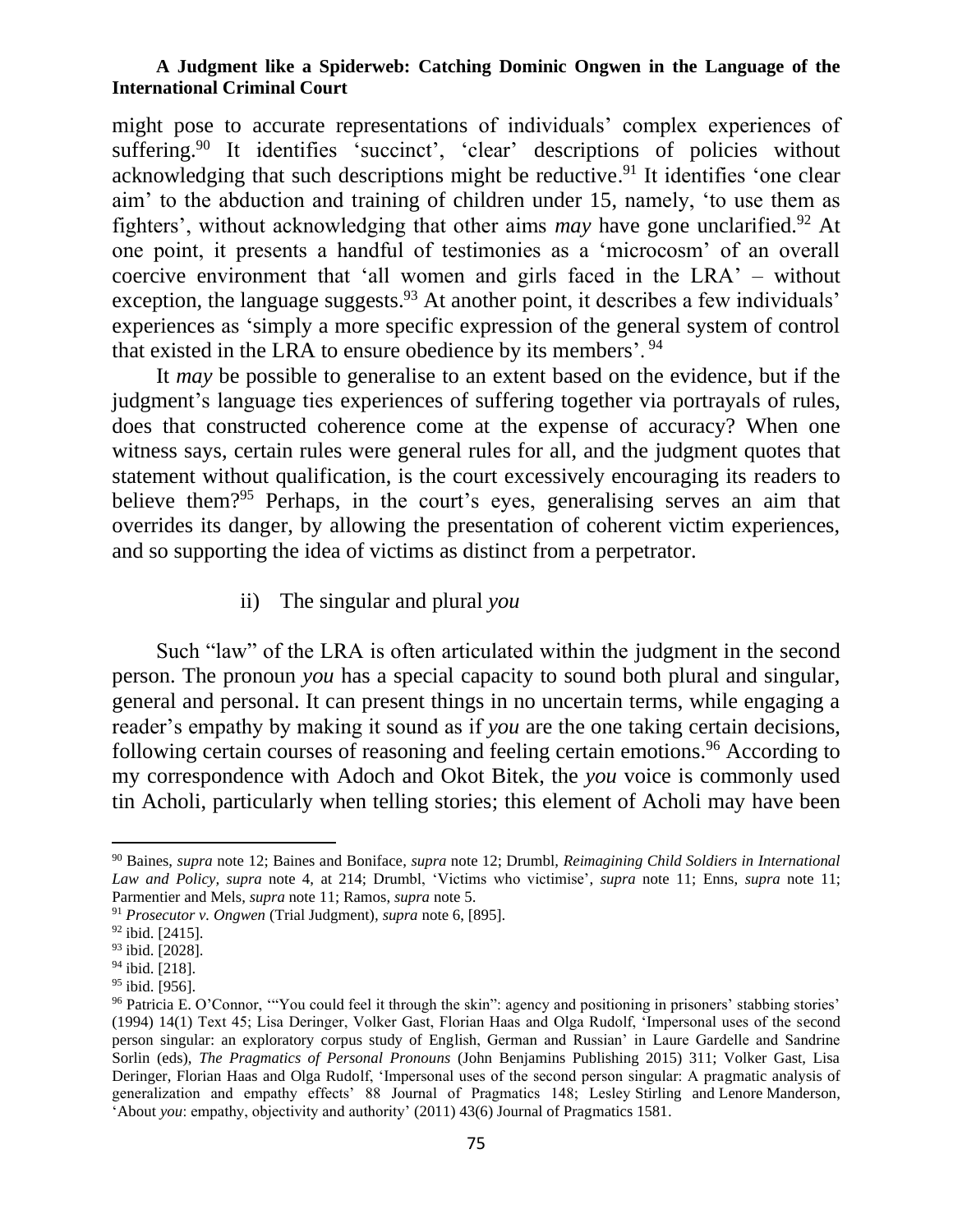preserved through translation.<sup>97</sup> But within the judgment, I argue, this *you* voice takes on a particular function. The frequency of its use within accounts of LRA "law" allows a personal centre to be maintained while the court develops its understanding of (and perhaps desire for) a unified, coherent picture of victimhood.

One moment demonstrates the immersive potential of *you*, aligning readers with the movement of a particular (yet somehow also collective) individual.

You keep on moving. You find another corpse; you jump over it and keep on moving.  $98$ 

The reader can feel themselves, I suggest, making decisions and movements, jumping with the help of the (unspoken yet written) semicolon into this scene. Throughout the judgment, this immersive potential of the *you* voice – or, its potential to simulate – enables personal, yet general, descriptions of rules behind the LRA's actions, threats and punishments.<sup>99</sup> Statements are presented regarding how you do not release people; you abduct whoever you think can fight; you have to carry the loads given to you; if you escape 'you will walk in circles and be confused'; and if you refused to do certain things, that would mean you would die.<sup>100</sup> It feels as though it might be *you* thinking and deciding. The common use of the present tense adds to the immersive potential of *you*, as in the examples below.

… if you're strong enough you're given a gun. But if you look weak then they do not arm you... $^{101}$ 

If you're 11 or 12… they will let you actually mature a little bit, but with the rest of them they will just abduct you and make you a wife at a very young age.<sup>102</sup>

While these statements of rules come from individual accounts, they sound immediately general. Empathy remains possible, I argue, due to their connection with personal experiences, while a perception of unified victimhood is encouraged.

<sup>100</sup> *Prosecutor v. Ongwen* (Trial Judgment)*, supra* note 6, [897], [907]-[915], [930], [1985], [2206].

<sup>97</sup> Adoch, *supra* note 32; Okot Bitek, *supra* note 26.

<sup>98</sup> *Prosecutor v. Ongwen* (Trial Judgment)*, supra* note 6, [1731].

<sup>99</sup> Deringer, Gast, Haas and Rudolf, *supra* note 96, at 150; Chisato Kitagawa and Adrienne Lehrer, 'Impersonal uses of personal pronouns' (1990) 1 Journal of Pragmatics 739; Sofia Malamud, 'Impersonal indexicals: one, you, man and du' (2012) 15 Journal of Comparative Germanic Linguistics 1; Friederike Moltmann, 'Generalizing detached self-reference and the semantics of generic one' (2010) 25(4) Mind and Language 440.

<sup>101</sup> ibid. [2423].

<sup>102</sup> ibid. [2040].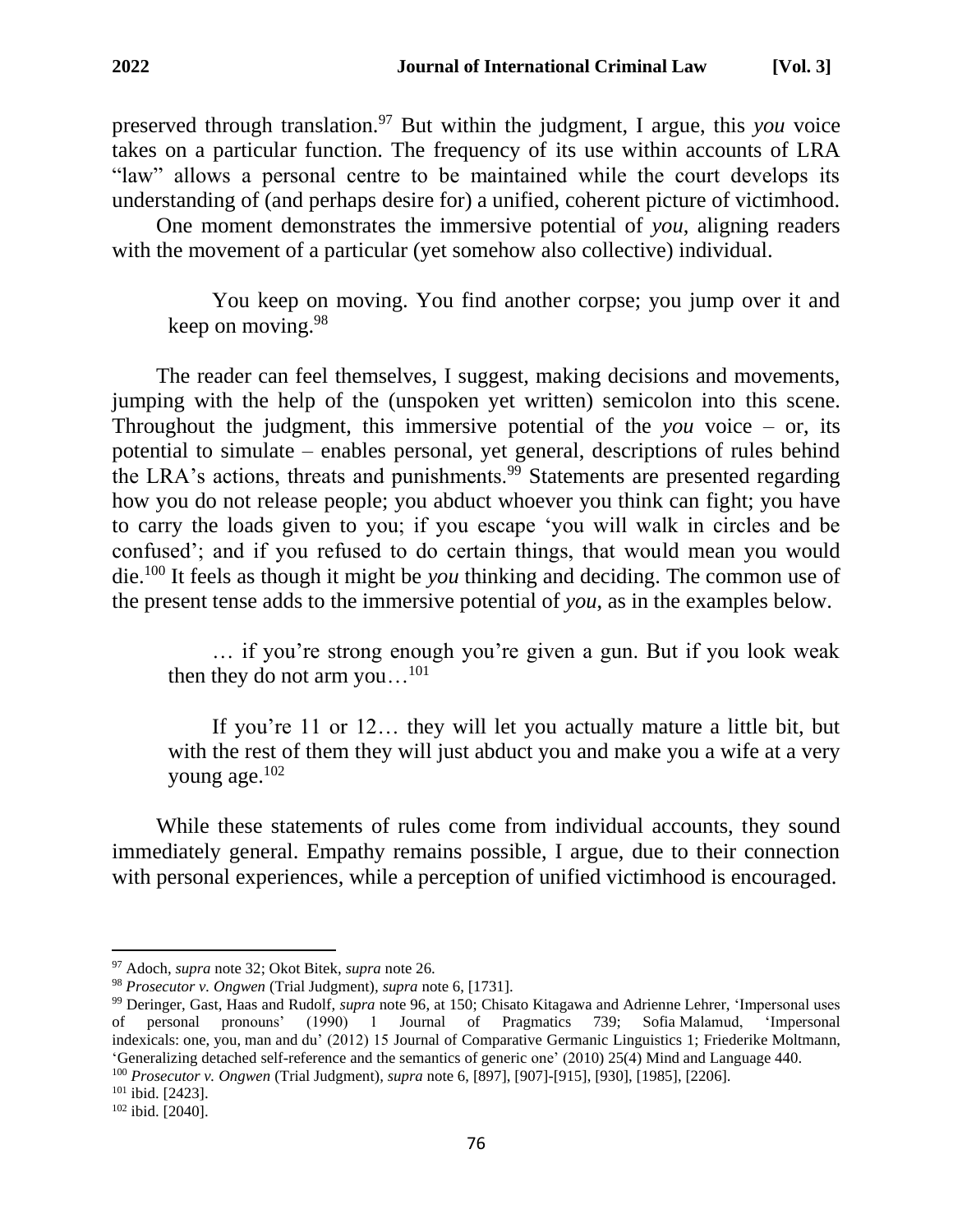Reasons for LRA "law" are also given in the *you* voice. One reads that you have to do certain things otherwise they will kill you; you have to perform a punishment otherwise you will be punished; if you released abductees you would give away your location; and a punishment was a way of showing you what would happen if you tried to escape.<sup>103</sup> *Explaining* the existence of such "law" in such ways might make it seem even more coherent.

Such "law" extends beyond the logical, to the emotional, as in the accounts analysed below.

In the bush there was nowhere you could form friendship. Because if you stay close to each other they would think you are either planning to escape and it was therefore difficult for you to create friendship with others.<sup>104</sup>

The reader can go through processes of reasoning and come to conclusions alongside witnesses, while appreciating such reasoning as generally-applicable. Empathy thus enables a collective victim experience to be perceived. Perhaps extreme statements, such as there being 'nowhere' to form friendship, become more accepted due to the familiarity of the *you* voice, which might excuse absence of detail and encourage trust. That familiarity is illustrated by the phrase 'you know', which accompanies several such accounts.<sup>105</sup>

You were just wondering whether you would be the next victim or you would be shot and you couldn't ask. You were only hearing gunshots everywhere. And you would feel hungry. You wouldn't be able to say anything. You wouldn't even— you'll only be waiting for death.<sup>106</sup>

The reader may wonder, hesitate and listen alongside the witness. Such feelings are rendered as if they were – or *are* – unanimously present. The account veers into the future tense, as if events are still happening and you are still imagining whether you will survive them.

Sometimes when the commanders were passing, and the escorts were also moving them, as they are passing by they would kick you. You

<sup>103</sup> ibid. [917], [930], [958], [1834].

 $104$  ibid. [101].

<sup>105</sup> ibid. [897], [1905].

<sup>106</sup> ibid. [1807].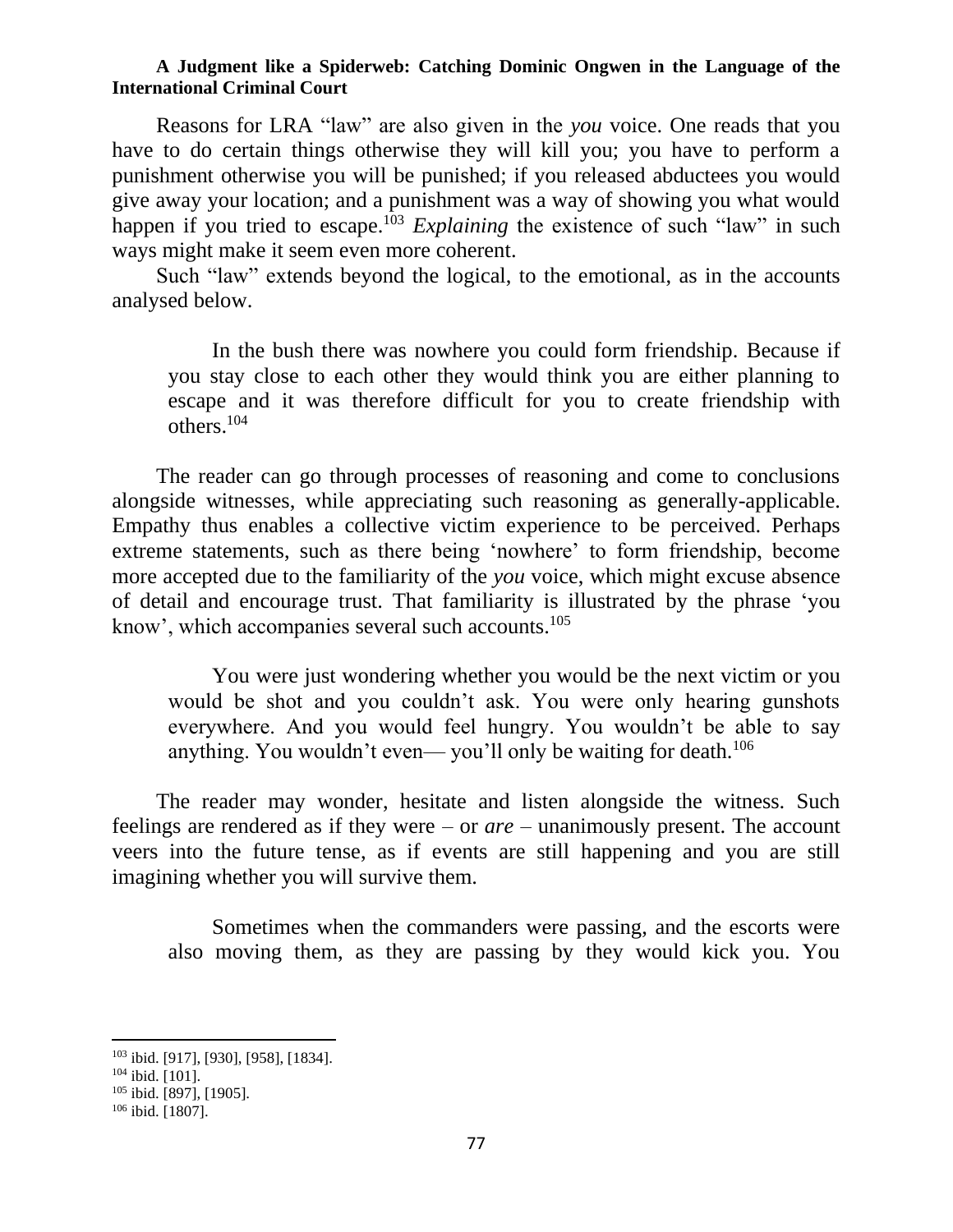wouldn't even know they are passing by because you'd be burdened by your load. But these people would really do anything on you.<sup>107</sup>

The past tense morphs into the present; as before, the *you* voice gives the feeling of specific events unfurling around the reader, while representing events that happened often, or generally.<sup>108</sup>

In the middle of one account regarding an individual trying to talk to LRA rebels, the *you* voice intervenes in a first-person account: 'I couldn't stop them' develops into 'you cannot stop them'. <sup>109</sup> One individual's memory is brought close to the reader's own experiences, whilst presenting a general experience, or even fact (*which* becomes unclear). <sup>110</sup> At such moments, we empathise *while*  appreciating a "law". A sense of collective victimhood is developed; the spiderweb grows.

\*

In this chapter, I have shown how elements of the court's language provoke readers to imagine general experiences of suffering that remain connected to the possibilities for empathy that accompany individual accounts. The judgment's spiderweb grows while remembering its centre: the personal allows in the general, and the general keeps the personal in mind. Readers can imagine it is them – or *you* – making decisions and feeling emotions associated with a collective victim experience.<sup>111</sup>

Is the court's apparent assumption that generalisations are possible justified? If so, to what extent? By highlighting  $-$  or crafting  $-$  general truths to experiences, does the judgment's spiderweb of victim experiences forfeit accuracy? On one hand, detailed individual accounts contain the richness and credibility that enables the judgment to progress towards its conclusions.<sup>112</sup> On the other hand, if a handful of experiences are taken as representative of others that are not considered with the same scrutiny, those conclusions may be skewed.

This exploration of generalisation from individual voices will allow me to show that at greater distances from personal recollections, the judgment's language sustains empathy, so that as people become numbers, they remain perceptible as

<sup>107</sup> ibid. [1336].

<sup>108</sup> ibid. [1905], [1336].

<sup>109</sup> ibid. [1563].

<sup>110</sup> Stolk, 'The Victim, the International Criminal Court and the Search for Truth: On the Interdependence and Incompatibility of Truths about Mass Atrocity', *supra* note 22, at 984.

<sup>111</sup> O'Connor, *supra* note 96; Gast, Deringer, Haas and Rudolf, *supra* note 96; Kitagawa and Lehrer, *supra* note 99; Moltmann, *supra* note 99; Malamud, *supra* note 99; Stirling and Manderson, *supra* note 96.

<sup>112</sup> *Prosecutor v. Ongwen* (Trial Judgment)*, supra* note 6, [255].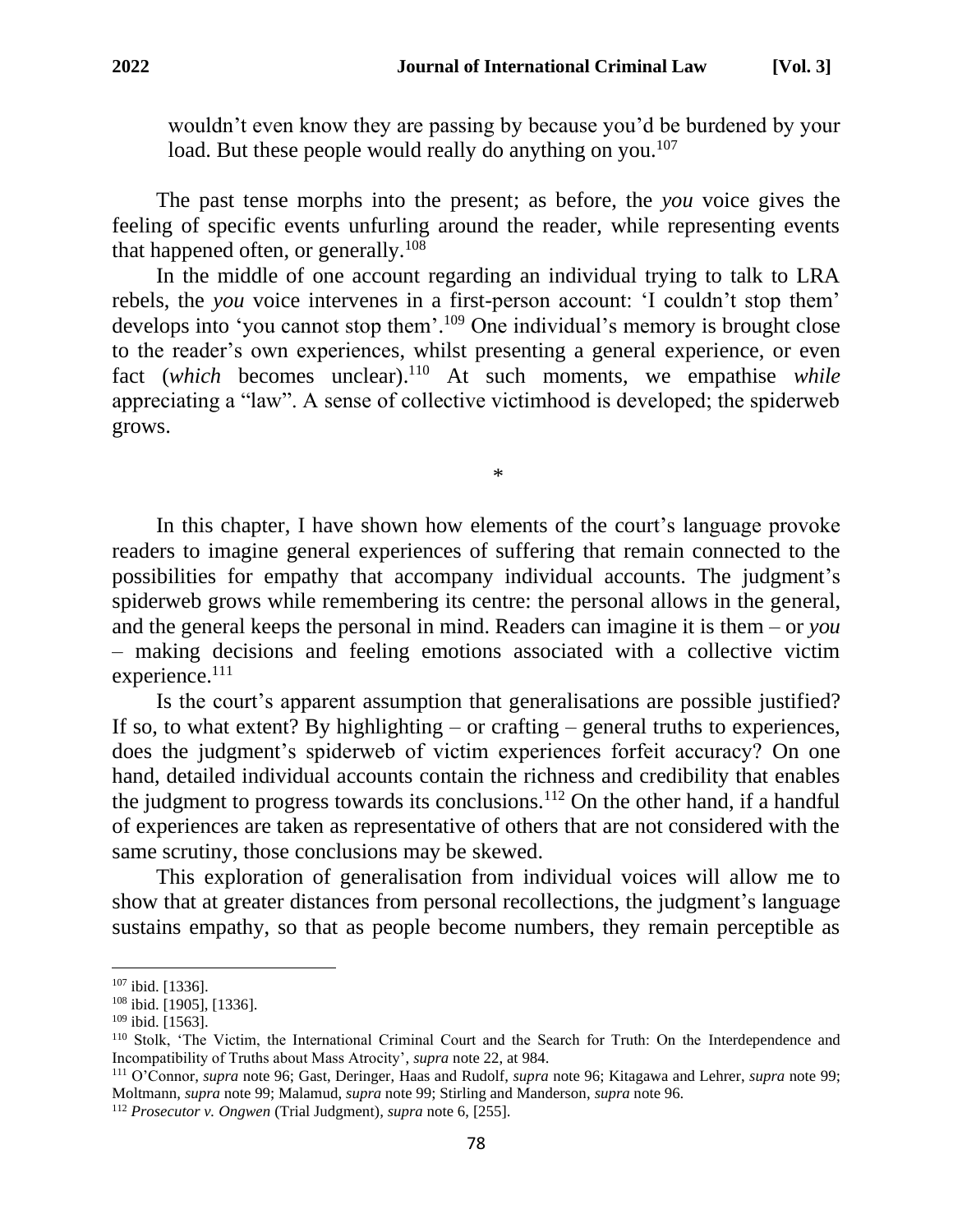victims. Revealing the judgment's coherent depictions of suffering will then lead me to show how one individual can be held against this spiderweb and caught within it, as a perpetrator.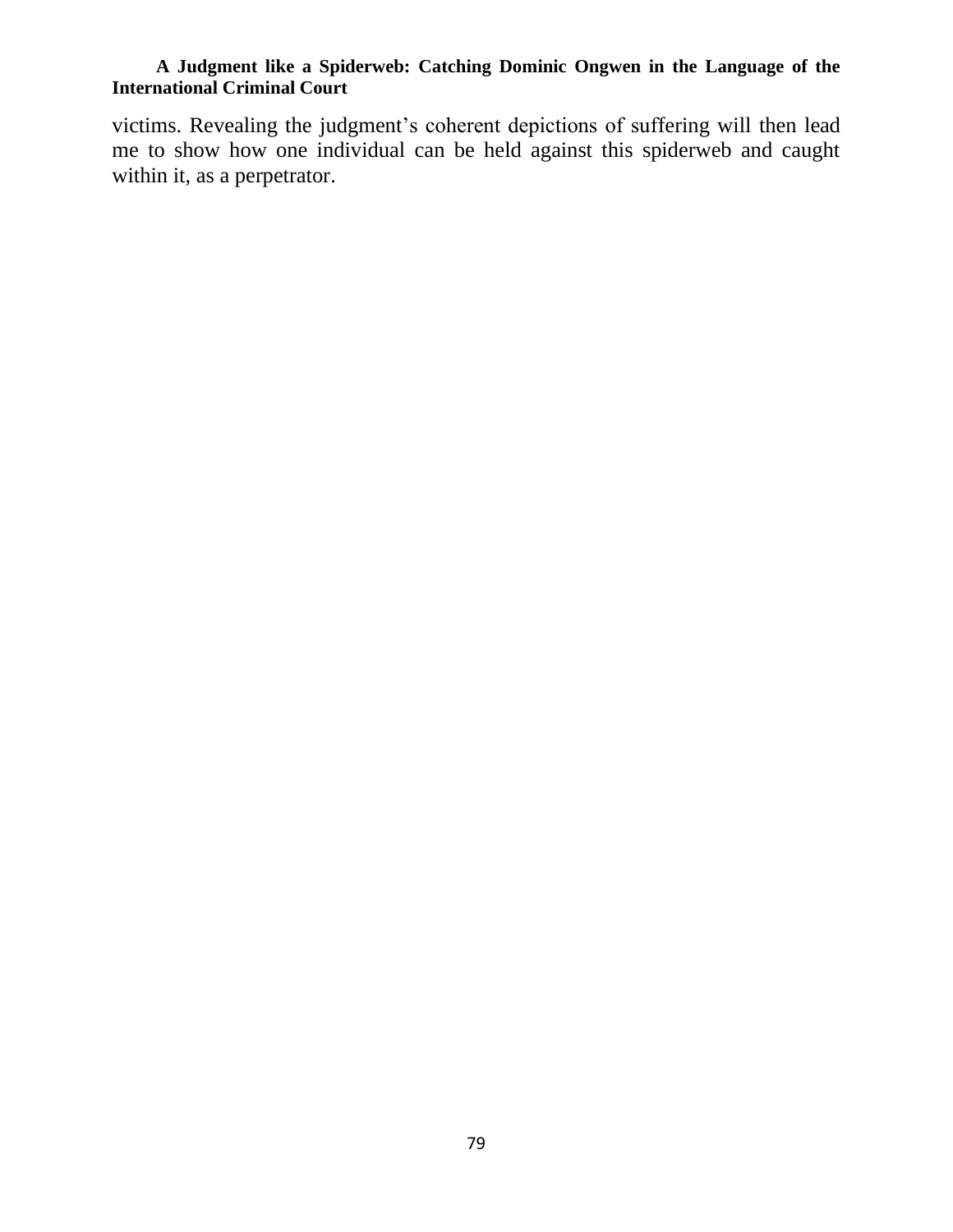## **III The Periphery**

This chapter examines how the judgment draws vast numbers of individuals into its spiderweb of victim experiences. When perhaps haphazard lists of the dead document so-called 'haphazard' events; when in such lists people go unnamed; and when there is no voice of *I* or *you* to sound, the judgment's language continues, I argue, to unify victim experiences. I extend the points developed in the previous chapter regarding the importance of empathy and the judgment's tendency to generalise. I suggest that certain language choices enable empathy to be evoked for experiences of suffering that are without great detail or context. I then suggest that certain forms of language encourage the reader to imagine and include undocumented suffering within their perception of victims.

The judgment extends its spiderweb of victim experiences, I argue, through its use of vocabulary that generalises while encouraging empathy, and its use of cadence to encourage one to imagine and include undocumented suffering within an understanding of victimhood. These elements of its language exist at what I am calling the spiderweb's periphery: that part of the judgment's understanding at which documented suffering borders on invisible suffering.

i) "Vocabulary" of the LRA

The judgment appears to establish a "vocabulary" of the LRA by defining words that took on new meanings within the LRA. For example, it states that 'work', within the LRA, meant fighting, killing, abducting, looting, burning, and finding and stealing food.<sup>113</sup> Being 'cautious' might mean shooting at houses.<sup>114</sup> 'Resting' meant death, and being asked if you would like to rest was a threat.<sup>115</sup> Crying meant wanting to die.<sup>116</sup> 'Marriage' and 'wife' meant women being distributed without choice and often being tortured and abused.<sup>117</sup> References to such definitions are copious and scattered throughout.<sup>118</sup>

The prosecution's closing statement revealed something of the significance of this vocabulary-forming. Having encouraged the judges to remember 'what it means to collect food' for the LRA, one prosecutor summarised witness evidence as follows.<sup>119</sup> 'Collecting food' included 'taking it by force from civilians', with

<sup>113</sup> ibid. [1210], [1696], [1867].

 $114$  ibid. [1494]–[1495].

<sup>115</sup> ibid. [925], [1978].

<sup>116</sup> ibid. [2021].

 $117$  ibid [2215].

<sup>118</sup> ibid. [1038], [1095], [1407], [1478], [2143], [2395], [2400], [2420].

<sup>119</sup> *Prosecutor v. Ongwen*, 'Closing statements by the prosecution – part III' (*ICC,* 10 March 2020) <https://youtu.be/MmVBBC7YyhY> accessed 20 August 2021 58:00.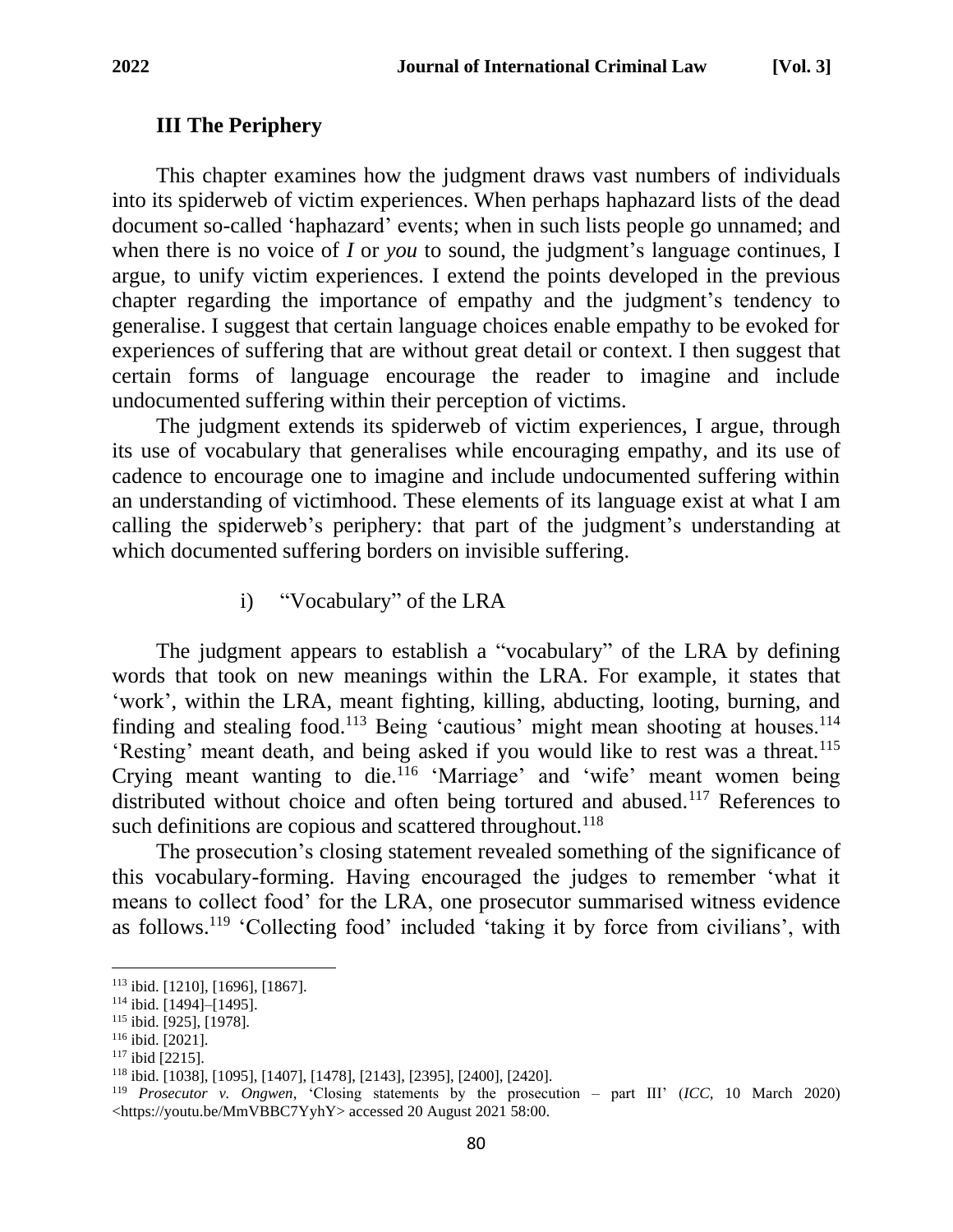'guns, bayonets and machetes', 'attacking civilians in camps', 'shooting, stabbing, beating, hacking civilians to death…locking civilians inside their homes and setting those homes on fire' and leaving those who weren't killed to face 'potential starvation and certain deprivation'.<sup>120</sup> Understanding 'collecting food' was crucial to acknowledging the spectrum of crimes committed under that term.

Vocabulary-building may have another effect, I argue. Establishing vocabulary could assist in unifying individual experiences. Emphasising single meanings for single words – even if those meanings have a degree of flexibility – could suggest that similar experiences took place again and again. While the judgment's tendency to define is arguably necessary, to appreciate context, reiterating and solidifying *single* meanings for certain words could obscure different, *truly* context-specific meanings. Vocabulary-building may reveal both the judgment's tendency to unite victim experiences and the reductive potential of that tendency.

Also visible within the judgment is a subtle but persistent presence of poetic "vocabulary", by which I mean, the employment of metaphor and simile. This may seem ornamental, but I argue that it serves a significant purpose. It encourages an immersive appreciation of collective events. Bodies and wounded people are referred to as luggage, and children as carrying luggage like 'loaded donkeys'.<sup>121</sup> The judgment describes recordings of Kony asking soldiers to kill people like 'sweeping up white ants during the night', and LRA rebels calling one camp for internally-displaced persons a beehive from which they would harvest honey.<sup>122</sup> Soldiers are described as being tools for Ongwen, a metaphor seemingly invented by the judgment's writers themselves.<sup>123</sup>

Metaphor and simile, in engaging readers' imaginations, might encourage emotional connections to events.<sup>124</sup> They also might encourage a unification of representations of experiences, in that if some children are described as being like donkeys, one can easily imagine other children suffering similarly. If some attacks were like sweeping up ants, the idea is present that others were like that too. One can include any number of victims among the ants or bees. As such, these descriptive moments might present the reader with opportunities to comprehend and empathise with victims collectively.

<sup>120</sup> ibid. 59:00; *Prosecutor v. Ongwen* (Trial Judgment)*, supra* note 6, [1407].

<sup>121</sup> *Prosecutor v. Ongwen* (Trial Judgment)*, supra* note 6, [1752], [1863], [1983], [2406].

 $122$  ibid. [1859], [1863].

<sup>123</sup> ibid. [2914].

 $124$  Jeffrey H. Millstein, 'Renewing Empathy with Imagery and Metaphor' (2020) 7(3) Journal of Patient Experience 305; Halpern and Weinstein, *supra* note 8, at 581.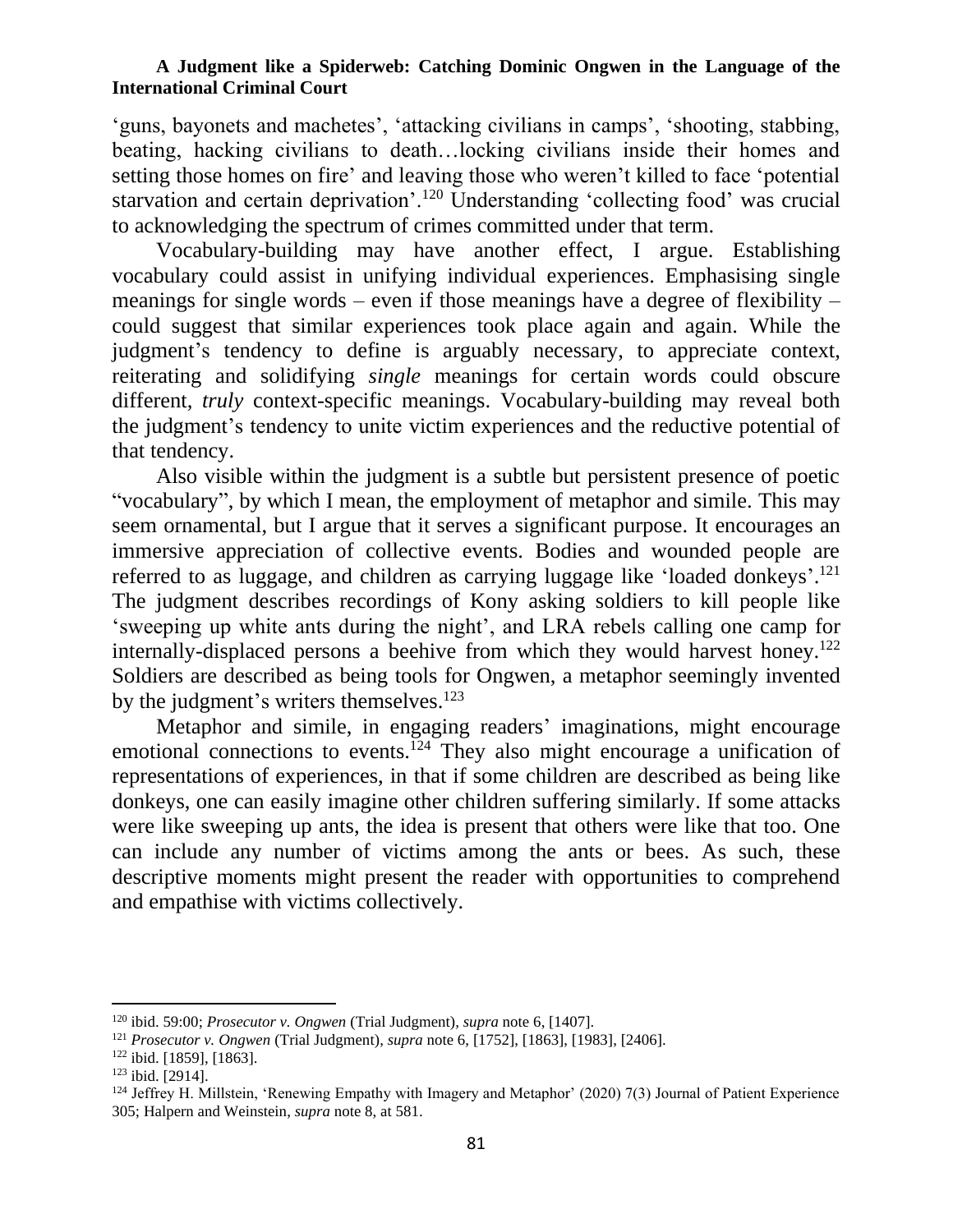## ii) Cadences of anonymity

Not only word choice, but the *positioning* of certain words assists the judgment, I argue, in unifying many diverse experiences of suffering. Again and again, lists of those killed or injured in LRA attacks begin with those whose names are known and end with those about whom only a stray detail is available. I call these moments cadences of anonymity, as such paragraphs reliably end with a description of an anonymous victim followed by a visible space. One wades through almost endless names of individuals and then is left simply with images of this kind.

> a girl found by the river $125$ a woman shot in the mouth<sup>126</sup> one child was left on a rubbish pit $127$ an unnamed girl with a burnt  $leg^{128}$

As paragraphs crescendo towards these moments, the reader's imagination is encouraged to look beyond what the judgment can see towards all those others who may not have been found by a river, or in a rubbish pit, whose injuries were not noticed by a passer-by, but whose lives were nonetheless ruined or ended.

The importance of the pause has been explored with regards to spoken aspects of law, and I am suggesting that such pauses also take place on the page.<sup>129</sup> Space is created around anonymous individuals by placing them at the ends of paragraphs. This enables the reader to imagine a victimhood that reaches beyond that which the court has documented. The ends of paragraphs involve a kind of resonant silence, memorialising what has gone unwritten. Even undocumented suffering might thus become included within the judgment's picturing of victimhood.

As such cadences recur often, one senses the judgment seeking to remember more suffering than it can describe.<sup>130</sup> These, I suggest, are the edges – perhaps tattered – of its spiderweb of victim experiences.

\*

<sup>125</sup> *Prosecutor v. Ongwen* (Trial Judgment)*, supra* note 6, [168].

<sup>126</sup> ibid. [169].

<sup>127</sup> ibid. [173].

<sup>128</sup> ibid. [184]. See also: ibid. [172], [1546], [1553], [2902].

<sup>129</sup> James E.K. Parker, 'Listening to the law' in *Acoustic Jurisprudence: listening to the trial of Simon Bikindi*  (Oxford University Press 2015), 15.

<sup>130</sup> *Prosecutor v. Ongwen* (Trial Judgment), *supra* note 6, [168], [169], [172], [173], [184], [1546], [1553], [2902].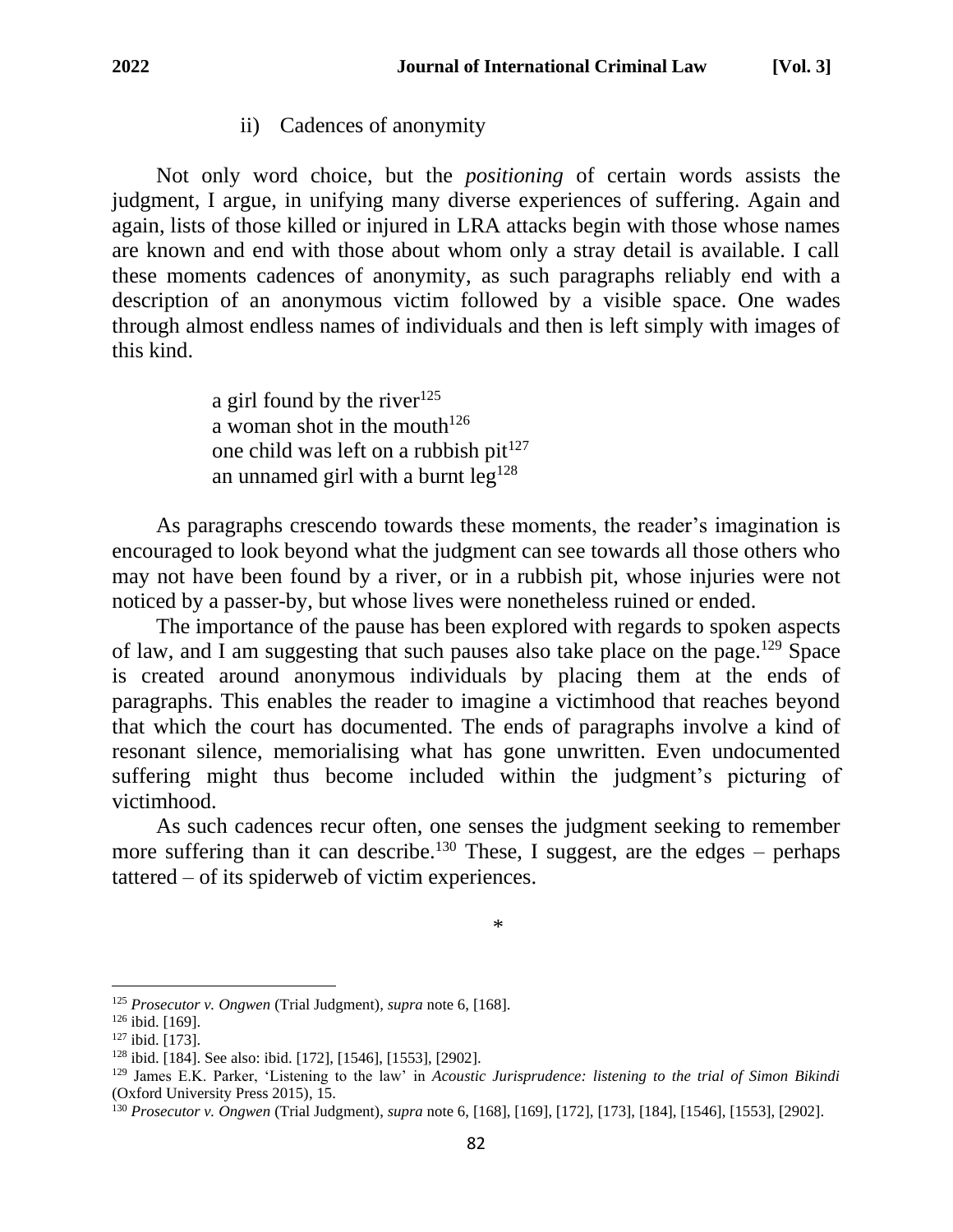As it ties up the loose ends of its evidence of suffering with the help of the reader's imagination, the Ongwen judgment seems underpinned by a yearning for coherence. Elements of its language assist in unifying experiences of suffering, by pointing towards recurring events and actions through the establishment of "vocabulary" and by encouraging readers to imagine the suffering of unknown individuals. A collective experience of victimhood is presented.

While victimhood and perpetration *might* exist along one spectrum, I have argued that at various levels of resolution, the judgment's presentations of witness accounts serve to create a distinct and coherent sense of victimhood. This may assist in upholding one side of the ICC's victim-perpetrator binary. It may also involve disproportionate consideration of some accounts, reductive understanding of experiences of suffering, and reduced reliability of findings based upon that understanding.

I will go on to argue that this singular presentation of victimhood presents the possibility for a contrast. A fly can be positioned, a single perpetrator, the character that Dominic Ongwen becomes within ICL's cast.<sup>131</sup> The other half of the victimperpetrator binary also appears upheld – perhaps unjustly – through the craft of the court's language.

<sup>131</sup> Anderson, 'Dominic Ongwen: "It is very difficult to balance all that"', *supra* note 11; Baines, *supra* note 12; Baines and Boniface, *supra* note 12; Clarke, 'The Rule of Law through Its Economies of Appearances: The Making of the African Warlord, *supra* note 67; Minkova, *supra* note 10; Stolk, 'A Sophisticated Beast? On the Construction of an 'Ideal' Perpetrator in the Opening Statements of International Criminal Trials', *supra* note 9.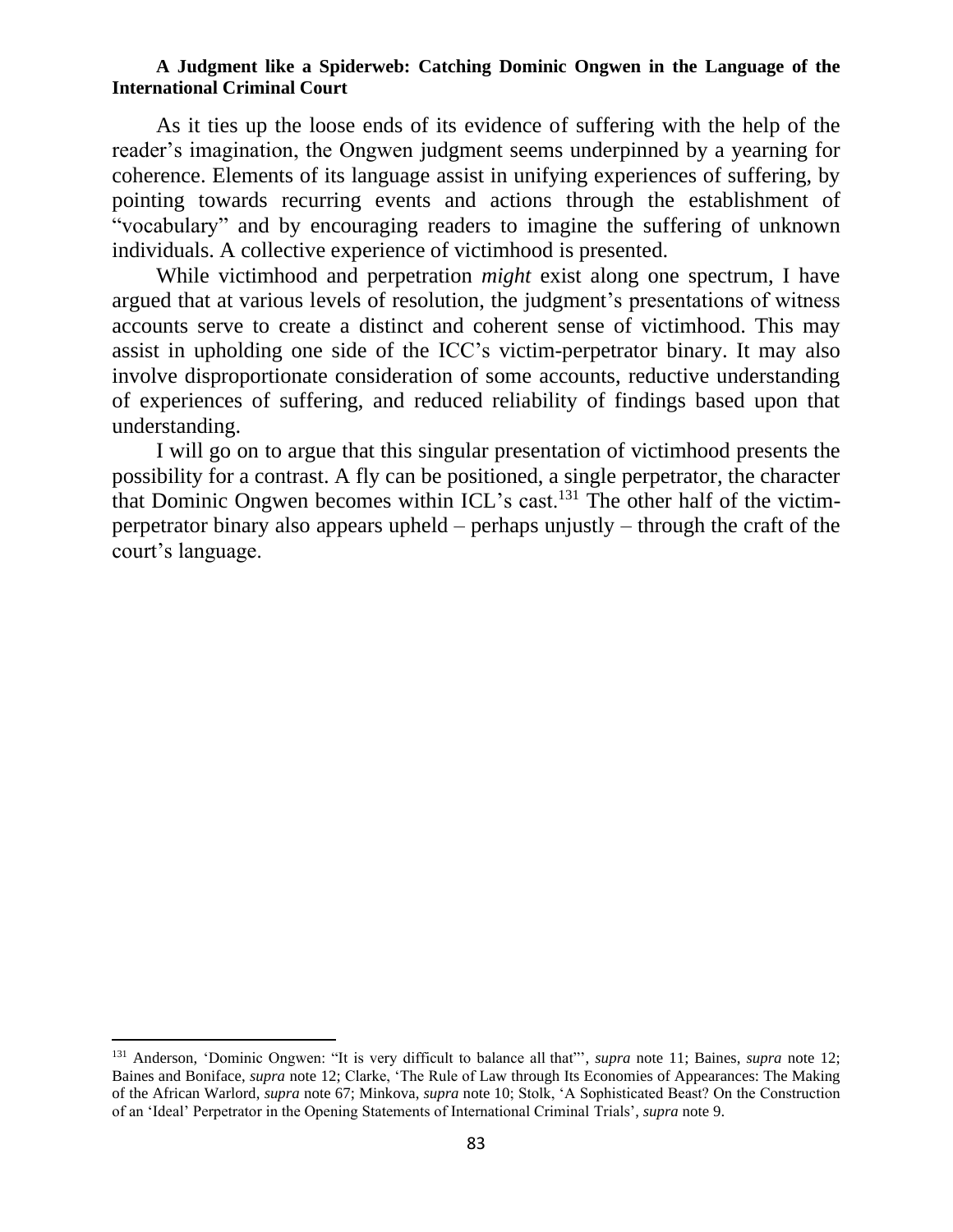## **IV The Fly**

That boy. I want to constantly call him a boy because… the wheels of his life stopped on the day he was abducted… By the end of this process, and God forbid if he should serve some sentence, the best part of his life will have gone.

> – Charles Taku, Defence Counsel, *Prosecutor v. Ongwen* (Closing Statements)<sup>132</sup>

In this final chapter, I argue that the judgment positions a single perpetrator in contrast to its unified representation of victim experiences. Where empathy was encouraged regarding those presented as victims, empathy appears inhibited regarding Ongwen. Where many experiences of suffering were presented as shared, Ongwen's experiences appear isolated, as the judgment's language draws attention to his personal and sole awareness of crimes and his intentional actions.<sup>133</sup> Ongwen's voice seems partly silenced, partly re-framed, and his character presented in one light only: as that of someone capable of organising and committing atrocities.

Ongwen's defence may have tried to remind the ICC's judges of the victimhood with which Ongwen's experiences in the LRA began, as in the quote above.<sup>134</sup> Within the judgment's language, however, I argue that this history became subordinated to and separated from the court's portrayal of Ongwen as perpetrator. The judgment holds at a distance the complexities of Ongwen's character suggested by some accounts and by his own statement to the court.<sup>135</sup> Ongwen becomes a fly, caught against the court's coherent spiderweb of victim experiences so as to stand out, isolated by and entangled in the court's reasoning, hollowed of his own emotional substance and victimhood, and preserved as a perpetrator. The judgment's particular and limited "Ongwen" sustains the other side of the victim-perpetrator binary upon which its findings depend.

<sup>132</sup> *Prosecutor v. Ongwen*, 'Closing statements by the defence – part III', *supra* note 15, 49:00; *Prosecutor v. Ongwen* (Transcript: Closing Statements – Courtroom 3), *supra* note 3, at 77.

<sup>133</sup> *Prosecutor v. Ongwen* (Trial Judgment)*, supra* note 6, [131], [132], [214], [216], [873], [964], [971], [978], [979], [1041], [1288], [1295], [2921].

<sup>134</sup> *Prosecutor v. Ongwen*, 'Closing statements by the defence – part III', *supra* note 15, 49:00; *Prosecutor v. Ongwen* (Transcript: Closing Statements – Courtroom 3), *supra* note 3, at 130.

<sup>135</sup> *Prosecutor v. Ongwen* (Trial Judgment)*, supra* note 6, [2506], [2513], [2599]; *Prosecutor v. Ongwen*, 'Sentencing hearing, Session 1' (*ICC,* 15 April 2021) <https://www.youtube.com/watch?v=YaybHDhE4Cc> accessed 16 August 2021.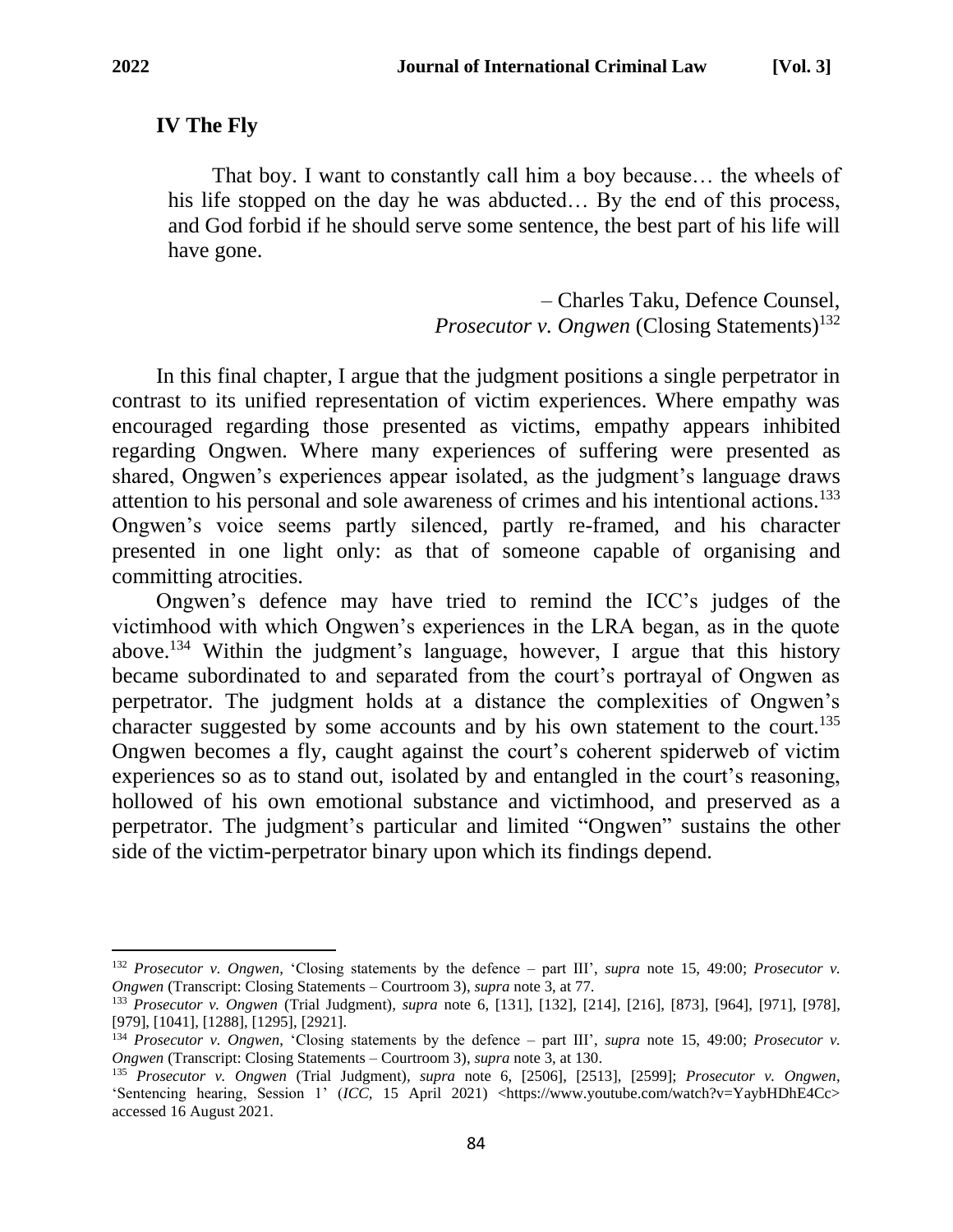### i) Isolation

Small language choices combine in the reader's mind to form an impression of Ongwen as distinct from victims. Ongwen 'personally' issued commands and threats, the judgment declares on several occasions, the word 'personally' making those commands seem intimate to and inseparable from him.<sup>136</sup> Ongwen 'meant' for atrocities to happen, the judgment declares, at various points repeating the word 'meant' five or six times in single paragraphs, drilling home his conscious decisions and his (unquestionable?) awareness of the extent of his actions.<sup>137</sup> These repetitions, I argue, begin cementing a notion of Ongwen as separate from others involved in atrocities.

Delicate exaggerations then sustain Ongwen's separation. One witness is quoted as saying, '[t]here was no other person other than Ongwen' involved in coordinating certain events.<sup>138</sup> Of course there were others involved, more generally, and the judgment does acknowledge the LRA as a collective project.<sup>139</sup> But the phrase 'no other' sounds undeniably extreme, almost as if Ongwen were an entirely separate kind of human being. Similarly, the judgment records Ongwen as being 'fully aware' of the organisational features of his brigade.<sup>140</sup> The phrase imparts upon him a kind of superhuman awareness, which is so 'full'. Ongwen begins to look like someone very different from others.

Interspersed throughout the judgment, these language choices slowly isolate one "Ongwen" for the reader to see, who acted with awareness and who was alone in that awareness. Once the subtleties of these choices are appreciated, a characterisation that appeared convincing might begin to seem fragile.<sup>141</sup>

## ii) Entanglement

While Ongwen's agency seems emphasised in the moments analysed above, other aspects of his character seem hidden in plain sight. I call this the entanglement of the fly, because the more the reader hears about Ongwen's complex character, the more we see him as a perpetrator. This happens as many

<sup>136</sup> *Prosecutor v. Ongwen* (Trial Judgment)*, supra* note 6, [131], [132], [214], [216], [971], [978], [979], [1041], [1288], [1295].

<sup>137</sup> ibid. [2867], [2921], [2967], [3014].

<sup>138</sup> ibid. [1295].

<sup>139</sup> ibid. [873]

<sup>140</sup> ibid. [964].

<sup>141</sup> Clarke, *Fictions of Justice: The International Criminal Court and the Challenge of Legal Pluralism in Sub-Saharan Africa*, *supra* note 62; Douzinas, McVeigh and Warrington, *supra* note 22, at 94-6, 113; Heller, Mégret, Nouwen, Ohlin and Robinson, *supra* note 24.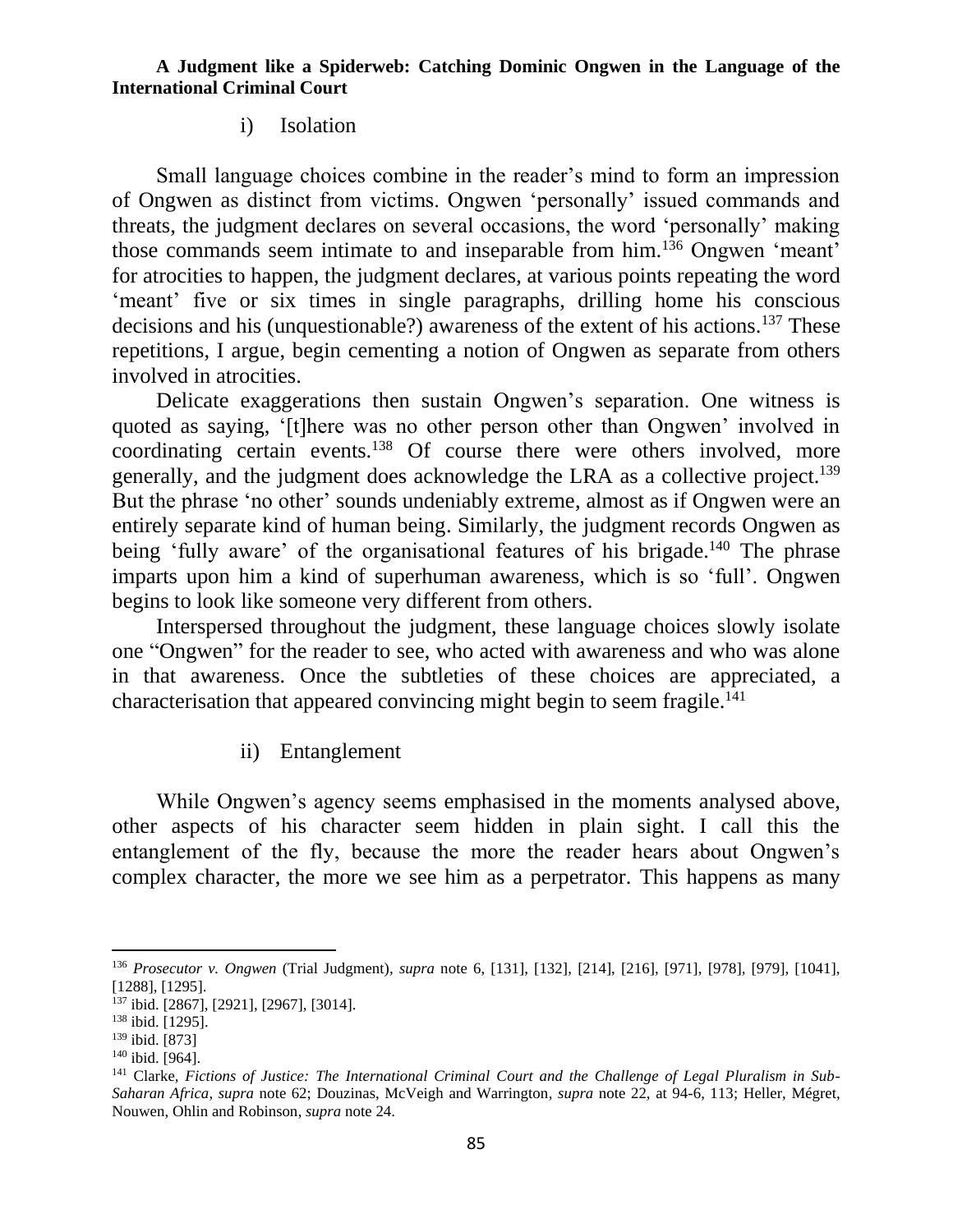accounts of Ongwen are presented in the context of legal reasoning that is already committed to assessing him as a potential perpetrator.

The judgment records that Ongwen had various qualities that could lead one to empathise with his decisions and actions in a coercive environment. Accounts describe how he would hesitate and needed to plan and consult before deciding on courses of action.<sup>142</sup> He would care for those around him, especially before he was promoted to a commander, when he became in certain settings 'tough on the rules'.<sup>143</sup> One witness recalled that he often sat with people of lower rank, joked with them, and played cards with youngsters.<sup>144</sup>

…because of his love for the people, that is why he would come down to that level and stay with those people as well. $^{145}$ 

He was 'a carefree person', the same witness recalled.<sup>146</sup>

He – he led a kind of childish life. He had a lot of jokes and fun making. That was what I saw about him… I mean to say that he was a very simple person, who was down to earth. $147$ 

These insights into Ongwen's actions suggest a complex character and might encourage a reader's empathy for him. Such potential empathy, I argue, is inhibited by the surrounding legal reasoning. These accounts are presented in the context of revealing Ongwen's mental health and the agency that might flow from it. Ongwen could plan, which is incompatible with severe mental disorder, the judgment reasons; he could not have hidden such a disorder for so long; and none of these witnesses mentioned anything in Ongwen resembling a mental disorder.<sup>148</sup> Instead of perceiving Ongwen as emotionally complex and relating to him, which might lead to perceiving him as a victim, the reader seems encouraged to see him one way, as in the following account. After Ongwen held a knife to his chest and ordered others to hit him on the head, one witness recalled as follows.

From that day I knew who Dominic Ongwen was and never forgot  $him<sup>149</sup>$ 

<sup>142</sup> *Prosecutor v. Ongwen* (Trial Judgment)*, supra* note 6, [2599].

<sup>143</sup> ibid. [2506].

<sup>144</sup> ibid. [2513].

<sup>145</sup> ibidem.

<sup>146</sup> ibidem.

<sup>147</sup> ibidem.

<sup>148</sup> ibid. [2517], [2521], [2541], [2556].

 $149$  ibid. [965].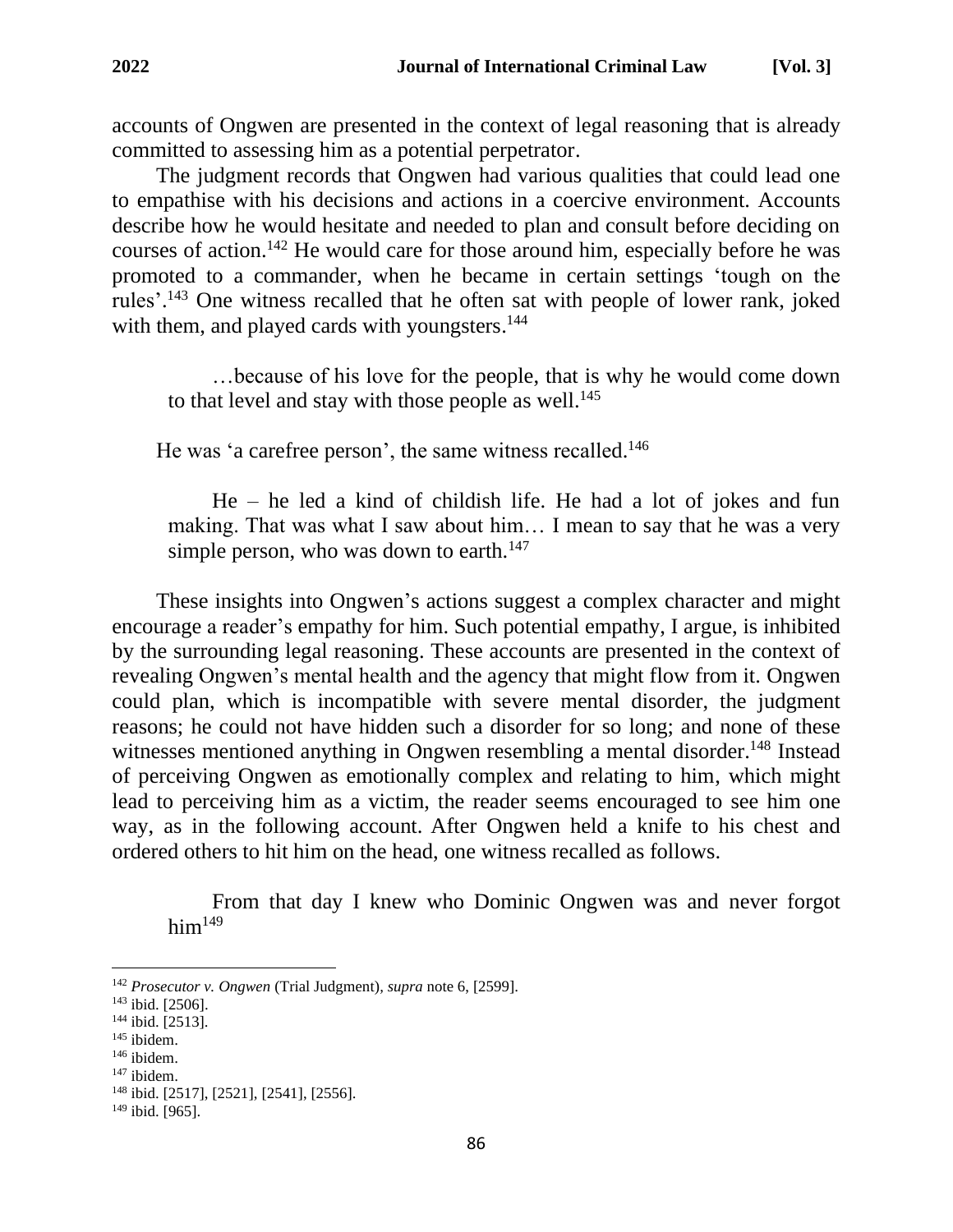The idea of knowing *who Ongwen was* suggests that through and through, he was this one way. Testimonies showing other elements of Ongwen are presented, but held at a distance from the reader. One Ongwen dominates: a terrifying commander, and no-one and nothing else.<sup>150</sup>

iii) Preservation

Continuing with the metaphor of Ongwen as the trapped, entangled fly, I take preservation to mean enabling something to remain, but in a somewhat different form from the original. There is also a certain hollowing-out, or emptying, involved with preservation. The judgment, I argue, enacts a preservation of Ongwen's voice, and with it, secures the reader's perception of him as a perpetrator.

Firstly, Ongwen's voice is hollowed in the sense of hardly being present in the judgment. As far as I am aware, Ongwen's own two-hour statement to the court, detailing some of his formational experiences in the LRA, and in which he arguably exhibited diverse emotions, is not quoted in the published judgment.<sup>151</sup> When his voice does appear, it is often through others' accounts of what he said.<sup>152</sup> His voice arrives like a ghost, occasionally haunting the judgment's record of understanding. Surely, a voice that is hardly present cannot be adequately heard.

Secondly, when Ongwen's voice does sound, what he says suggests someone remorseless. Some of those rare moments are as follows.

 $\ldots$  warming the body of the boys' [by fighting]<sup>153</sup>

[On receiving abductees and hearing one had been released] Thank you. You should have brought even the other girl. Why did you let her go?<sup>154</sup>

[Regarding new abductees being beaten] LRA have to remove the civilian [from them] 155

<sup>150</sup> Anderson, 'Dominic Ongwen: "It is very difficult to balance all that"', *supra* note 11; Baines, *supra* note 12; Baines and Boniface, *supra* note 12; Clarke, 'The Rule of Law through Its Economies of Appearances: The Making of the African Warlord', *supra* note 67; Minkova, *supra* note 10; Stolk, 'A Sophisticated Beast? On the Construction of an 'Ideal' Perpetrator in the Opening Statements of International Criminal Trials', *supra* note 9.

<sup>151</sup> *Prosecutor v. Ongwen*, 'Sentencing hearing, Session 1', *supra* note 135.

<sup>152</sup> *Prosecutor v. Ongwen* (Trial Judgment)*, supra* note 6, [966], [2001], [2023], [2188].

<sup>153</sup> ibid. [2001].

<sup>154</sup> ibid. [2023].

<sup>155</sup> ibid. [2188].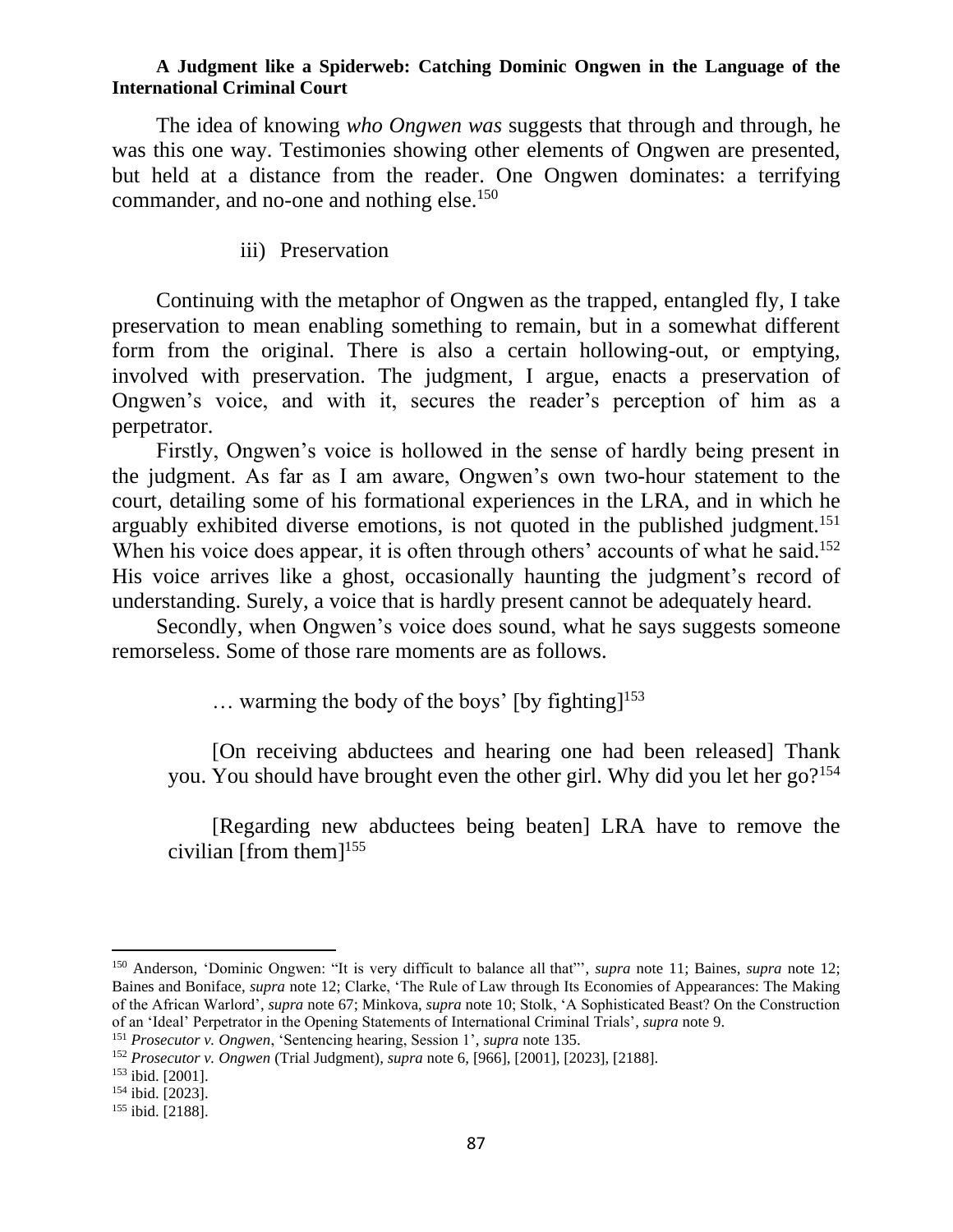Thirdly, Ongwen's voice is hollowed by becoming something not his own. The judgment re-imagines, or hijacks, his voice in order to think through alternative actions that he could have taken. In assessing Ongwen's decisions to rape women in private, the court reported as follows.

The chamber found this a persuasive argument: he could have said, Actually, I am not so wicked and monstrous as to rape a young girl like you. I have only done this to satisfy Joseph Kony. But if you lie here quiet and safe, we can pretend in the morning we had sex.<sup>157</sup>

By showing what Ongwen was *not,* what he *was* like – deliberate, and moreover, perhaps monstrous and wicked – seems suggested. A realistic representation of Ongwen might be lost, as his voice is imagined rather than heard.

In summary, Ongwen's voice seems crafted by the judgment to highlight one side of his character and to hide others. A different, threatening, compassionless perpetrator is presented, accuracy threatening to be lost along the way.

\*

In his statement to the court, Ongwen expressed amazement at the 'mystery' of his survival.<sup>158</sup> His suffering exceeded that of Christ, he proposed.<sup>159</sup> No other soldier, he asserted – not even an elephant – has ever survived 11 bullets like him.<sup>160</sup> At one point, he asked simply, 'Why am I still alive? What's the meaning behind this? Why am I special?'<sup>161</sup> These extreme statements isolate Ongwen, playing into the court's casting of him as fundamentally different. But alongside those outbursts, Ongwen acknowledged the similarity of his suffering to others'

<sup>156</sup> Anderson, 'Dominic Ongwen: "It is very difficult to balance all that"', *supra* note 11; Baines, *supra* note 12; Baines and Boniface, *supra* note 12; Clarke, 'The Rule of Law through Its Economies of Appearances: The Making of the African Warlord', *supra* note 67; Drumbl, ''Getting' an Unforgettable Gettable: The Trial of Dominic Ongwen' , *supra* note 11; Minkova, *supra* note 10; Stolk, 'A Sophisticated Beast? On the Construction of an 'Ideal' Perpetrator in the Opening Statements of International Criminal Trials', *supra* note 9.

<sup>157</sup> *Prosecutor v. Ongwen* (Trial Judgment), *supra* note 6, [2666]–[2667].

<sup>158</sup> *Prosecutor v. Ongwen*, 'Sentencing hearing, Session 1', *supra* note 135, 29:00.

<sup>159</sup> ibid. 21:45.

<sup>160</sup> ibid. 23:40.

<sup>161</sup> ibid. 25:40.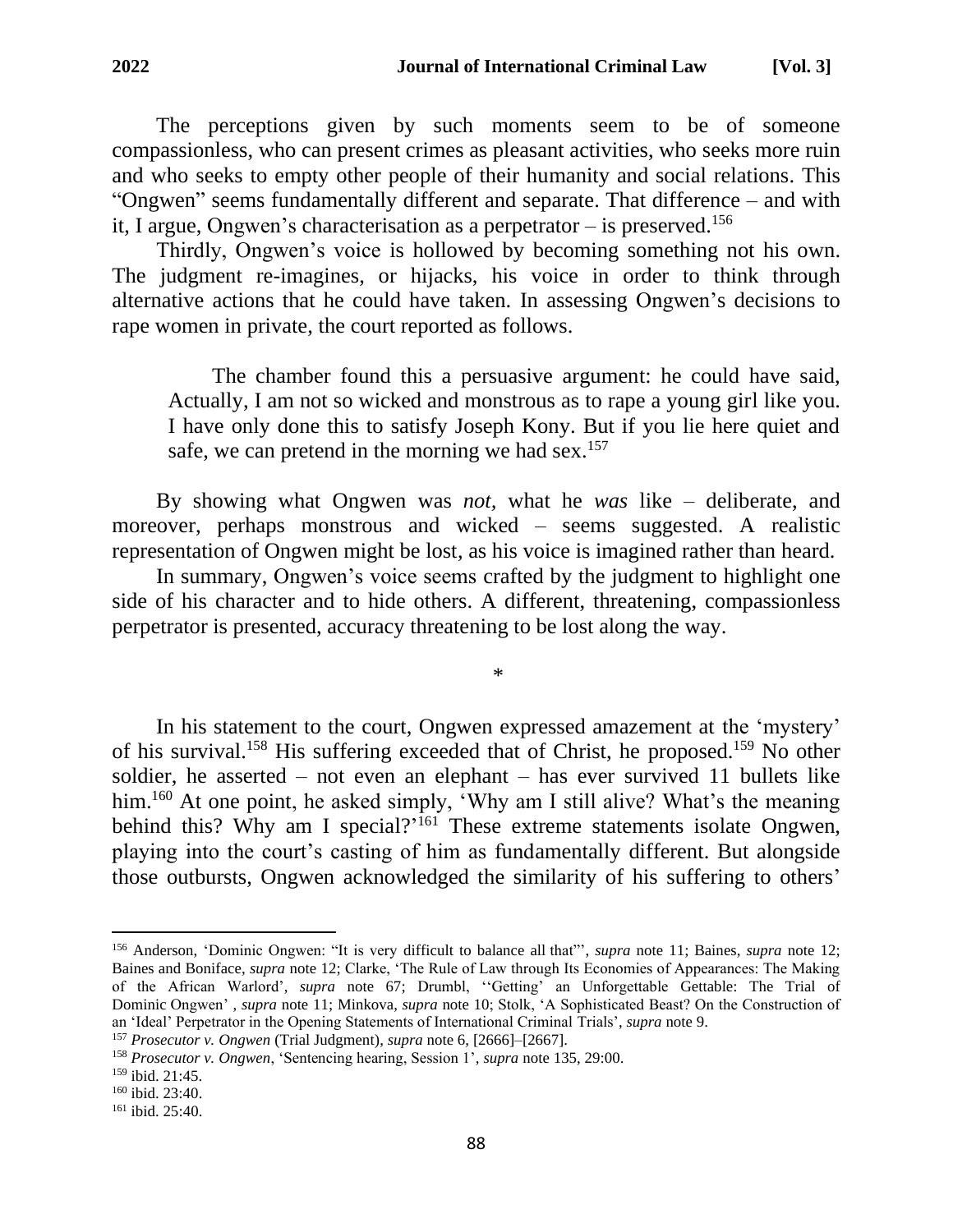suffering. He urged the court to believe that he also bleeds and he is also human.<sup>162</sup> He spoke as follows.

All these things that happened to me happened to my fellow children – you heard different witnesses.<sup>163</sup>

This conflict between Ongwen's feelings of difference and similarity to others seems excluded from the judgment. Instead, I have argued, the reader is shown only the difference. Ongwen becomes one "Ongwen" for the ICC. That character is held in contrast to the spiderweb of victim experiences, as someone with whom empathy is not encouraged.

Who is to say that there was no friendship for Ongwen in the bush, as one witness stated was the case for LRA soldiers in general?<sup>164</sup> Who is to say that Ongwen too did not fear at least some of the punishments, including spiritual punishments, that other soldiers feared?<sup>165</sup> Such questions go unasked and unanswered. The judgment risks being constructed so as not to allow the thoughts of them. "Ongwen as perpetrator" risks becoming a premise, rather than an open question.

Having described the judgment's spiderweb of victim experiences, I have shown that a fly can be caught within that web. Certain language presents one individual in contrast to victims, as playing one different role. This helps to uphold that notion of a clear, lone perpetrator central to ICL's victim-perpetrator binary.<sup>166</sup> In the process, the judgment might become blind and deaf to 'that boy' highlighted by the defence, that grown-up child soldier buried underneath the name "Ongwen".<sup>167</sup> It may not respond to his suffering. What justice can emerge from findings made upon such exclusions would seem to require further questioning.

<sup>162</sup> ibid. 27:40.

<sup>163</sup> ibid. 26:00–27:00.

<sup>164</sup> *Prosecutor v. Ongwen* (Trial Judgment), *supra* note 6, [897], [1905].

<sup>165</sup> ibid. [907]–[915], [917], [929]-[930], [958], [1834], [1985], [2206].

<sup>166</sup> Drumbl, ''Getting' an Unforgettable Gettable: The Trial of Dominic Ongwen', *supra* note 11; Drumbl, *Reimagining Child Soldiers in International Law and Policy, supra* note 4, at 214; Minkova, *supra* note 10; Stolk, 'A Sophisticated Beast? On the Construction of an 'Ideal' Perpetrator in the Opening Statements of International Criminal Trials', *supra* note 9.

<sup>167</sup> Baines, *supra* note 12, at 169; *Prosecutor v. Ongwen,* 'Closing statements by the defence – part III', *supra* note 15, 49:00; *Prosecutor v. Ongwen* (Transcript: Closing Statements – Courtroom 3), *supra* note 3, at 77.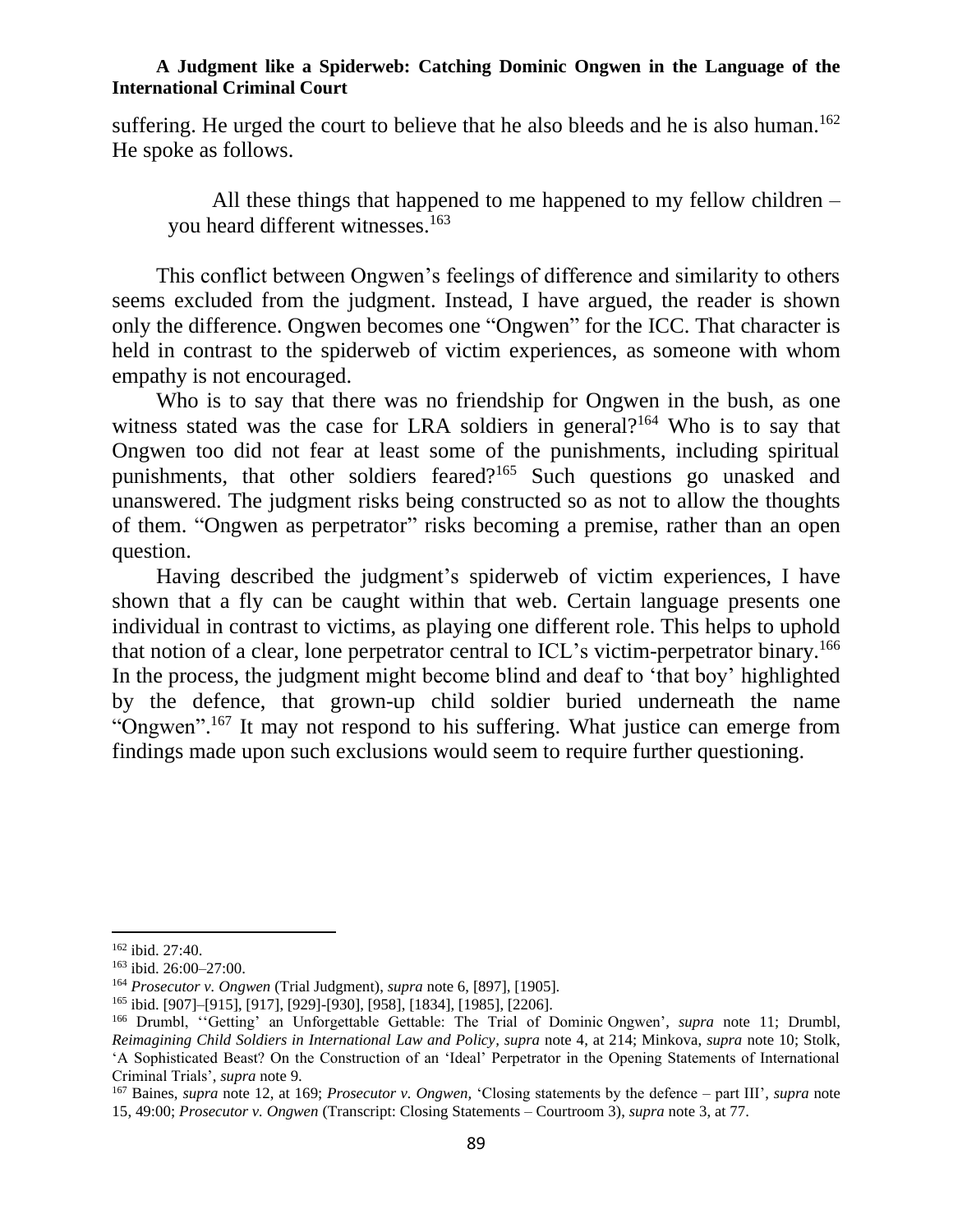### **Conclusion: The Spider**

This trial can be a great message to all those… who wish to act in the same way that Mr. Ongwen and others have acted.

> – Joseph Manoba, Legal Representative of Victims, *Prosecutor v. Ongwen* (Closing statements) 168

This article has presented the spiderweb and the fly as a metaphor for how the ICC's language structures its presentations of victims and perpetrators in the Ongwen judgment. I began by arguing that detailed personal accounts are presented in language that encourages empathy. Empathy, I argued, assists in allowing the reader to perceive clear victims.<sup>169</sup> I then argued that the judgment draws together many experiences of suffering through techniques of generalisation and extrapolation that remain in touch with the personal, and so in touch with the possibility for empathy and the perception of victims.<sup>170</sup> In this way, the judgment's language aids in presenting a unified, coherent spiderweb of victim experiences, which maintains the victim side of the victim-perpetrator binary.<sup>171</sup>

In contrast to this structuring of victim experiences, the judgment's language presents one perpetrator, whose emotional substance it hides behind the barriers of its own reasoning, with whom a reader's empathy is inhibited, and whose voice it shapes rather than representing it in its full complexity.<sup>172</sup> The more Ongwen and his defence might struggle to make his history seen, a history that would challenge the ICC's victim-perpetrator divide, the more he appears trapped, like a fly, within the ICC's single way of seeing him. One perpetrator emerges, one who can uphold the far side of the victim-perpetrator binary and so the legitimacy of the ICC's findings.

<sup>168</sup> ICC, 'Statement of the Prosecutor of the International Criminal Court, Fatou Bensouda, following the conviction of Mr Dominic Ongwen: "Today was an important milestone in the journey to bring justice to the people of Uganda."' ICC-CPI-20210204-PR1565 (*ICC*, 4 February 2021) <https://www.icccpi.int/Pages/item.aspx?name=pr1565> accessed 19 August 2021; *Prosecutor v. Ongwen*, 'In the Courtroom: Closing Statements' (*ICC,* 10–11 March 2020) <https://youtu.be/ye3MDdCLwvc> accessed 17 August 2021 17:00.

<sup>169</sup> Bandes, 'Empathy, Narrative, and Victim Impact Statements', *supra* note 69; Davis, *supra* note 69; Gadamer, *supra* note 69; Halpern and Weinstein, *supra* note 8; Henderson, *supra* note 69; Jenni and Loewenstein, *supra* note 8; Keen, *supra* note 69; Ritivoi, *supra* note 8.

 $170$  ibidem.

<sup>171</sup> Drumbl, *Reimagining Child Soldiers in International Law and Policy, supra* note 4, at 214; Fon, *supra* note 10; Kersten, *supra* note 5; Ramos, *supra* note 5.

<sup>172</sup> Anderson, 'Dominic Ongwen: "It is very difficult to balance all that"', *supra* note 11; Baines, *supra* note 12; Baines and Boniface, *supra* note 12; Clarke, 'The Rule of Law through Its Economies of Appearances: The Making of the African Warlord', *supra* note 67; Minkova, *supra* note 10; Stolk, 'A Sophisticated Beast? On the Construction of an 'Ideal' Perpetrator in the Opening Statements of International Criminal Trials', *supra* note 9.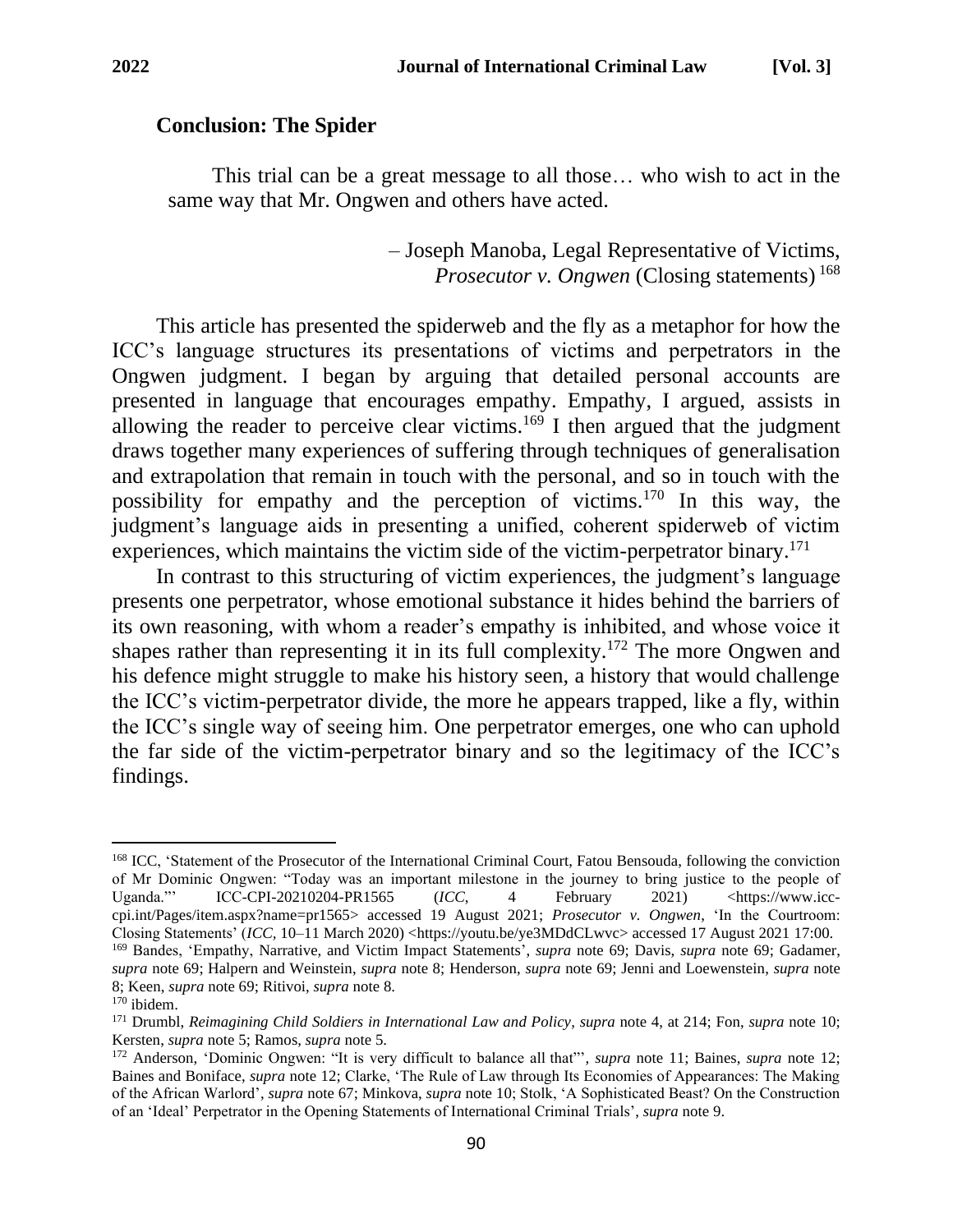One might picture Ongwen himself as a metaphorical spider, helping to organise a web of crimes affecting thousands of people over many years.<sup>173</sup> Indeed, the ICC has sought to prove his responsibility for systemic and systematic actions.<sup>174</sup> Instead, so as to pursue a structural criticism of ICL, I have pictured the ICC as the spider, a patient architect weaving together accounts in its own, delicate, silk-like language, adapting to include the available evidence while recreating one form of truth-finding and truth-telling again and again, adhering to and limited by the principle of discrete victims and perpetrators.<sup>175</sup> In the process, the judgment could be said to contribute to ICL's quest for legitimacy and to become part of ICL's branding, by reflecting and reinforcing its core principle of the victim-perpetrator binary.<sup>176</sup> Language gives legitimacy to law.

What are the consequences of such a structuring of experiences, for both the individuals seeking understanding and justice through the trial, and for the accused individual at its centre? As the judgment represents unified victim experiences, representations of complexity might be forfeited; as it clarifies and separates one perpetrator, his own victimhood may disappear. Language choices may excessively encourage readers to believe in the general applicability and believability of limited personal viewpoints; extrapolations, poetic paraphrasing, certain orderings of testimonies and legal reasoning may provoke or inhibit empathy. Developing Stolk's notion of the fact/experience mix within the judgment, the pooling of fact, experience, imagination and reasoning that I have pointed to throughout may cast some as those one can empathise with, and someone as separate and guilty.<sup>177</sup>

Appreciating the craft of the judgment's language, and how it may support a victim-perpetrator binary, might lead to realising that the judgment's legitimacy relies on such craft. Realising this may, in turn, call into question that legitimacy.<sup>178</sup> Would one conclude that the emerging message of the trial is in fact 'great', as Manoba suggested above, and if so, in what sense?<sup>179</sup> Is it accurate and far-reaching, or overbearing and simplistic?

Having identified a potentially reductive structuring to both the court's presentation of those it seeks to assist and the individual it seeks to hold accountable, my analysis presents several questions for further exploration. Firstly, might it be possible to think of the ICC's language as sustaining and also

<sup>178</sup> Arnould, *supra* note 7; de Hoon, *supra* note 7; Langvatn and Squatrito, *supra* note 7.

<sup>173</sup> Bradfield, *supra* note 18; Keppler, *supra* note 14.

<sup>174</sup> *Prosecutor v. Ongwen* (Trial Judgment)*, supra* note 6, [2097], [3116].

<sup>175</sup> Drumbl, *Reimagining Child Soldiers in International Law and Policy, supra* note 4, at 214; Kersten, *supra* note 5; Minkjova, *supra* note 10; Parmentier and Mels, *supra* note 11; Ramos, *supra* note 5.

<sup>176</sup> Arnould, *supra* note 7; Kennedy, *supra* note 7, at 8; Mégret, *supra* note 7, at 26; Schwöbel-Patel, 'The market and marketing culture of International criminal law', *supra* note 7, at 276.

<sup>&</sup>lt;sup>177</sup> Stolk, 'The Victim, the International Criminal Court and the Search for Truth: On the Interdependence and Incompatibility of Truths about Mass Atrocity', *supra* note 22, at 984; Combs, *supra* note 57.

<sup>179</sup> *Prosecutor v. Ongwen*, 'In the Courtroom: Closing Statements', *supra* note 167, 17:00.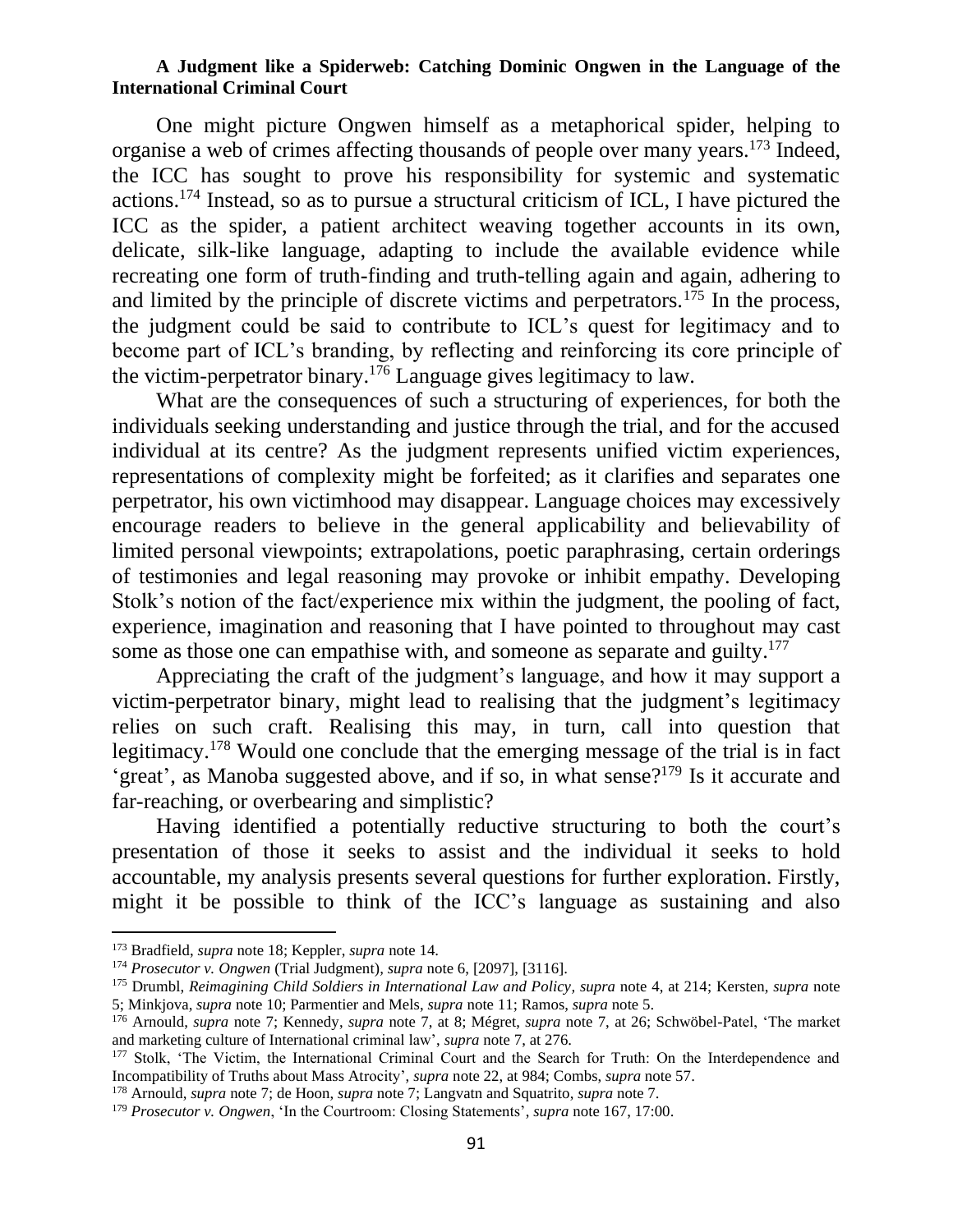*developing* the principles of ICL?<sup>180</sup> The intricacy with which notions of victims and a perpetrator appear to have been established within this judgment is such that one might suggest that the victim-perpetrator binary is itself being clarified and deepened through the judgment's language. When investigating such a question, it might be important to assess whether the linguistic choices that aid in presenting victims and a perpetrator in one ICC case are also visible in other cases, and whether lines of influence can be traced.

Secondly, how is the expressive potential of the ICC's language defining the ICC's cast of victims and perpetrators more generally? While research in the field of forensic linguistics has explored the tendencies of legal language towards formality, chronology and measurement, and how those can accentuate and enable its purposes, I have learnt from those close analyses while assessing new qualities within legal language.<sup>181</sup> I have suggested that it is actually imaginative expressiveness, along with the evocation and inhibition of empathy, and various degrees of informality and familiarity, that sustain the victim-perpetrator divide in this judgment. <sup>182</sup> How else might ICL's language be drawing on its audience's emotions in order to reinforce its principles?

Lastly, how could ICL learn from the dangers of its current mode of understanding that seem revealed through my analysis?<sup>183</sup> ICC judgments might cultivate more mindfulness of the power of their language, in terms of the great impact such language can have on representations of individuals and communities. Furthermore, awareness of how language may sustain the victim-perpetrator binary may challenge the strength of that binary, and so may call for the binary to be more overtly justified or developed within the ICC's findings. Could such a justification or development take place, as part of the development of ICL, and if so, how?

Douglas has reminded us that however courts may try to control controversial proceedings and present them in certain ways through their judgments, trials become cultural artifacts, and articles of collective memory, in ways that cannot be controlled – or, I might add, foreseen.<sup>184</sup> As the young Ongwen trial finds its place in our collective memory, criticism that appreciates its judgment as an artifact,

<sup>180</sup> Heller, Mégret, Nouwen, Ohlin and Robinson, *supra* note 24.

<sup>181</sup> Coulthard and Johnson, *An Introduction to Forensic Linguistics: Language in Evidence, supra* note 30; Coulthard and Johnson, *The Routledge handbook of forensic linguistics, supra* note 30; Gibbons, *supra* note 30; Maley, *supra* note 30, at 16.

<sup>182</sup> Bandes, 'Empathy, Narrative, and Victim Impact Statements', *supra* note 69; Clarke, *Affective Justice: The International Criminal Court and the Pan-Africanist Pushback*, *supra* note 28; Davis, *supra* note 69; Gadamer, *supra* note 69; Halpern and Weinstein, *supra* note 8; Henderson, *supra* note 69; Jenni and Loewenstein, *supra* note 8; Keen, *supra* note 69; Ritivoi, *supra* note 8.

<sup>183</sup> Heller, Mégret, Nouwen, Ohlin and Robinson, *supra* note 24; Clarke, *Fictions of Justice: The International Criminal Court and the Challenge of Legal Pluralism in Sub-Saharan Africa*, *supra* note 62.

<sup>184</sup> Douglas, *supra* note 50, at 205.